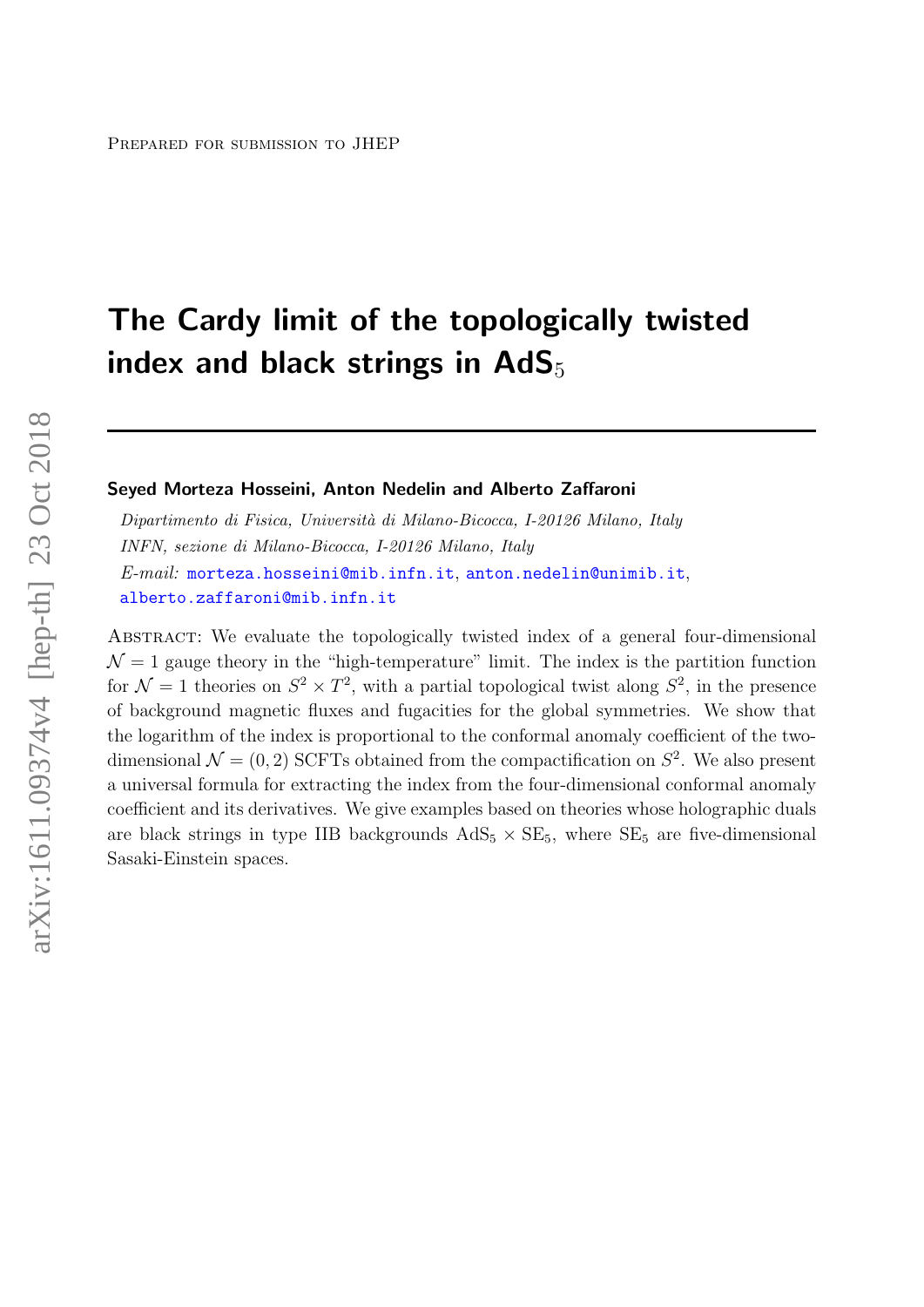# Contents

| 1              | Introduction                                               | $\mathbf 1$    |
|----------------|------------------------------------------------------------|----------------|
| $2^{-}$        | The topologically twisted index                            | $\bf{5}$       |
| 3 <sup>1</sup> | $\mathcal{N}=4$ super Yang-Mills                           | $\bf{6}$       |
|                | Be the potential at high temperature<br>3.1                | $\overline{7}$ |
|                | The topologically twisted index at high temperature<br>3.2 | 10             |
|                | 4 The Klebanov-Witten theory                               | 12             |
|                | Be the potential at high temperature<br>4.1                | 14             |
|                | The topologically twisted index at high temperature<br>4.2 | 17             |
| $\bf{5}$       | High-temperature limit of the index for a generic theory   | 18             |
|                | Be the potential at high temperature<br>5.1                | 19             |
|                | The topologically twisted index at high temperature<br>5.2 | 19             |
|                | An index theorem for the twisted matrix model<br>5.3       | 20             |
| 6              | <b>Future directions</b>                                   | 23             |
|                | A Elliptic functions and their asymptotics                 | 24             |
| B.             | Anomaly cancellation                                       | 25             |
|                |                                                            |                |

# <span id="page-1-0"></span>1 Introduction

The topologically twisted index introduced in [\[1\]](#page-26-0) is the partition function for three- and four-dimensional gauge theories with at least four supercharges on  $\Sigma_g \times T^d$ , where  $d =$ 1, 2, with a topological A-twist on  $\Sigma_q$ . When it is refined with chemical potentials and background magnetic charges for the flavor symmetries, it becomes an efficient tool for studying the nonperturbative properties of supersymmetric gauge theories [\[1–](#page-26-0)[6\]](#page-26-1). The large N limit of the index contains interesting information about theories with a holographic dual. In particular, the large N limit of the index for the three-dimensional ABJM theory was successfully used in [\[7,](#page-27-0) [8\]](#page-27-1) to provide the first microscopic counting of the microstates of an  $AdS<sub>4</sub>$  black hole. The large N limit of general three-dimensional quivers with an AdS dual was studied in [\[9,](#page-27-2) [10\]](#page-27-3). In this paper we study the asymptotic behavior of the index, at finite N, for four-dimensional  $\mathcal{N}=1$  gauge theories.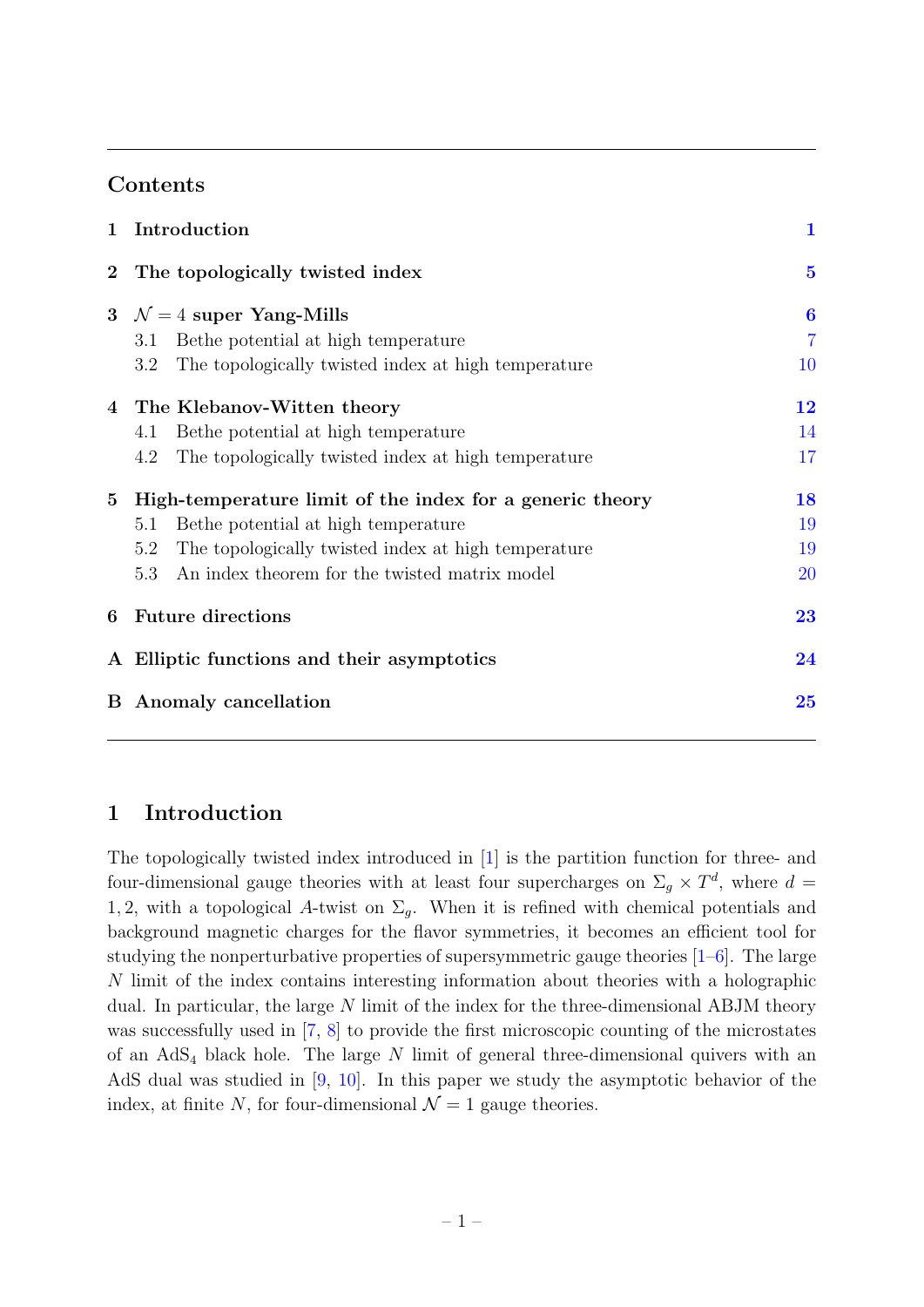With an eye on holography we also evaluate the index in the large  $N$  limit. We focus, in particular, on the class of  $\mathcal{N}=1$  theories arising from D3-branes probing Calabi-Yau singularities, which have a well-known holographic dual in terms of compactifications on Sasaki-Einstein manifolds. Black string solutions corresponding to D3-branes at a Calabi-Yau singularity have been recently studied in details in [\[11–](#page-27-4)[13\]](#page-27-5). They interpolate between AdS<sub>5</sub> and AdS<sub>3</sub>  $\times$   $\Sigma_q$  vacua and can be interpreted as an RG flow from an UV fourdimensional  $\mathcal{N} = 1$  CFT and an IR two-dimensional  $(0, 2)$  one. The two-dimensional CFT is obtained by compactifying the four-dimensional theory on  $\Sigma_g$  with a topological twist parameterized by a set of background magnetic charges  $\mathfrak{n}_I$ . The right-moving central charge of the two-dimensional CFT has been computed in  $[11-14]$  $[11-14]$ , and successfully compared with the supergravity result for a variety of models.

The topologically twisted index of a general four-dimensional  $\mathcal{N}=1$  gauge theory can be interpreted as a trace over a Hilbert space of states on  $\Sigma_g \times S^1$ 

$$
Z(\mathfrak{n}, y) = \text{Tr}_{\Sigma_g \times S^1} (-1)^F q^{H_L} \prod_I y_I^{J_I}, \qquad (1.1)
$$

where  $q = e^{2\pi i \tau}$  and  $y_I$  are fugacities for the flavor symmetries  $J_I$ . Here,  $\tau$  is the complex modulus of  $T^2$ . The Hamiltonian  $H_L$  on  $\Sigma_g \times S^1$  explicitly depends on the background magnetic fluxes  $\mathfrak{n}_I$ . For simplicity, we restrict to the case of  $\Sigma_g = S^2$ , since the generalization to an arbitrary Riemann surface is straightforward [\[5\]](#page-26-2). The index can be evaluated using supersymmetric localization and it reduces to a matrix model. It can be written as the contour integral,

$$
Z(\mathfrak{n}, y) = \frac{1}{|\mathcal{W}|} \sum_{\mathfrak{m} \in \Gamma_{\mathfrak{h}}} \oint_{\mathcal{C}} Z_{\text{int}}(\mathfrak{m}, x; \mathfrak{n}, y), \qquad (1.2)
$$

of a meromorphic differential form in variables x living on the torus  $T^2$  and parameterizing the Cartan subgroup of the gauge group. An important feature of the matrix model is that there is a sum over the lattice of magnetic charges m of the gauge group. For each  $m$  the integrand has the form of an elliptic genus as computed in  $[15, 16]$  $[15, 16]$ . There exist particular choices of background magnetic fluxes n for which the sum truncates to a single set of gauge fluxes m [\[17\]](#page-27-9). However, for generic background fluxes this does not happen and we need to sum an infinite number of contributions. The strategy is then to explicitly resum the integrand [\[7\]](#page-27-0) and consider the contour integral of

$$
Z_{\text{resummed}}(x; \mathfrak{n}, y) = \frac{1}{|\mathcal{W}|} \sum_{\mathfrak{m} \in \Gamma_{\mathfrak{h}}} Z_{\text{int}}(\mathfrak{m}, x; \mathfrak{n}, y), \qquad (1.3)
$$

which is a complicated elliptic function of x. One can write a set of algebraic equations for the position of the poles, which we call *Bethe ansatz equations* (BAEs) (they actually are the BAEs of the dimensionally reduced theory on  $\Sigma_q$  in the formalism of [\[18\]](#page-27-10)), and a *Bethe potential*  $V$  (or Yang-Yang functional [\[19\]](#page-27-11)) whose derivatives reproduce the BAEs. The topologically twisted index is then given by the sum of the residues of  $Z_{\text{resummed}}$  at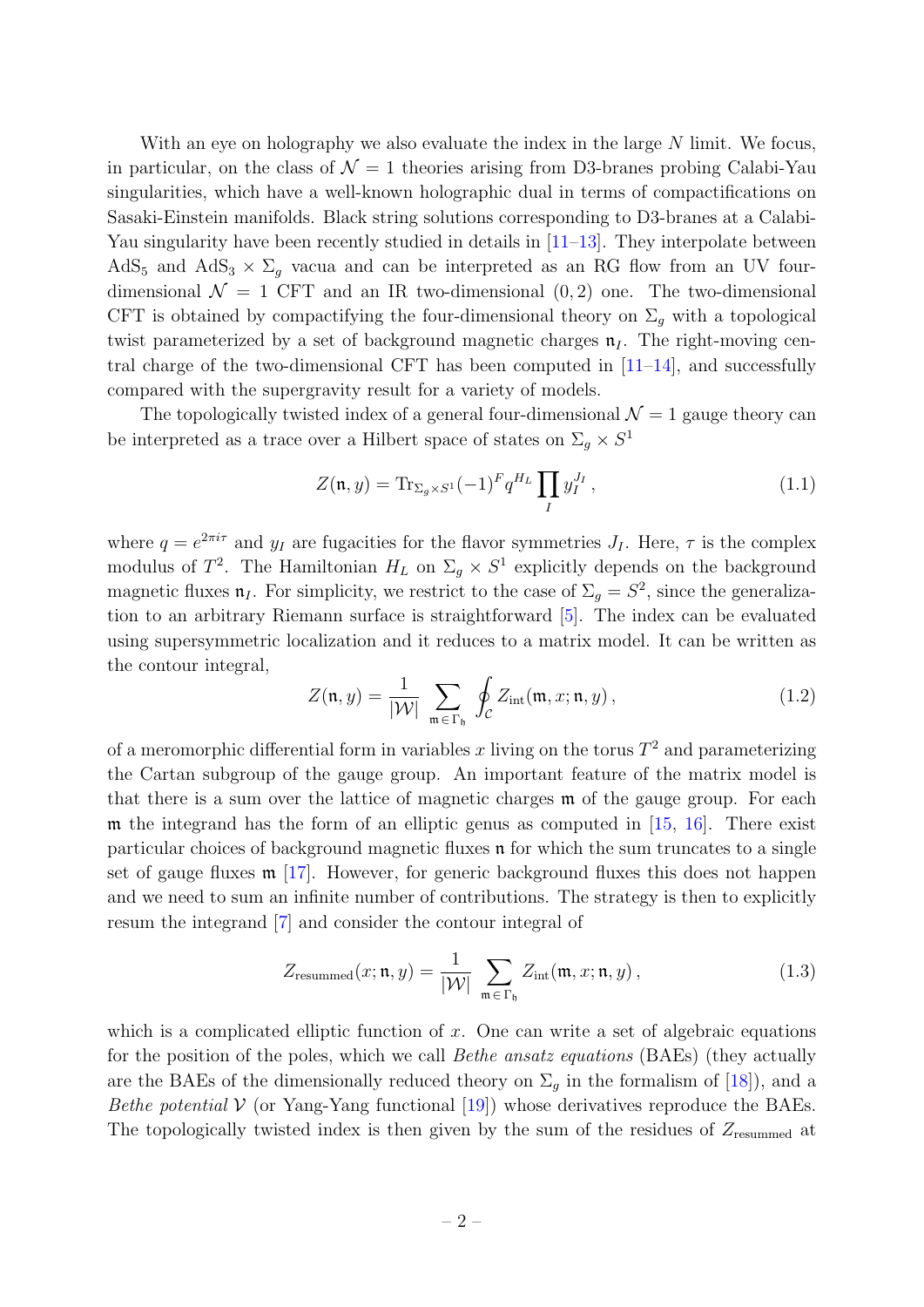the solutions to the BAEs. The explicit evaluation of the topologically twisted index is a hard task, even in the large  $N$  limit. However, the index greatly simplifies if we identify the modulus  $\tau = i\beta/2\pi$  of the torus  $T^2$  with a *fictitious* inverse temperature  $\beta$ , and take the high-temperature limit ( $\beta \rightarrow 0$ ). In this limit, we can use the modular properties of the integrand under the  $SL(2, \mathbb{Z})$  action to simplify the result.

In the high-temperature limit, we find a number of interesting results, valid to leading order in  $1/\beta$ .

First, we obtain an explicit relation between the Bethe potential and the R-symmetry 't Hooft anomalies of the UV four-dimensional  $\mathcal{N}=1$  theory

<span id="page-3-0"></span>
$$
\overline{\mathcal{V}}(\Delta_I) = \frac{\pi^3}{6\beta} \left[ \text{Tr} \, R^3(\Delta_I) - \text{Tr} \, R(\Delta_I) \right] = \frac{16\pi^3}{27\beta} \left[ 3c \left( \Delta_I \right) - 2a(\Delta_I) \right] \,, \tag{1.4}
$$

where R is a choice of  $U(1)<sub>R</sub>$  symmetry and the trace is over all fermions in the theory. Here, we use the chemical potentials  $\Delta_I/\pi$  to parameterize a trial R-symmetry of the  $\mathcal{N} = 1$  theory. Details about this identification are given in the main text. In writing the second equality in [\(1.4\)](#page-3-0) we used the relation between conformal and R-symmetry 't Hooft anomalies in  $\mathcal{N} = 1$  SCFTs [\[20\]](#page-27-12),

<span id="page-3-5"></span>
$$
a = \frac{9}{32} \text{Tr} R^3 - \frac{3}{32} \text{Tr} R, \qquad c = \frac{9}{32} \text{Tr} R^3 - \frac{5}{32} \text{Tr} R. \qquad (1.5)
$$

Secondly, the value of the index as a function of the chemical potentials  $\Delta_I$  and the set of magnetic fluxes  $\mathfrak{n}_I$ , parameterizing the twist, can be expressed in terms of the trial left-moving central charge of the 2d  $\mathcal{N} = (0, 2)$  SCFT as

<span id="page-3-3"></span>
$$
\log Z(\Delta_I, \mathfrak{n}_I) = \frac{\pi^2}{6\beta} c_l(\Delta_I, \mathfrak{n}_I) \ . \tag{1.6}
$$

This is related to the trial right-moving central charge  $c_r$  by the gravitational anomaly k [\[11,](#page-27-4) [12\]](#page-27-13),

$$
c_r - c_l = k, \qquad k = -\operatorname{Tr} \gamma_3. \qquad (1.7)
$$

Here,  $\gamma_3$  is the chirality operator in two dimensions.<sup>[1](#page-3-1)</sup>

Finally, there is a simple universal formula at leading order in  $N$  for computing the index from the Bethe potential as a function of the chemical potentials  $\Delta_I$ ,

<span id="page-3-2"></span>
$$
\log Z(\Delta_I, \mathfrak{n}_I) = -\frac{3}{\pi} \overline{\mathcal{V}}(\Delta_I) - \sum_I \left[ \left( \mathfrak{n}_I - \frac{\Delta_I}{\pi} \right) \frac{\partial \overline{\mathcal{V}}(\Delta_I)}{\partial \Delta_I} \right] = \frac{\pi^2}{6\beta} c_r \left( \Delta_I, \mathfrak{n}_I \right), \quad (1.8)
$$

where the index  $I$  runs over the bi-fundamental and adjoint fields in the quiver. In the large N limit the Bethe potential can be written as

<span id="page-3-4"></span>
$$
\overline{\mathcal{V}}\left(\Delta_{I}\right) = \frac{16\pi^{3}}{27\beta}a(\Delta_{I}).
$$
\n(1.9)

<span id="page-3-1"></span><sup>&</sup>lt;sup>1</sup>With our choice of chirality operator the gaugino zero-modes have  $\gamma_3 = 1$ .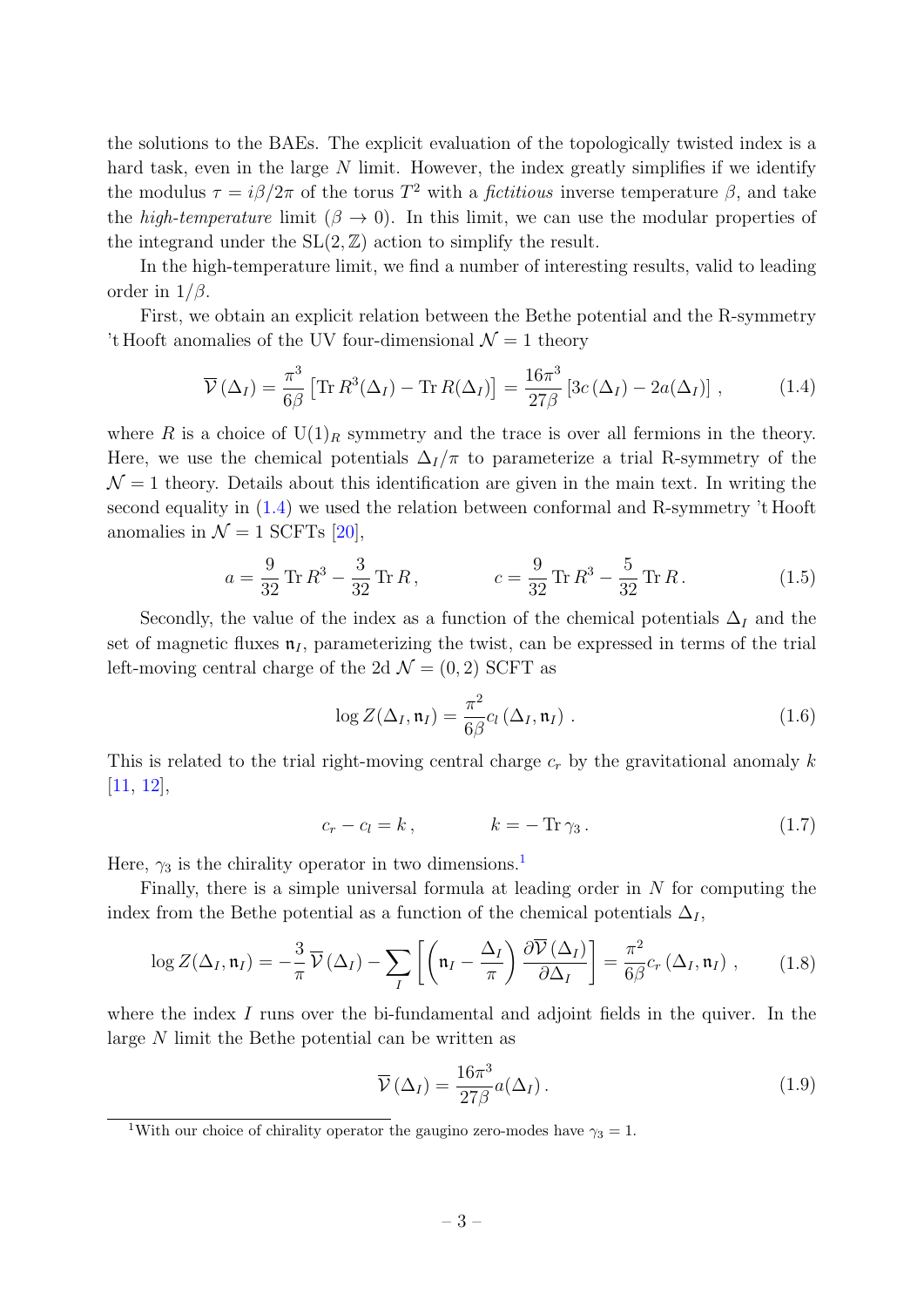These formulae are valid for theories of D3-branes, where  $\text{Tr } R = \mathcal{O}(1)$  and  $c = a$  at large N [\[21\]](#page-27-14). These topologically twisted theories have holographic duals in terms of black strings in  $AdS_5 \times SE_5$ , where  $SE_5$  are five-dimensional Sasaki-Einstein spaces [\[11,](#page-27-4) [12\]](#page-27-13).

There is a striking similarity with the results obtained in  $[7-10]$  $[7-10]$  for the large N limit of the topologically twisted index of three-dimensional theories, if we replace

$$
central \ charge \ a(\Delta_I) \iff free \ energy \ on \ S^3
$$
\n
$$
central \ charge \ c_r(\Delta_I, \mathfrak{n}_I) \iff black \ hole \ entropy
$$
\n
$$
c-extremization \iff I-extremization.
$$

Indeed, in three dimensions, the very same formula [\(1.8\)](#page-3-2) holds with the Bethe potential given by the  $S^3$  partition function  $F_{S^3}$  of the gauge theory [\[9,](#page-27-2) [10\]](#page-27-3). Notice that  $F_{S^3}$  is the natural replacement for  $a$ , both being monotonic along RG flows  $[22, 23]$  $[22, 23]$ . Moreover, both of them can be computed, as a function of  $\Delta_I$ , in terms of the volume of a family of Sasakian manifolds [\[23](#page-27-16)[–27\]](#page-28-0). In addition, in three dimensions, the dual black string is replaced by a dual black hole and  $\log Z$  computes the entropy of the black hole. As discussed in [\[7,](#page-27-0) [8,](#page-27-1) [13\]](#page-27-5), the entropy is obtained by extremizing log Z with respect to the  $\Delta_I$ (*I*-extremization). Similarly, as it was shown in  $[11, 12]$  $[11, 12]$ , the exact central charge of the 2d SCFT is obtained by extremizing the trial right-moving central charge with respect to the  $\Delta_I$ . Given the relation [\(1.8\)](#page-3-2) we see that c-extremization corresponds to I-extremization. Finally, in both three and four dimensions, the field theory extremization corresponds to the attractor mechanism [\[28–](#page-28-1)[33\]](#page-28-2) on the gravity side.

Formula [\(1.6\)](#page-3-3) implies a Cardy-like behavior of the topologically twisted index, which is related to the modular properties of the elliptic genus [\[34,](#page-28-3) [35\]](#page-28-4). Analogous behaviors for other partition functions have been found in [\[36–](#page-28-5)[46\]](#page-29-0).[2](#page-4-0)

Notice also that our results  $(1.8)$  and  $(1.9)$  are compatible with a very simple relation between the field theoretical quantities Tr  $R^3(\Delta_I)$  and  $c_r(\Delta_I, \mathfrak{n}_I)$  that is worthwhile to state separately,

$$
c_r\left(\Delta_I, \mathfrak{n}_I\right) = -3 \operatorname{Tr} R^3(\Delta_I) - \pi \sum_I \left[ \left(\mathfrak{n}_I - \frac{\Delta_I}{\pi}\right) \frac{\partial \operatorname{Tr} R^3(\Delta_I)}{\partial \Delta_I} \right]. \tag{1.10}
$$

The rest of the paper is organized as follows. In Section [2](#page-5-0) we review the basic properties of the topologically twisted index in four dimensions. In Section [3](#page-6-0) we analyze the hightemperature limit of the index for  $\mathcal{N} = 4$  $\mathcal{N} = 4$  super Yang-Mills while in Section 4 we discuss the example of the conifold. Then in Section  $5$  we derive the formulae  $(1.4)$ ,  $(1.6)$ ,  $(1.8)$  and [\(1.9\)](#page-3-4). The body of the paper ends with Section [6,](#page-23-0) which contains possible future problems to explore. In Appendix [A](#page-24-0) we derive the asymptotics of the elliptic functions relevant for our computations. Appendix  $\overline{B}$  $\overline{B}$  $\overline{B}$  is devoted to the study of anomaly cancellation conditions for theories on  $S^2 \times T^2$ .

<span id="page-4-0"></span><sup>&</sup>lt;sup>2</sup>In particular, ambiguities in the definition of the partition function for 2d  $\mathcal{N} = (0, 2)$  theories, the ellipitic genus, have been pointed out in  $[41]$ . It would be interesting to see if there are similar ambiguities for the topologically twisted index of  $\mathcal{N}=1$  gauge theories.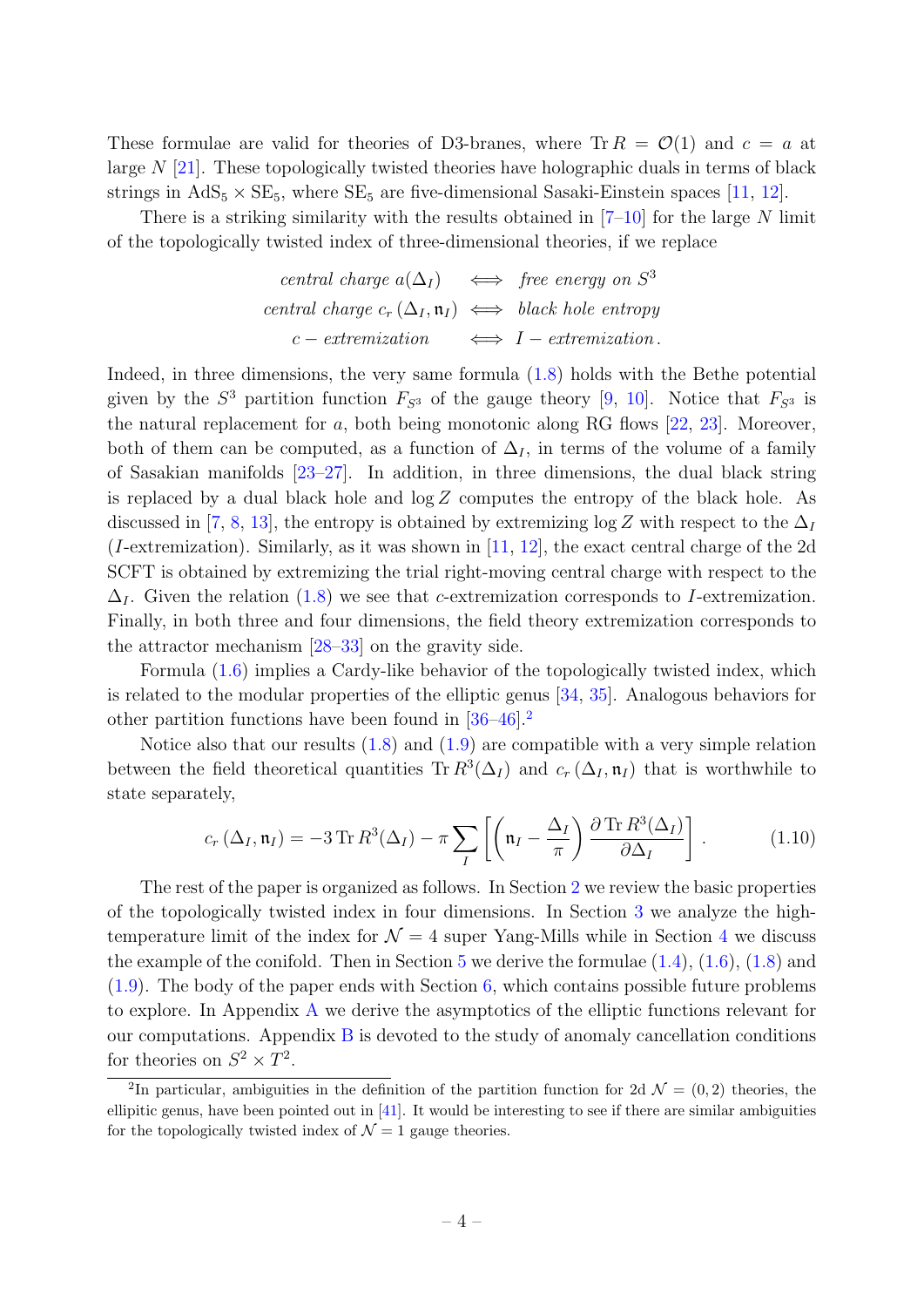## <span id="page-5-0"></span>2 The topologically twisted index

The topologically twisted index of an  $\mathcal{N} = 1$  gauge theory with vector and chiral multiplets and a non-anomalous  $U(1)<sub>R</sub>$  symmetry in four dimensions is defined as the path-integral of the theory on  $S^2 \times T^2$  with a partial topological A-twist along  $S^2$  [\[1\]](#page-26-0). It is a function of  $q = e^{2\pi i \tau}$ , where  $\tau$  is the modular parameter of  $T^2$ , fugacities y for the global symmetries and flavor magnetic fluxes **n** on  $S^2$  parameterizing the twist. The index can be reduced to a matrix integral over zero-mode gauge variables by exploiting the localization technique. The zero-mode gauge variables  $x = e^{iu}$  parameterize the Wilson lines on the two directions of the torus

$$
u = 2\pi \oint_{\text{A-cycle}} A - 2\pi \tau \oint_{\text{B-cycle}} A , \qquad (2.1)
$$

and are defined modulo

$$
u_i \sim u_i + 2\pi n + 2\pi m\tau, \qquad n, m \in \mathbb{Z}. \tag{2.2}
$$

Explicitly, for a theory with gauge group  $G$  and a set of chiral multiplets transforming in representations  $\mathfrak{R}_I$  of G, the topologically twisted index is given by a contour integral of a meromorphic form<sup>[3](#page-5-1)</sup>

<span id="page-5-2"></span>
$$
Z(\mathfrak{n}, y) = \frac{1}{|\mathcal{W}|} \sum_{\mathfrak{m} \in \Gamma_{\mathfrak{h}}} \oint_{\mathcal{C}} \prod_{\text{Cartan}} \left( \frac{dx}{2\pi i x} \eta(q)^2 \right) (-1)^{\sum_{\alpha > 0} \alpha(\mathfrak{m})} \prod_{\alpha \in G} \left[ \frac{\theta_1(x^{\alpha}; q)}{i \eta(q)} \right] \times \prod_{I} \prod_{\rho_I \in \mathfrak{R}_I} \left[ \frac{i \eta(q)}{\theta_1(x^{\rho_I} y_I; q)} \right]^{\rho_I(\mathfrak{m}) - \mathfrak{n}_I + 1}, \tag{2.3}
$$

where  $\alpha$  are the roots of G and  $|\mathcal{W}|$  denotes the order of the Weyl group. Given a weight  $\rho_I$  of the representation  $\mathfrak{R}_I$ , we use the notation  $x^{\rho_I} = e^{i\rho_I(u)}$ . In this formula,  $\theta_1(x; q)$  is a Jacobi theta function and  $\eta(q)$  is the Dedekind eta function (see Appendix [A\)](#page-24-0). The result is summed over a lattice of gauge magnetic fluxes  $\mathfrak{m}$  on  $S^2$  living in the co-root lattice  $\Gamma_{\rm h}$  of the gauge group G (up to gauge transformations). The integrand in [\(2.3\)](#page-5-2) is a welldefined meromorphic function on the torus provided that the gauge and the gauge-flavor anomalies vanish (see Appendix [B\)](#page-25-0).

The topologically twisted index  $(2.3)$  depends on a choice of fugacities  $y_I$  for the flavor group and a choice of integer magnetic fluxes  $\mathfrak{n}_I$  for the R-symmetry of the theory. It is useful to introduce complex chemical potentials  $y_I = e^{i\Delta_I}$ . In an  $\mathcal{N} = 1$  theory, the choice of the R-symmetry is not unique, and can be mixed with the  $U(1)$  flavor symmetries

$$
\mathfrak{n}_I = r_I + \mathfrak{p}_I, \tag{2.4}
$$

<span id="page-5-1"></span><sup>3</sup>Supersymmetric localization picks a particular contour of integration and the final result can be expressed in terms of the Jeffrey-Kirwan residue [\[1\]](#page-26-0).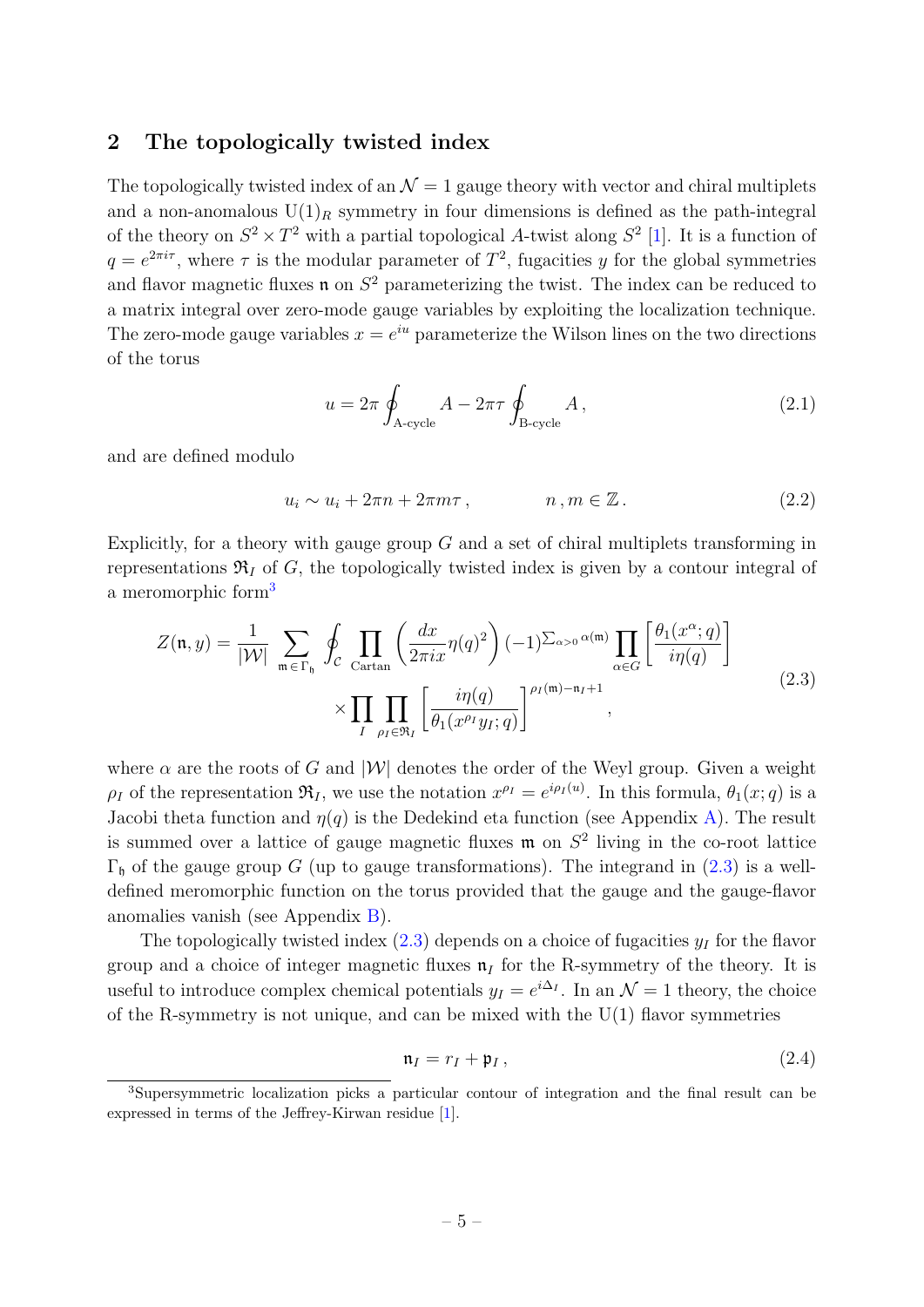where  $r_I$  is a reference R-symmetry and  $\mathfrak{p}_I$  are magnetic fluxes under the flavor symmetries of the theory. The invariance of each monomial term  $W$  in the superpotential under the symmetries of the theory imposes the following constraints

<span id="page-6-4"></span>
$$
\prod_{I \in W} y_I = 1, \qquad \qquad \sum_{I \in W} \mathfrak{n}_I = 2, \tag{2.5}
$$

where the latter comes from supersymmetry, and, as a consequence,

<span id="page-6-5"></span>
$$
\sum_{I \in W} \Delta_I \in 2\pi \mathbb{Z} \,. \tag{2.6}
$$

Here, the product and the sum are restricted to the fields entering in the monomial  $W$ .

# <span id="page-6-0"></span>3  $\mathcal{N} = 4$  super Yang-Mills

We first consider the twisted compactification of four-dimensional  $\mathcal{N} = 4$  super Yang-Mills (SYM) with gauge group  $SU(N)$  on  $S^2$ . At low energies, it results in a family of 2d theories with  $\mathcal{N} = (0, 2)$  supersymmetry depending on the twisting parameters n [\[11,](#page-27-4) [12\]](#page-27-13). The theory describes the dynamics of  $N$  D3-branes wrapped on  $S<sup>2</sup>$  and can be pictured as the quiver gauge theory given in [\(3.1\)](#page-6-1).

<span id="page-6-1"></span>
$$
\phi_{1,2,3} \left( \begin{array}{c} N \end{array} \right) \tag{3.1}
$$

The superpotential

$$
W = \text{Tr}\left(\phi_3\left[\phi_1, \phi_2\right]\right) \tag{3.2}
$$

imposes the following constraints on the chemical potentials  $\Delta_a$  and the flavor magnetic fluxes  $\mathfrak{n}_a$  associated with the fields  $\phi_a$ ,

<span id="page-6-2"></span>
$$
\sum_{a=1}^{3} \Delta_a \in 2\pi \mathbb{Z}, \qquad \sum_{a=1}^{3} \mathfrak{n}_a = 2. \qquad (3.3)
$$

The topologically twisted index for the  $SU(N)$  SYM theory is given by

$$
Z = \frac{\mathcal{A}}{N!} \sum_{\substack{\mathfrak{m} \in \mathbb{Z}^N, \\ \sum_i \mathfrak{m}_i = 0}} \int_{\mathcal{C}} \prod_{i=1}^{N-1} \frac{dx_i}{2\pi i x_i} \prod_{j \neq i}^N \frac{\theta_1\left(\frac{x_i}{x_j}; q\right)}{i\eta(q)} \prod_{a=1}^3 \left[ \frac{i\eta(q)}{\theta_1\left(\frac{x_i}{x_j} y_a; q\right)} \right]^{\mathfrak{m}_i - \mathfrak{m}_j - \mathfrak{n}_a + 1}, \quad (3.4)
$$

where we defined the quantity

<span id="page-6-3"></span>
$$
\mathcal{A} = \eta(q)^{2(N-1)} \prod_{a=1}^{3} \left[ \frac{i\eta(q)}{\theta_1(y_a;q)} \right]^{(N-1)(1-\mathfrak{n}_a)}.
$$
 (3.5)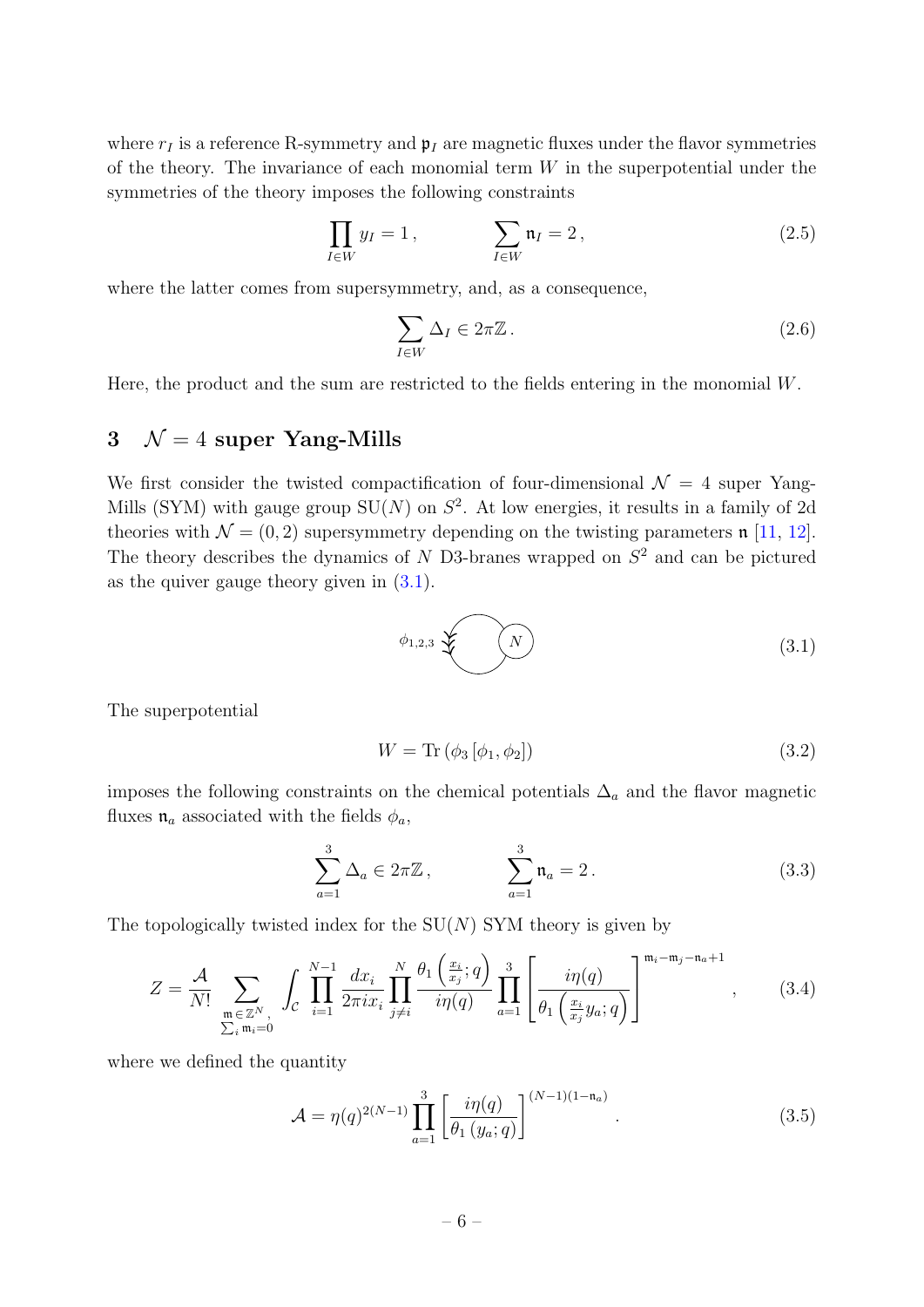Here, we already imposed the SU(N) constraint  $\prod_{i=1}^{N} x_i = 1$ . Instead of performing a constrained sum over gauge magnetic fluxes we introduce the Lagrange multiplier w and consider an unconstrained sum. Thus, the index reads

<span id="page-7-1"></span>
$$
Z = \frac{\mathcal{A}}{N!} \sum_{\mathfrak{m} \in \mathbb{Z}^N} \int_{\mathcal{B}} \frac{dw}{2\pi i w} w^{\sum_{i=1}^N \mathfrak{m}_i} \int_{\mathcal{C}} \prod_{i=1}^{N-1} \frac{dx_i}{2\pi i x_i} \prod_{j \neq i}^N \frac{\theta_1\left(\frac{x_i}{x_j}; q\right)}{i\eta(q)} \prod_{a=1}^3 \left[ \frac{i\eta(q)}{\theta_1\left(\frac{x_i}{x_j}y_a; q\right)} \right]^{\mathfrak{m}_i - \mathfrak{m}_j - \mathfrak{n}_a + 1} \tag{3.6}
$$

In order to evaluate  $(3.6)$ , we employ the same strategy as in [\[1,](#page-26-0) [7\]](#page-27-0). The Jeffrey-Kirwan residue picks a middle-dimensional contour in  $(\mathbb{C}^*)^N$ . We can then take a large positive integer M and resum the contributions  $\mathfrak{m} \leq M - 1$ . Performing the summations we get

$$
Z = \frac{\mathcal{A}}{N!} \int_{\mathcal{B}} \frac{dw}{2\pi i w} \int_{\mathcal{C}} \prod_{i=1}^{N-1} \frac{dx_i}{2\pi i x_i} \prod_{i=1}^{N} \frac{\left(e^{i B_i}\right)^M}{e^{i B_i} - 1} \prod_{j \neq i}^{N} \frac{\theta_1\left(\frac{x_i}{x_j}; q\right)}{i \eta(q)} \prod_{a=1}^{3} \left[ \frac{i \eta(q)}{\theta_1\left(\frac{x_i}{x_j} y_a; q\right)} \right]^{1-\mathfrak{n}_a},\tag{3.7}
$$

where we defined

$$
e^{iB_i} = w \prod_{j=1}^N \prod_{a=1}^3 \frac{\theta_1\left(\frac{x_j}{x_i} y_a; q\right)}{\theta_1\left(\frac{x_i}{x_j} y_a; q\right)}.
$$
\n(3.8)

In picking the residues, we need to insert a Jacobian in the partition function and evaluate everything else at the poles, which are located at the solutions to the *Bethe ansatz equations* (BAEs),

<span id="page-7-2"></span>
$$
e^{iB_i} = 1,\t\t(3.9)
$$

.

such that the off-diagonal vector multiplet contribution does not vanish. We consider  $(3.9)$  as a system of N independent equations with respect to N independent variables  ${x_1, \ldots, x_{N-1}, w}$ . In the final expression, the dependence on the cut-off M disappears and we find

<span id="page-7-3"></span>
$$
Z = \mathcal{A} \sum_{I \in BAEs} \frac{1}{\det B} \prod_{j \neq i}^{N} \frac{\theta_1\left(\frac{x_i}{x_j}; q\right)}{i\eta(q)} \prod_{a=1}^{3} \left[ \frac{i\eta(q)}{\theta_1\left(\frac{x_i}{x_j}y_a; q\right)} \right]^{1-\mathfrak{n}_a},\tag{3.10}
$$

where the summation is over all solutions I to the BAEs  $(3.9)$ . The matrix B appearing in the Jacobian has the following form

$$
\mathbb{B} = \frac{\partial \left(e^{iB_1}, \dots, e^{iB_N}\right)}{\partial \left(\log x_1, \dots, \log x_{N-1}, \log w\right)}.
$$
\n(3.11)

#### <span id="page-7-0"></span>3.1 Bethe potential at high temperature

We also introduce the "Bethe potential", a function that has critical points at the solutions to the BAEs [\(3.9\)](#page-7-2). Here, we will not give the general expression for the Bethe potential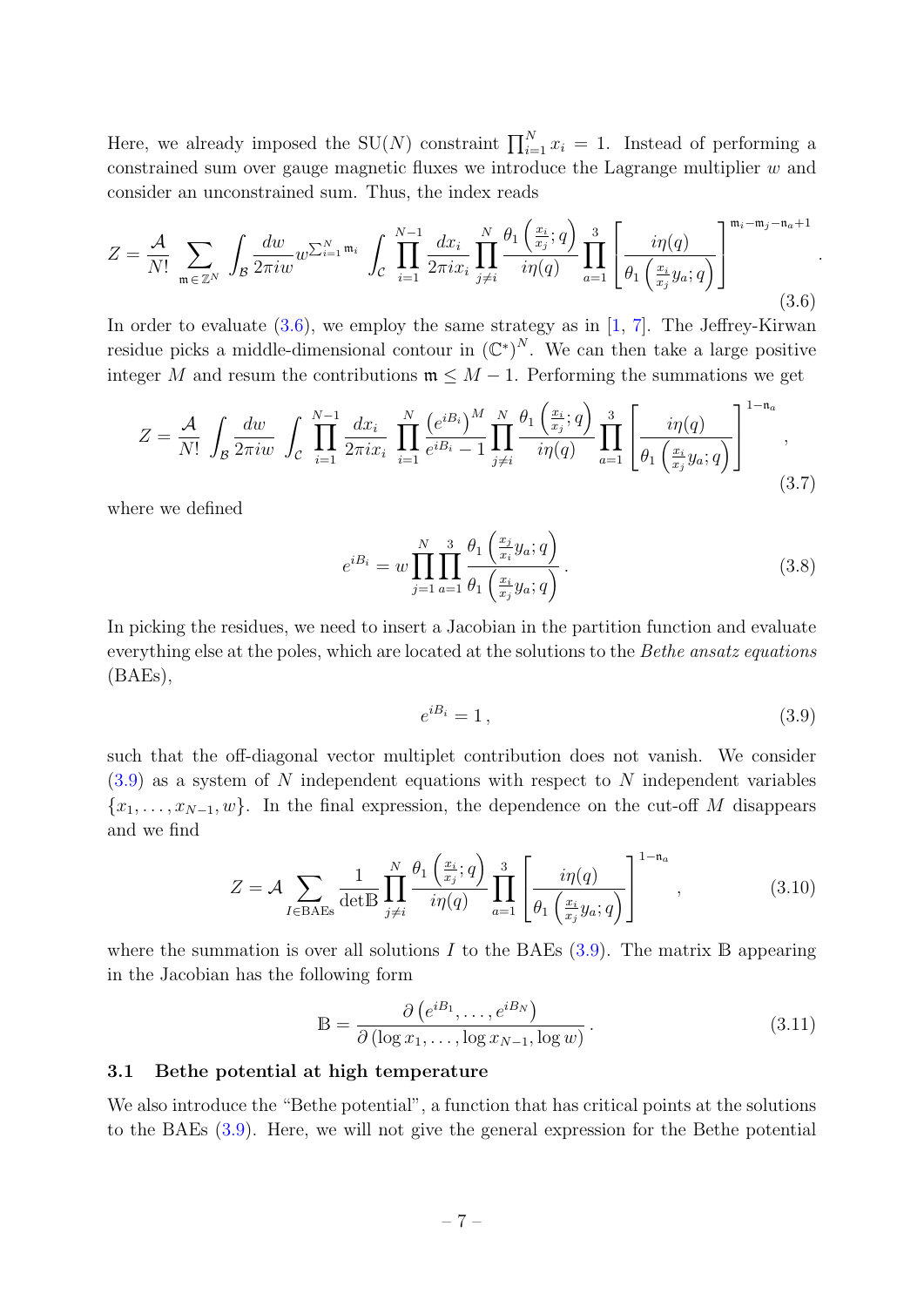as it is quite involved. Instead, we will try to make our problem easier by looking at the high-temperature limit, i.e.  $q \to 1$  ( $\tau \to i0$ ).

Let us start by considering the BAEs  $(3.9)$  at high temperature. Taking the logarithm of the BAEs  $(3.9)$ , we obtain

<span id="page-8-0"></span>
$$
0 = -2\pi i n_i + \log w - \sum_{j=1}^{N} \sum_{a=1}^{3} \left\{ \log \left[ \theta \left( \frac{x_i}{x_j} y_a; q \right) \right] - \log \left[ \theta \left( \frac{x_j}{x_i} y_a; q \right) \right] \right\}, \quad (3.12)
$$

where  $n_i$  is an integer that parameterizes the angular ambiguity. It is convenient to use the variables  $u_i$ ,  $\Delta_a$ , v, defined modulo  $2\pi$ :

$$
x_i = e^{iu_i}
$$
,  $y_a = e^{i\Delta_a}$ ,  $w = e^{iv}$ . (3.13)

Then, using the asymptotic formulæ  $(A.6)$  and  $(A.8)$  we obtain the high-temperature limit of the BAEs [\(3.12\)](#page-8-0), up to exponentially suppressed corrections,

<span id="page-8-1"></span>
$$
0 = -2\pi i n_i + iv + \frac{1}{\beta} \sum_{j=1}^{N} \sum_{a=1}^{3} \left[ F'(u_i - u_j + \Delta_a) - F'(u_j - u_i + \Delta_a) \right],
$$
 (3.14)

where  $i/(2\pi\tau) = 1/\beta$  is the formal "temperature" variable. Here, we have introduced the polynomial functions

<span id="page-8-3"></span>
$$
F(u) = \frac{u^3}{6} - \frac{1}{2}\pi u^2 \text{sign}[\mathbb{Re}(u)] + \frac{\pi^2}{3}u, \qquad F'(u) = \frac{u^2}{2} - \pi u \text{sign}[\mathbb{Re}(u)] + \frac{\pi^2}{3}.
$$
 (3.15)

The high-temperature limit of the Bethe potential can be found directly by integrating the BAEs  $(3.14)$  with respect to  $u_i$  and summing over i. It reads

<span id="page-8-2"></span>
$$
\mathcal{V}(\{u_i\}) = \sum_{i=1}^{N} (2\pi n_i - v) u_i + \frac{i(N-1)}{\beta} \sum_{a=1}^{3} F(\Delta_a) + \frac{i}{2\beta} \sum_{i \neq j}^{N} \sum_{a=1}^{3} [F(u_i - u_j + \Delta_a) + F(u_j - u_i + \Delta_a)].
$$
\n(3.16)

It is easy to check that the BAEs [\(3.14\)](#page-8-1) can be obtained as critical points of the above Bethe potential. We introduced a  $\Delta_{a}$ -dependent integration constant in order to have precisely one contribution  $F(u_i - u_j + \Delta_a)$  for each component of the adjoint multiplet.

It is natural to restrict the  $\Delta_a$  to the fundamental domain. In the high-temperature limit, we can assume that  $\Delta_a$  are real and  $0 < \Delta_a < 2\pi$ . Moreover, since [\(3.3\)](#page-6-2) must hold,  $\sum_{a=1}^{3} \Delta_a$  can only be  $0, 2\pi, 4\pi$  or  $6\pi$ . We have checked that  $\sum_{a=1}^{3} \Delta_a = 0, 6\pi$  lead to a singular index, and those for  $2\pi$  and  $4\pi$  are related by a discrete symmetry of the index *i.e.*  $y_a \to 1/y_a (\Delta_a \to 2\pi - \Delta_a)$ . Thus, without loss of generality, we will assume  $\sum_{a=1}^{3} \Delta_a = 2\pi$  in the following.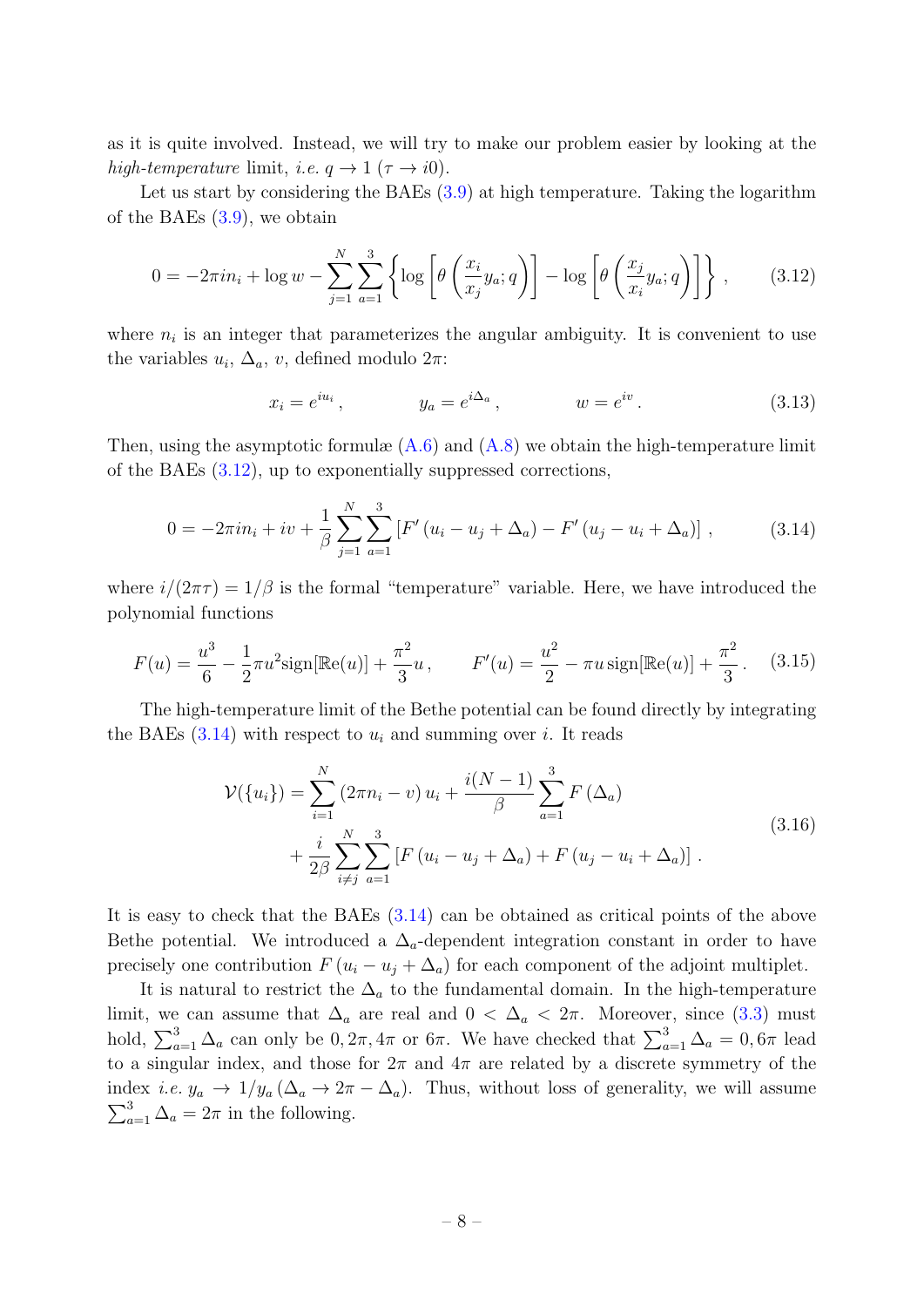The solution for  $\sum_a \Delta_a = 2\pi$ . We seek for solutions to the BAEs [\(3.14\)](#page-8-1) assuming that

$$
0 < \mathbb{Re}\left(u_j - u_i\right) + \Delta_a < 2\pi \,, \qquad \forall \quad i, j, a \,. \tag{3.17}
$$

Thus, the high-temperature limit of the BAEs [\(3.14\)](#page-8-1) takes the simple form

$$
\frac{2}{\beta} \sum_{a=1}^{3} (\Delta_a - \pi) \sum_{k=1}^{N} (u_j - u_k) = i (2\pi n_j - v) , \text{ for } j = 1, 2, ..., N. \qquad (3.18)
$$

Imposing the constraints  $\sum_{a=1}^{3} \Delta_a = 2\pi$  for the chemical potentials as well as SU(N) constraint  $\sum_{i=1}^{N} u_i = 0$  we obtain the following set of equations

$$
\frac{iN}{\beta}u_j = n_j - \frac{v}{2\pi}, \text{ for } j = 1, ..., N - 1,\n-\frac{iN}{\beta}\sum_{j=1}^{N-1}u_j = n_N - \frac{v}{2\pi}.
$$
\n(3.19)

Summing up all equations we obtain the solution for  $v$ , which is given by

<span id="page-9-2"></span>
$$
v = \frac{2\pi}{N} \sum_{i=1}^{N} n_i.
$$
\n(3.20)

The solution for eigenvalues  $u_i$  reads

<span id="page-9-0"></span>
$$
u_i = -\frac{i\beta}{N} \left( n_i - \frac{1}{N} \sum_{i=1}^N n_i \right). \tag{3.21}
$$

Notice that, the tracelessness condition is automatically satisfied in this case.

To proceed further, we need to provide an estimate on the value of the constants  $n_i$ . Whenever any two integers are equal  $n_i = n_j$ , we find that the off-diagonal vector multiplet contribution to the index, which is an elliptic generalization of the Vandermonde determinant, vanishes. Moreover, the high-temperature expansion [\(A.8\)](#page-25-2) breaks down as subleading terms start blowing up. Hence, we should make another ansatz for the phases  $n_i$  such that

<span id="page-9-1"></span>
$$
n_i - n_j \neq 0 \quad \text{mod} \quad N. \tag{3.22}
$$

To understand how much freedom we have, let us first note that eigenvalues  $u_i$  are variables defined on the torus  $T^2$  and thus they should be periodic in  $\beta$ . Due to [\(3.21\)](#page-9-0), this means that integers  $n_i$  are defined modulo N and hence, without loss of generality, we can consider only integers lying in the domain  $[1, N]$  with the condition  $(3.22)$  modified to  $n_i \neq n_j$ ,  $\forall i, j$ . This leaves us with the only choice  $n_i = i$  and its permutations.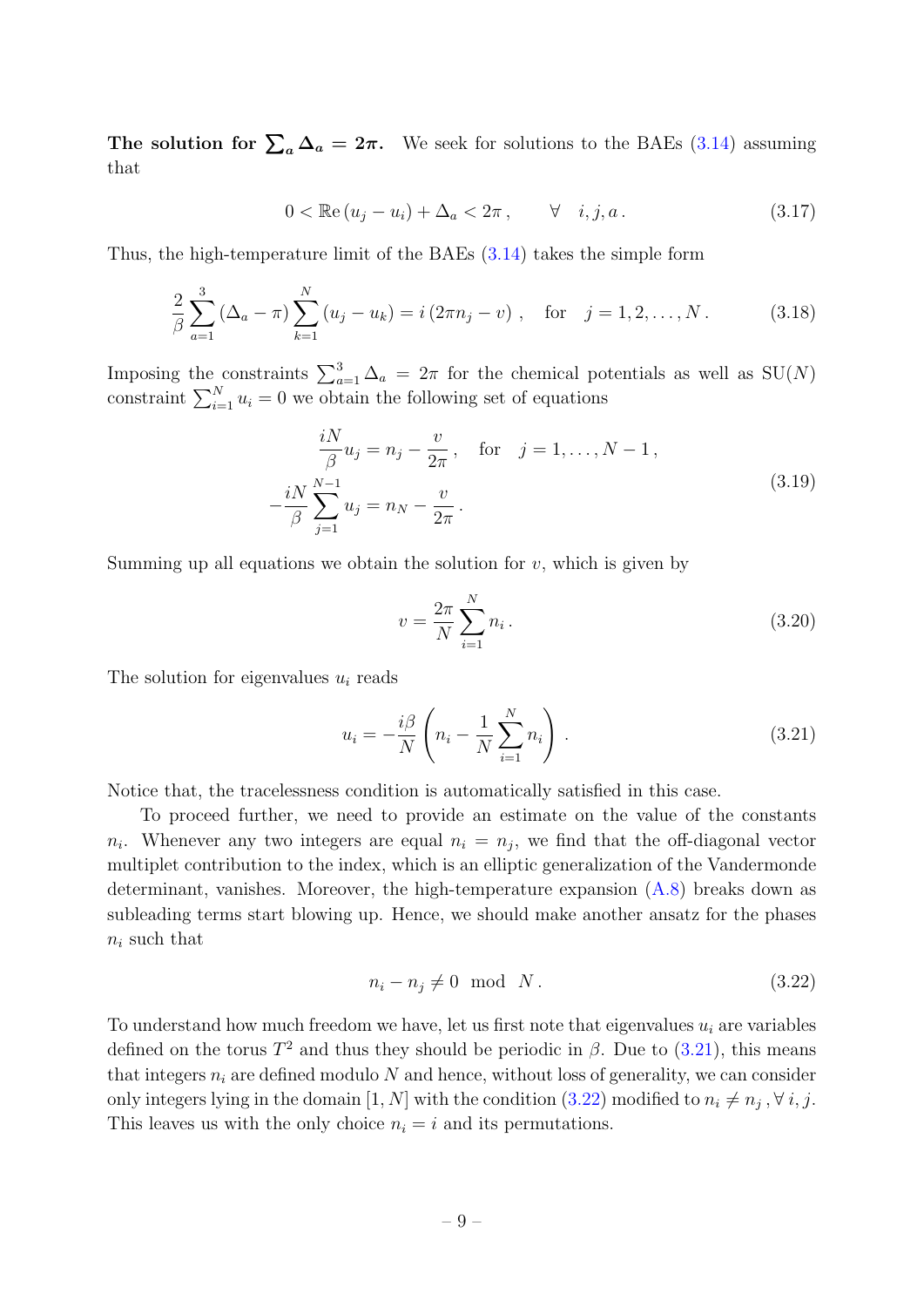Substituting  $(3.21)$  and  $(3.20)$  into the Bethe potential  $(3.16)$ , we obtain

<span id="page-10-1"></span>
$$
\mathcal{V}\left(\Delta_a\right)\big|_{\text{BAEs}} = \frac{i\left(N^2 - 1\right)}{\beta} \sum_{a=1}^3 F\left(\Delta_a\right) = \frac{i\left(N^2 - 1\right)}{2\beta} \Delta_1 \Delta_2 \Delta_3,\tag{3.23}
$$

up to terms  $\mathcal{O}(\beta)$ .

There is an interesting relation between the "on-shell" Bethe potential [\(3.23\)](#page-10-1) and the central charge of the UV four-dimensional theory. Note that, given the constraint  $\sum_{a=1}^{3} \Delta_a = 2\pi$ , the quantities  $\Delta_a$  can be used to parameterize the most general Rsymmetry of the theory

$$
R(\Delta_a) = \sum_{a=1}^{3} \Delta_a \frac{R_a}{2\pi},\qquad(3.24)
$$

where  $R_a$  gives charge 2 to  $\phi_a$  and zero to  $\phi_b$  with  $b \neq a$ . Observe also that the cubic R-symmetry 't Hooft anomaly is given by

Tr 
$$
R^3 (\Delta_a) = (N^2 - 1) \left[ 1 + \sum_{a=1}^3 \left( \frac{\Delta_a}{\pi} - 1 \right)^3 \right]
$$
  
=  $\frac{3(N^2 - 1)}{\pi^3} \Delta_1 \Delta_2 \Delta_3$ , (3.25)

where the trace is taken over the fermions of the theory. Therefore, the "on-shell" value of the Bethe potential [\(3.23\)](#page-10-1) can be rewritten as

$$
\mathcal{V}\left(\Delta_a\right)\big|_{\text{BAEs}} = \frac{i\pi^3}{6\beta} \text{Tr}\, R^3\left(\Delta_a\right) = \frac{16i\pi^3}{27\beta} a\left(\Delta_a\right) \,,\tag{3.26}
$$

where in the second equality we used the relation  $(1.5)$ . Note that the linear R-symmetry 't Hooft anomaly is zero for  $\mathcal{N}=4$  SYM.

#### <span id="page-10-0"></span>3.2 The topologically twisted index at high temperature

We are interested in the high-temperature limit of the logarithm of the partition function  $(3.10)$ . We shall use the asymptotic expansions  $(A.6)$  and  $(A.8)$  in order to calculate the vector and hypermultiplet contributions to the twisted index in the  $\beta \to 0$  limit.

The contribution of the off-diagonal vector multiplets can be computed as

$$
\log \prod_{i \neq j}^{N} \left[ \frac{\theta_1 \left( \frac{x_i}{x_j}; q \right)}{i \eta(q)} \right] = -\frac{1}{\beta} \sum_{i \neq j}^{N} F'(u_i - u_j) - \frac{i N (N-1) \pi}{2}, \qquad (3.27)
$$

in the asymptotic limit  $q \to 1$  ( $\beta \to 0$ ). The contribution of the matter fields is instead

$$
\log \prod_{i \neq j}^{N} \prod_{a=1}^{3} \left[ \frac{i\eta(q)}{\theta_1 \left( \frac{x_i}{x_j} y_a; q \right)} \right]^{1-\mathfrak{n}_a} = -\frac{1}{\beta} \sum_{i \neq j}^{N} \sum_{a=1}^{3} \left[ (\mathfrak{n}_a - 1) F'(u_i - u_j + \Delta_a) \right] + \frac{iN(N-1)\pi}{2} \sum_{a=1}^{3} (1 - \mathfrak{n}_a) , \quad \text{as } \beta \to 0.
$$
 (3.28)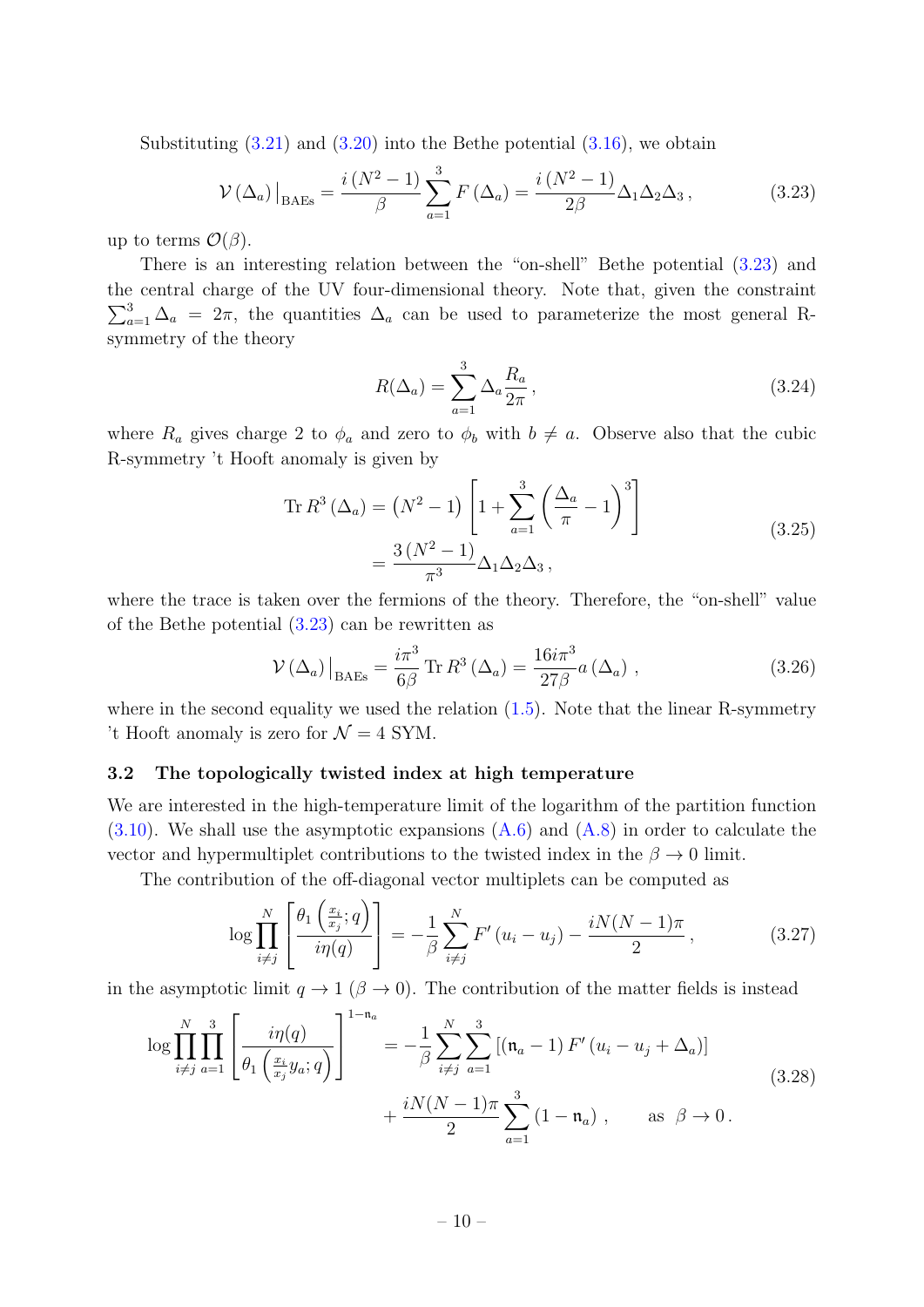The prefactor  $A$  in the partition function  $(3.5)$  at high temperature contributes

$$
\log \left\{ \eta(q)^{2(N-1)} \prod_{a=1}^{3} \left[ \frac{i\eta(q)}{\theta_1(y_a;q)} \right]^{(N-1)(1-\mathfrak{n}_a)} \right\} = -\frac{N-1}{\beta} \left[ \frac{\pi^2}{3} + \sum_{a=1}^{3} (\mathfrak{n}_a - 1) F'(\Delta_a) \right] - (N-1) \left[ \log \left( \frac{\beta}{2\pi} \right) - \frac{i\pi}{2} \sum_{a=1}^{3} (1 - \mathfrak{n}_a) \right].
$$
\n(3.29)

The last term to work out is  $-\log \det B$ . The matrix B, imposing  $e^{iB_i} = 1$ , reads

$$
\mathbb{B} = \frac{\partial (B_1, \dots, B_N)}{\partial (u_1, \dots, u_{N-1}, v)}, \quad \text{as } \beta \to 0,
$$
\n(3.30)

and has the following entries

$$
\frac{\partial B_k}{\partial u_j} = \frac{2\pi i}{\beta} N \delta_{kj}, \quad \text{for} \quad k, j = 1, 2, ..., N - 1,
$$
  
\n
$$
\frac{\partial B_N}{\partial u_k} = -\frac{2\pi i}{\beta} N, \quad \frac{\partial B_k}{\partial v} = 1, \quad \text{for} \quad k = 1, 2, ..., N - 1,
$$
  
\n
$$
\frac{\partial B_N}{\partial v} = 1.
$$
\n(3.31)

Here, we have already imposed the constraint  $\sum_{a=1}^{3} \Delta_a = 2\pi$ . Therefore, we obtain

$$
-\log \det \mathbb{B} = (N-1)\left[\log\left(\frac{\beta}{2\pi}\right) - \frac{i\pi}{2}\right] - N\log N. \tag{3.32}
$$

Putting everything together we can write the high-temperature limit of the twisted index, at finite  $N$ ,

<span id="page-11-0"></span>
$$
\log Z = -\frac{1}{\beta} \sum_{i \neq j}^{N} \left[ F'(u_i - u_j) + \sum_{a=1}^{3} (\mathfrak{n}_a - 1) F'(u_i - u_j + \Delta_a) \right] - \frac{N - 1}{\beta} \left[ \frac{\pi^2}{3} + \sum_{a=1}^{3} (\mathfrak{n}_a - 1) F'(\Delta_a) \right] - N \log N , \qquad (3.33)
$$

up to exponentially suppressed corrections. We may then evaluate the index by substituting the pole configurations  $(3.21)$  back into the functional  $(3.33)$  to get,

$$
\log Z = -\frac{N^2 - 1}{\beta} \left[ \frac{\pi^2}{3} + \sum_{a=1}^3 \left( \mathfrak{n}_a - 1 \right) F' \left( \Delta_a \right) \right] - N \log N
$$
  
= 
$$
-\frac{N^2 - 1}{2\beta} \sum_{\substack{a < b \\ (\neq c)}} \Delta_a \Delta_b \mathfrak{n}_c - N \log N ,
$$
 (3.34)

which, to leading order in  $1/\beta$ , can be rewritten in a more intriguing form:

$$
\log Z = i \sum_{a=1}^{3} \mathfrak{n}_a \frac{\partial \mathcal{V}(\Delta_a)|_{\text{BAEs}}}{\partial \Delta_a} \,. \tag{3.35}
$$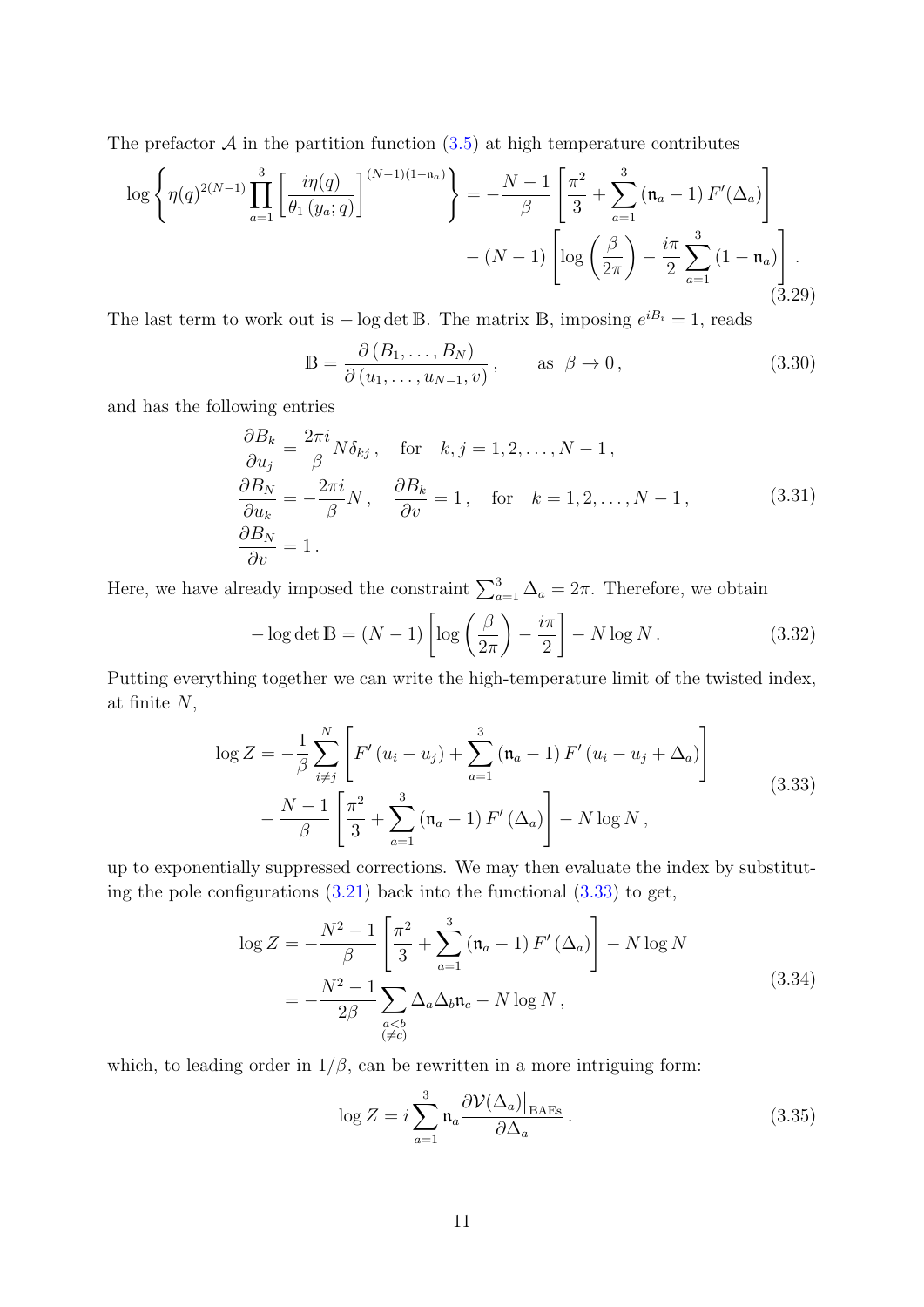We can relate the index to the trial left-moving central charge of the two-dimensional  $\mathcal{N} = (0, 2)$  theory on  $T^2$ . The latter reads [\[11,](#page-27-4) [12\]](#page-27-13)

$$
c_l = c_r - k \,, \tag{3.36}
$$

where  $k$  is the gravitational anomaly

$$
k = -\operatorname{Tr}\gamma_3 = -\left(N^2 - 1\right)\left[1 + \sum_{a=1}^3 \left(\mathfrak{n}_a - 1\right)\right] = 0\,,\tag{3.37}
$$

and  $c_r$  is the trial right-moving central charge

$$
c_r (\Delta_a, \mathfrak{n}_a) = -3 \operatorname{Tr} \gamma_3 R^2 (\Delta_a) = -3 (N^2 - 1) \left[ 1 + \sum_{a=1}^3 (\mathfrak{n}_a - 1) \left( \frac{\Delta_a}{\pi} - 1 \right)^2 \right]
$$
  
= 
$$
-\frac{3 (N^2 - 1)}{\pi^2} \sum_{\substack{a < b \\ (\neq c)}} \Delta_a \Delta_b \mathfrak{n}_c.
$$
 (3.38)

Here, the trace is taken over the fermions and  $\gamma_3$  is the chirality operator in 2d. In the twisted compactification, each of the chiral fields  $\phi_a$  give rise to 2d fermions. The difference between the number of fermions of opposite chiralities is  $\mathfrak{n}_a - 1$ , thus explaining the above formulae. We used  $\Delta_a/\pi$  to parameterize the trial R-symmetry. We find that the index is given by

<span id="page-12-1"></span>
$$
\log Z = \frac{\pi^2}{6\beta} c_r \left(\Delta_a, \mathfrak{n}_a\right) = -\frac{16\pi^3}{27\beta} \sum_{a=1}^3 \mathfrak{n}_a \frac{\partial a(\Delta_a)}{\partial \Delta_a}.
$$
 (3.39)

As shown in [\[11,](#page-27-4) [12\]](#page-27-13), the exact central charge of the 2d CFT is obtained by extremizing  $c_r$  ( $\Delta_I$ ,  $\mathfrak{n}_I$ ) with respect to the  $\Delta_I$ . Given the above relation [\(3.39\)](#page-12-1), we see that this is equivalent to extremizing the  $\log Z$  at high temperature.

## <span id="page-12-0"></span>4 The Klebanov-Witten theory

In this section we study the Klebanov-Witten theory [\[47\]](#page-29-2) describing the low energy dynamics of N D3-branes at the conifold singularity. This is the Calabi-Yau cone over the homogeneous Sasaki-Einstein five-manifold  $T^{1,1}$  which can be described as the coset  $SU(2) \times SU(2)/U(1)$ . This theory has  $\mathcal{N} = 1$  supersymmetry and has  $SU(N) \times SU(N)$ gauge group with bi-fundamental chiral multiplets  $A_i$  and  $B_j$ ,  $i, j = 1, 2$ , transforming in the  $(N, \overline{N})$  and  $(\overline{N}, N)$  representations of the two gauge groups. This can be pictured as

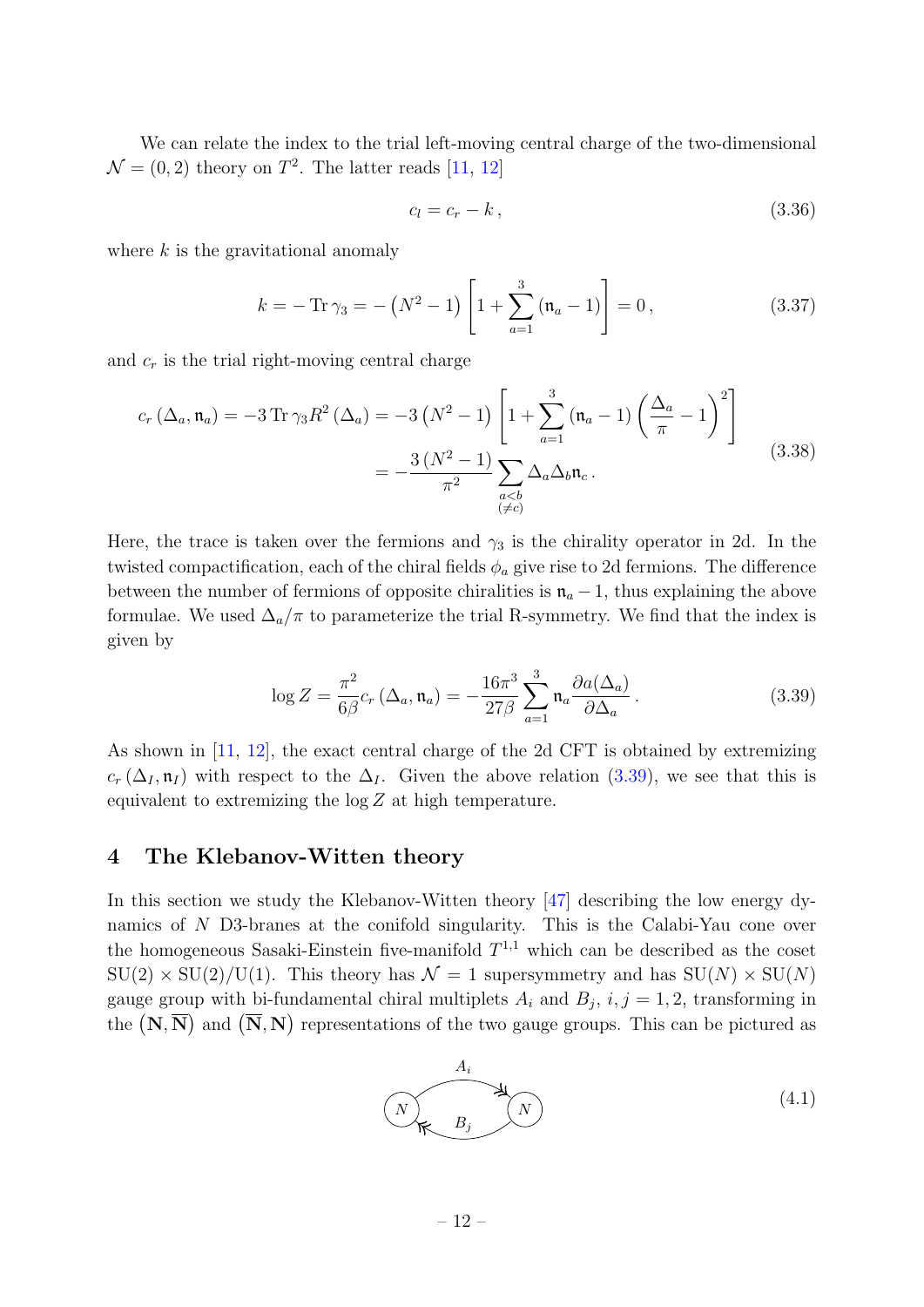It has a quartic superpotential,

$$
W = \text{Tr}\left(A_1 B_1 A_2 B_2 - A_1 B_2 A_2 B_1\right). \tag{4.2}
$$

We assign chemical potentials  $\Delta_{1,2} \in (0, 2\pi)$  to  $A_i$  and  $\Delta_{3,4} \in (0, 2\pi)$  to  $B_i$ . Invariance of the superpotential under the global symmetries requires

<span id="page-13-0"></span>
$$
\sum_{I=1}^{4} \Delta_I \in 2\pi \mathbb{Z}, \qquad \sum_{I=1}^{4} \mathfrak{n}_I = 2.
$$
 (4.3)

For the Klebanov-Witten theory, the topologically twisted index can be written as

$$
Z = \frac{1}{(N!)^2} \sum_{\mathfrak{m}, \widetilde{\mathfrak{m}} \in \mathbb{Z}^N} \int_{\mathcal{B}} \frac{dw}{2\pi i w} \frac{d\widetilde{w}}{2\pi i \widetilde{w}} w^{\sum_{i=1}^N \mathfrak{m}_i} \widetilde{w}^{\sum_{i=1}^N \widetilde{\mathfrak{m}}_i} \times \int_{\mathcal{C}} \prod_{i=1}^{N-1} \frac{dx_i}{2\pi i x_i} \frac{d\widetilde{x}_i}{2\pi i \widetilde{x}_i} \eta(q)^{4(N-1)} \prod_{i \neq j}^N \left[ \frac{\theta_1\left(\frac{x_i}{x_j}; q\right)}{i\eta(q)} \frac{\theta_1\left(\frac{\widetilde{x}_i}{\widetilde{x}_j}; q\right)}{i\eta(q)} \right] \times \prod_{i,j=1}^N \prod_{a=1,2} \left[ \frac{i\eta(q)}{\theta_1\left(\frac{x_i}{\widetilde{x}_j}; q\right)} \right]^{m_i - \widetilde{\mathfrak{m}}_j - n_a + 1} \prod_{b=3,4} \left[ \frac{i\eta(q)}{\theta_1\left(\frac{\widetilde{x}_j}{x_i}; q\right)} \right]^{\widetilde{\mathfrak{m}}_j - m_i - n_b + 1} \quad (4.4)
$$

Here, we assumed that eigenvalues  $x_i$  and  $\tilde{x}_i$  satisfy the SU(N) constraint  $\prod_{i=1}^N x_i =$  $\prod_{i=1}^{N} \tilde{x}_i = 1$ . Hence, the integration is performed over  $(N-1)$  variables instead of N. In order to impose the  $SU(N)$  constraints for the magnetic fluxes, *i.e.* 

$$
\sum_{i=1}^{N} \mathfrak{m}_i = \sum_{i=1}^{N} \widetilde{\mathfrak{m}}_i = 0, \qquad (4.5)
$$

we have introduced two Lagrange multipliers  $w = e^{iv}$  and  $\widetilde{w} = e^{i\widetilde{v}}$ . Now, we can resum over gauge magnetic fluxes  $\mathfrak{m}_i \leq M - 1$  and  $\widetilde{\mathfrak{m}}_j \geq 1 - M$  for some large positive integer cut-off  $M$ . We obtain

$$
Z = \frac{1}{(N!)^2} \int_{\mathcal{B}} \frac{dw}{2\pi i w} \frac{d\widetilde{w}}{2\pi i \widetilde{w}} \int_{\mathcal{C}} \prod_{i=1}^{N-1} \frac{dx_i}{2\pi i x_i} \frac{d\widetilde{x}_i}{2\pi i \widetilde{x}_i} \prod_{i \neq j}^{N} \left[ \frac{\theta_1\left(\frac{x_i}{x_j}; q\right)}{i\eta(q)} \frac{\theta_1\left(\frac{\widetilde{x}_i}{\widetilde{x}_j}; q\right)}{i\eta(q)} \right] \times
$$
  
 
$$
\times \mathcal{P} \prod_{i=1}^{N} \frac{(e^{iB_i})^M}{e^{iB_i} - 1} \prod_{j=1}^{N} \frac{(e^{i\widetilde{B}_j})^M}{e^{i\widetilde{B}_j} - 1}, \tag{4.6}
$$

where we defined the quantities

<span id="page-13-1"></span>
$$
\mathcal{P} = \eta(q)^{4(N-1)} \prod_{i,j=1}^{N} \prod_{a=1,2} \left[ \frac{i\eta(q)}{\theta_1\left(\frac{x_i}{\tilde{x}_j}y_a;q\right)} \right]^{1-\mathfrak{n}_a} \prod_{b=3,4} \left[ \frac{i\eta(q)}{\theta_1\left(\frac{\tilde{x}_j}{x_i}y_b;q\right)} \right]^{1-\mathfrak{n}_b},\tag{4.7}
$$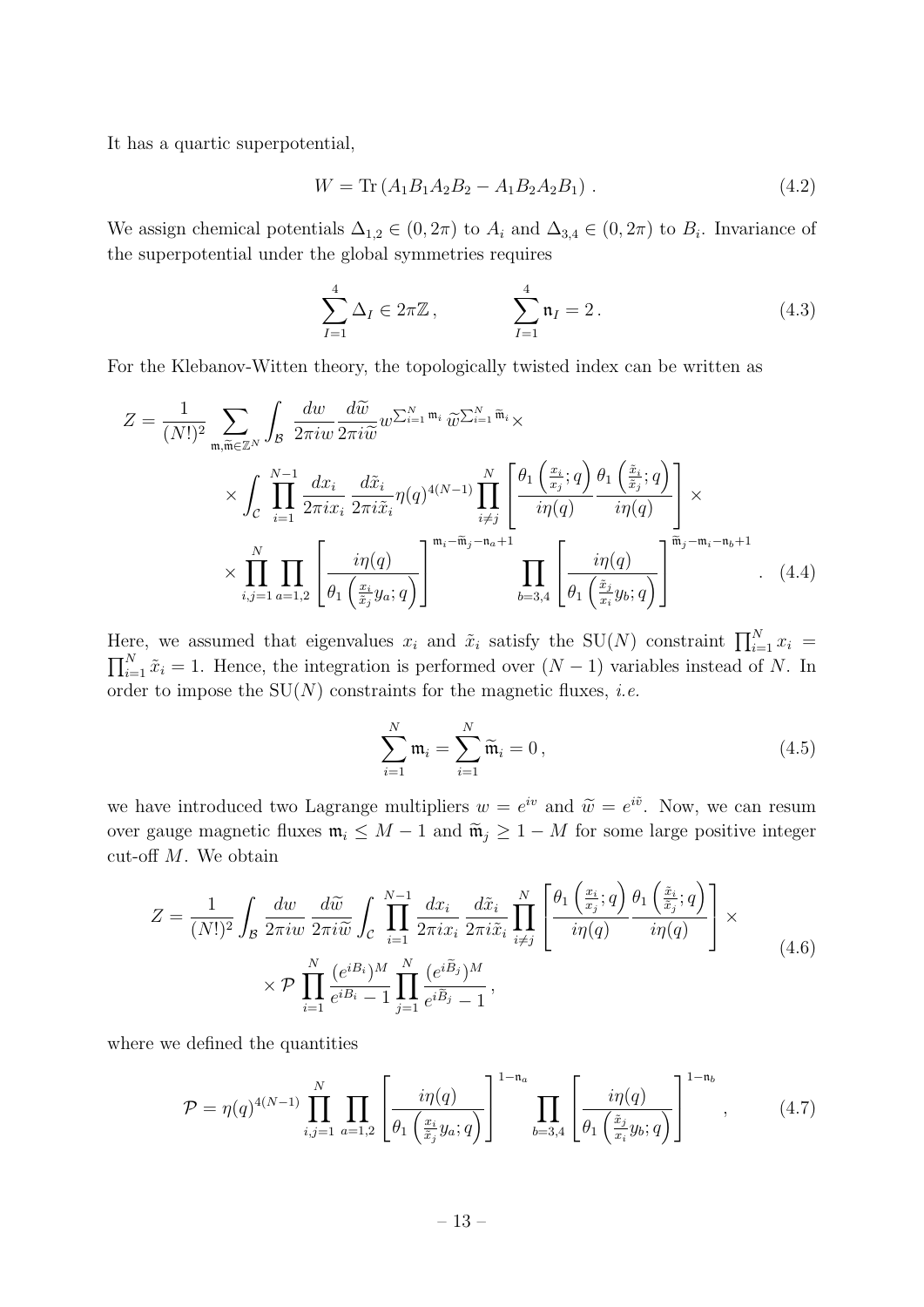and

$$
e^{iB_i} = w \prod_{j=1}^N \frac{\prod_{b=3,4} \theta_1 \left( \frac{\tilde{x}_j}{x_i} y_b; q \right)}{\prod_{a=1,2} \theta_1 \left( \frac{x_i}{\tilde{x}_j} y_a; q \right)}, \qquad e^{i\tilde{B}_j} = \tilde{w}^{-1} \prod_{i=1}^N \frac{\prod_{b=3,4} \theta_1 \left( \frac{\tilde{x}_j}{x_i} y_b; q \right)}{\prod_{a=1,2} \theta_1 \left( \frac{x_i}{\tilde{x}_j} y_a; q \right)}.
$$
(4.8)

Then, similarly to the case of  $\mathcal{N} = 4$  SYM, the following BAEs equations

<span id="page-14-1"></span>
$$
e^{iB_i} = 1, \qquad \qquad e^{i\widetilde{B}_j} = 1. \tag{4.9}
$$

determine the poles of the integrand. In order to calculate the index we simply insert a Jacobian of the transformation from  $\{\log x_i, \log \tilde{x}_i, \log w, \log \tilde{w}\}\)$  to  $\{e^{iB_i}, e^{i\tilde{B}_i}\}$  variables and<br>replaces connecting also at the solutions to  $\mathbf{P} \Lambda \mathbf{E}$ . In the final connection, the dependence evaluate everything else at the solutions to BAEs. In the final expression, the dependence on the cut-off  $M$  disappears. We can then write the partition function as,

<span id="page-14-3"></span>
$$
Z = \sum_{I \in BAEs} \frac{1}{\det B} \prod_{i \neq j}^{N} \left[ \frac{\theta_1\left(\frac{x_i}{x_j}; q\right)}{i\eta(q)} \frac{\theta_1\left(\frac{\tilde{x}_i}{\tilde{x}_j}; q\right)}{i\eta(q)} \right] \mathcal{P}, \tag{4.10}
$$

where  $\mathbb B$  is a  $2N\times 2N$  matrix

<span id="page-14-4"></span>
$$
\mathbb{B} = \frac{\partial \left(e^{iB_1}, \dots, e^{iB_N}, e^{i\widetilde{B}_1}, \dots, e^{i\widetilde{B}_N}\right)}{\partial \left(\log x_1, \dots, \log x_{N-1}, \log w, \log \widetilde{x}_1, \dots, \log \widetilde{x}_{N-1}, \log \widetilde{w}\right)}.
$$
(4.11)

#### <span id="page-14-0"></span>4.1 Bethe potential at high temperature

Let us now look at the Bethe potential at high temperature, *i.e.*  $\beta \rightarrow 0$  limit. Taking the logarithm of the BAEs [\(4.9\)](#page-14-1) we obtain

$$
0 = -2\pi i n_i + \log w - \sum_{j=1}^N \left\{ \sum_{a=1,2} \log \left[ \theta_1 \left( \frac{x_i}{\tilde{x}_j} y_a; q \right) \right] - \sum_{b=3,4} \log \left[ \theta_1 \left( \frac{\tilde{x}_j}{x_i} y_b; q \right) \right] \right\},
$$
  

$$
0 = -2\pi i \tilde{n}_j - \log \tilde{w} - \sum_{i=1}^N \left\{ \sum_{a=1,2} \log \left[ \theta_1 \left( \frac{x_i}{\tilde{x}_j} y_a; q \right) \right] - \sum_{b=3,4} \log \left[ \theta_1 \left( \frac{\tilde{x}_j}{x_i} y_b; q \right) \right] \right\},
$$
(4.12)

where  $n_i$ ,  $\tilde{n}_j$  are integers that parameterize the angular ambiguities. In order to compute the high-temperature limit of the above BAEs, we go to the variables  $u_i$ ,  $\tilde{u}_j$ ,  $\Delta_I$ ,  $v$ ,  $\tilde{v}$ , defined modulo  $2\pi$ , and employ the asymptotic expansions  $(A.6)$  and  $(A.8)$ . We find

<span id="page-14-2"></span>
$$
0 = -2\pi i n_i + iv + \frac{1}{\beta} \sum_{j=1}^{N} \left[ \sum_{a=1,2} F'(u_i - \tilde{u}_j + \Delta_a) - \sum_{b=3,4} F'(\tilde{u}_j - u_i + \Delta_b) \right],
$$
  
\n
$$
0 = -2\pi i \tilde{n}_j - i\tilde{v} + \frac{1}{\beta} \sum_{i=1}^{N} \left[ \sum_{a=1,2} F'(u_i - \tilde{u}_j + \Delta_a) - \sum_{b=3,4} F'(\tilde{u}_j - u_i + \Delta_b) \right],
$$
\n(4.13)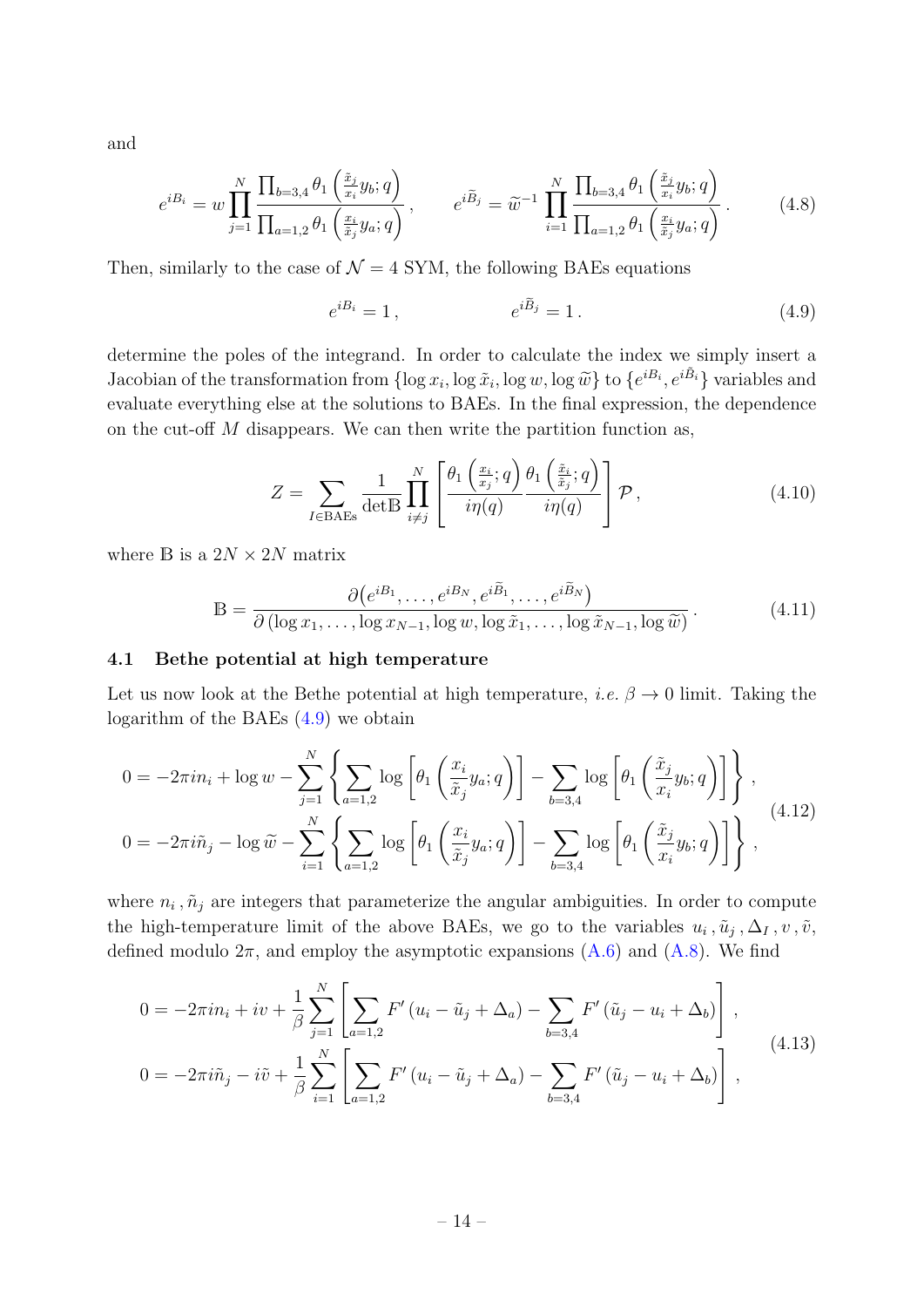where the polynomial function  $F'(u)$  is defined in [\(3.15\)](#page-8-3). The BAEs [\(4.13\)](#page-14-2) can be obtained as critical points of the Bethe potential

<span id="page-15-1"></span>
$$
\mathcal{V}\left(\{u_i, \tilde{u}_i\}\right) = 2\pi \sum_{i=1}^N \left(n_i u_i - \tilde{n}_i \tilde{u}_i\right) - \sum_{i=1}^N \left(v u_i + \tilde{v} \tilde{u}_i\right) + \frac{i}{\beta} \sum_{i,j=1}^N \left[\sum_{a=1,2} F(u_i - \tilde{u}_j + \Delta_a) + \sum_{b=3,4} F(\tilde{u}_j - u_i + \Delta_b)\right].
$$
\n(4.14)

We next turn to find solutions to the BAEs  $(4.13)$ . The constraints  $(4.3)$  imply that  $\sum_{I=1}^{4} \Delta_I$  can only be  $0, 2\pi, 4\pi, 6\pi$  or  $8\pi$ . For the conifold theory, it turns out that the solutions with  $\sum_{I=1}^{4} \Delta_I = 0, 8\pi$  lead to a singular index, those for  $2\pi$  and  $6\pi$  are related by a discrete symmetry of the index, *i.e.*  $y_I \to 1/y_I (\Delta_I \to 2\pi - \Delta_I)$ , and there are no consistent solutions for  $\sum_{I=1}^{4} \Delta_I = 4\pi$ . Thus, without loss of generality, we assume again  $\sum_{I=1}^{4} \Delta_I = 2\pi$  in the following.

The solution for  $\sum_{I} \Delta_{I} = 2\pi$ . We assume that

$$
0 < \mathbb{Re}(\tilde{u}_j - u_i) + \Delta_{3,4} < 2\pi \,, \qquad -2\pi < \mathbb{Re}(\tilde{u}_j - u_i) - \Delta_{1,2} < 0 \,, \qquad \forall \quad i, j \,.
$$
\n(4.15)

Hence, the BAEs [\(4.13\)](#page-14-2) become

$$
0 = -2\pi i n_j + i v - \frac{1}{\beta} \sum_{k=1}^{N} \left[ \Delta_1 \Delta_2 - \Delta_3 \Delta_4 - 2\pi (\tilde{u}_k - u_j) \right],
$$
  
\n
$$
0 = -2\pi i \tilde{n}_k - i \tilde{v} - \frac{1}{\beta} \sum_{j=1}^{N} \left[ \Delta_1 \Delta_2 - \Delta_3 \Delta_4 - 2\pi (\tilde{u}_k - u_j) \right].
$$
\n(4.16)

Here, we have already imposed the constraint  $\sum_{I=1}^{4} \Delta_I = 2\pi$ . Imposing the SU(N) constraints for  $u_i$ ,  $\tilde{u}_i$  we can rewrite the BAEs in the following form

<span id="page-15-0"></span>
$$
\frac{iN}{\beta}u_j = n_j - \frac{v}{2\pi} + \frac{iN}{2\pi\beta} (\Delta_3 \Delta_4 - \Delta_1 \Delta_2), \text{ for } j = 1, ..., N - 1, (4.17)
$$

$$
-\frac{iN}{\beta} \sum_{j=1}^{N-1} u_j = n_N - \frac{v}{2\pi} + \frac{iN}{2\pi\beta} (\Delta_3 \Delta_4 - \Delta_1 \Delta_2) , \qquad (4.18)
$$

$$
\frac{iN}{\beta}\tilde{u}_j = -\tilde{n}_j - \frac{\tilde{v}}{2\pi} - \frac{iN}{2\pi\beta} \left(\Delta_3 \Delta_4 - \Delta_1 \Delta_2\right), \quad \text{for} \quad j = 1, \dots, N-1, \ (4.19)
$$

$$
-\frac{iN}{\beta} \sum_{j=1}^{N-1} \tilde{u}_j = -\tilde{n}_N - \frac{\tilde{v}}{2\pi} - \frac{iN}{2\pi\beta} \left(\Delta_3 \Delta_4 - \Delta_1 \Delta_2\right). \tag{4.20}
$$

Equations [\(4.17\)](#page-15-0) and [\(4.19\)](#page-15-0) can be considered as equations defining  $u_i$  and  $\tilde{u}_i$ . In order to find v and  $\tilde{v}$  we need to sum  $(N-1)$  equations [\(4.17\)](#page-15-0) with [\(4.18\)](#page-15-0) and equations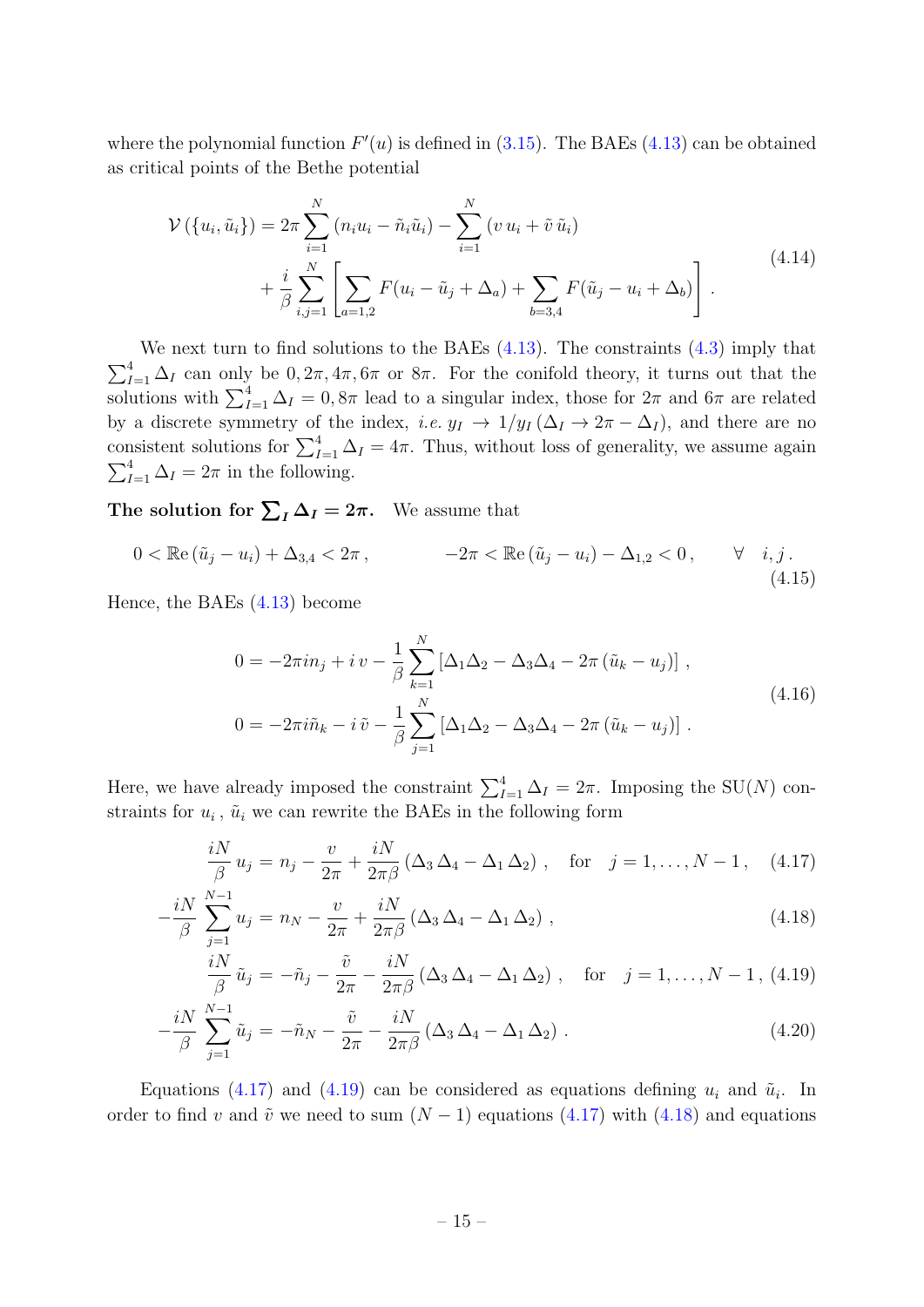$(4.19)$  with  $(4.20)$ . This leads to

<span id="page-16-0"></span>
$$
v = \frac{iN}{\beta} (\Delta_3 \Delta_4 - \Delta_1 \Delta_2) + \frac{2\pi}{N} \sum_{j=1}^N n_j, \qquad u_j = -\frac{i\beta}{N} \left( n_j - \frac{1}{N} \sum_{i=1}^N n_i \right),
$$
  

$$
\tilde{v} = -\frac{iN}{\beta} (\Delta_3 \Delta_4 - \Delta_1 \Delta_2) - \frac{2\pi}{N} \sum_{j=1}^N \tilde{n}_j, \qquad \tilde{u}_j = \frac{i\beta}{N} \left( \tilde{n}_j - \frac{1}{N} \sum_{i=1}^N \tilde{n}_i \right).
$$
 (4.21)

According to our prescription, all solutions which lead to zeros of the off-diagonal vector multiplet should be avoided. Therefore, the allowed parameter space for integers  $n_i$  and  $\tilde{n}_i$  is determined by

$$
n_j - n_i \neq 0 \quad \text{mod} \quad N \,, \qquad \qquad \tilde{n}_j - \tilde{n}_i \neq 0 \quad \text{mod} \quad N \,. \tag{4.22}
$$

Given the solution [\(4.21\)](#page-16-0) to the BAEs, the integers  $n_i$  and  $\tilde{n}_i$  are defined modulo N due to the  $\beta$ -periodicity of eigenvalues on  $T^2$ . Thus we are left with  $\{n_i, \tilde{n}_i\} \in [1, N]$ . The only possible choice is then given by  $n_i = \tilde{n}_i = i$  and its permutations.

Finally, plugging the solution  $(4.21)$  to the BAEs back into  $(4.14)$ , we obtain the "on-shell" value of the Bethe potential

<span id="page-16-1"></span>
$$
\mathcal{V}(\Delta_I)|_{\text{BAEs}} = \frac{iN^2}{2\beta} \sum_{a
$$

up to terms  $\mathcal{O}(\beta)$ . The relation between the "on-shell" Bethe potential and the 4d conformal anomaly coefficients also holds for the conifold theory. The R-symmetry 't Hooft anomalies can be expressed as

$$
\operatorname{Tr} R(\Delta_I) = 2(N^2 - 1) + N^2 \sum_{I=1}^{4} \left(\frac{\Delta_I}{\pi} - 1\right) = -2,
$$
  

$$
\operatorname{Tr} R^3(\Delta_I) = 2(N^2 - 1) + N^2 \sum_{I=1}^{4} \left(\frac{\Delta_I}{\pi} - 1\right)^3
$$
  

$$
= \frac{3N^2}{\pi^3} \sum_{a < b < c} \Delta_a \Delta_b \Delta_c - 2,
$$
 (4.24)

where we used  $\Delta_I/\pi$  to parameterize the trial R-symmetry of the theory. Hence, Eq. [\(4.23\)](#page-16-1) can be rewritten as

$$
\mathcal{V}(\Delta_I)|_{\text{BAEs}} = \frac{i\pi^3}{6\beta} \left[ \text{Tr}\, R^3 \left( \Delta_I \right) - \text{Tr}\, R \left( \Delta_I \right) \right] = \frac{16i\pi^3}{27\beta} \left[ 3c \left( \Delta_I \right) - 2a(\Delta_I) \right]. \tag{4.25}
$$

Here, we employed Eq.  $(1.5)$  to write the second equality.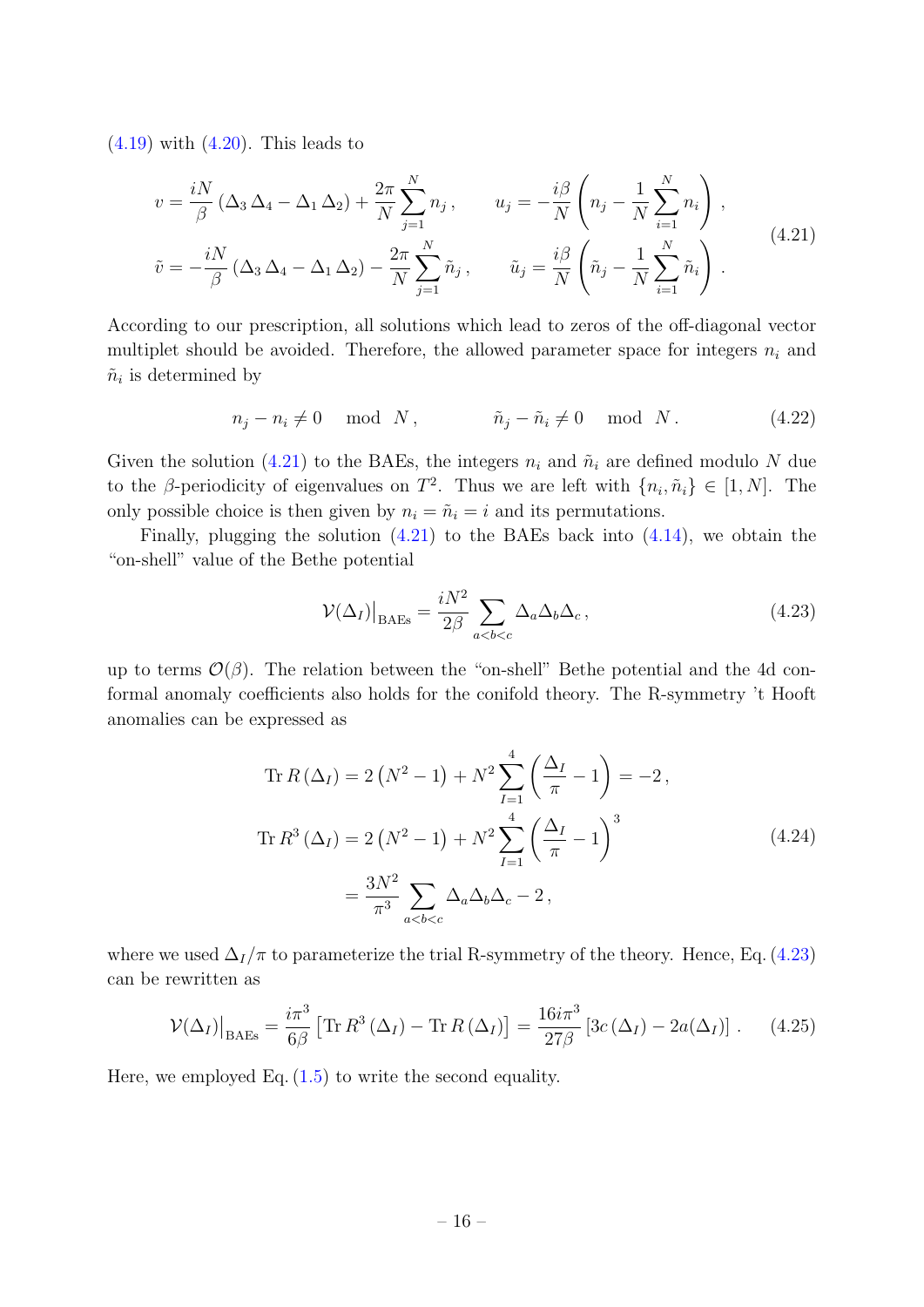#### <span id="page-17-0"></span>4.2 The topologically twisted index at high temperature

The twisted index, at high temperature, can be computed by evaluating the contribution of the saddle point configurations to  $(4.10)$ . The procedure for computing the index is very similar to that presented in section [3.2.](#page-10-0) The off-diagonal vector multiplet contributes

$$
\log \prod_{i \neq j}^{N} \left[ \frac{\theta_1 \left( \frac{x_i}{x_j}; q \right) \theta_1 \left( \frac{\tilde{x}_i}{\tilde{x}_j}; q \right)}{i \eta(q)} \right] = -\frac{1}{\beta} \sum_{i \neq j}^{N} \left[ F'(u_i - u_j) + F'(\tilde{u}_i - \tilde{u}_j) \right] - iN(N - 1)\pi \,.
$$
\n(4.26)

The quantity  $P$ , Eq. [\(4.7\)](#page-13-1), contributes

$$
\log \mathcal{P} = -\frac{1}{\beta} \left\{ \frac{2\pi^2}{3} (N-1) + \sum_{i,j=1}^N \sum_{\substack{I=1,2:\text{+} \\ I=3,4:\text{-}}} (\mathfrak{n}_I - 1) F' \left[ \pm (u_i - \tilde{u}_j \pm \Delta_I) \right] \right\}
$$
  
+ 
$$
\frac{iN^2 \pi}{2} \sum_{I=1}^4 (1 - \mathfrak{n}_I) - 2(N-1) \log \left( \frac{\beta}{2\pi} \right).
$$
 (4.27)

The Jacobian [\(4.11\)](#page-14-4) has the following entries

$$
\frac{\partial B_k}{\partial u_j} = -\frac{\partial \bar{B}_k}{\partial \tilde{u}_j} = \frac{2\pi i}{\beta} N \delta_{kj}, \quad \text{for} \quad k, j = 1, 2, \dots, N - 1,
$$
  

$$
\frac{\partial B_N}{\partial u_k} = -\frac{\partial \tilde{B}_N}{\partial \tilde{u}_k} = -\frac{2\pi i}{\beta} N, \quad \frac{\partial B_k}{\partial v} = -\frac{\partial \tilde{B}_k}{\partial \tilde{v}} = 1, \quad \text{for} \quad k = 1, 2, \dots, N - 1,
$$
  

$$
\frac{\partial B_N}{\partial v} = -\frac{\partial \tilde{B}_N}{\partial \tilde{v}} = 1, \quad \frac{\partial B_k}{\partial \tilde{u}_j} = \frac{\partial \tilde{B}_k}{\partial u_j} = \frac{\partial B_k}{\partial \tilde{v}} = \frac{\partial \tilde{B}_k}{\partial v} = 0, \quad \text{for} \quad k, j = 1, \dots, N.
$$
  
(4.28)

Now, it is straightforward to find the determinant of the matrix B:

$$
-\log \det \mathbb{B} = 2(N-1)\left[\log\left(\frac{\beta}{2\pi}\right) - \frac{i\pi}{2}\right] - 2N\log N + \pi iN. \tag{4.29}
$$

The high-temperature limit of the index, at finite  $N$ , may then be written as

<span id="page-17-1"></span>
$$
\log Z = -\frac{1}{\beta} \Biggl\{ \sum_{i \neq j}^{N} \left[ F'(u_i - u_j) + F'(\tilde{u}_i - \tilde{u}_j) \right] + \frac{2\pi^2}{3} (N - 1) + \sum_{i,j=1}^{N} \sum_{\substack{I=1,2:+\\I=3,4:-}} (\mathfrak{n}_I - 1) F' \left[ \pm (u_i - \tilde{u}_j \pm \Delta_I) \right] \Biggr\}
$$
(4.30)  
- 2N log N +  $\pi i (N + 1)$ .

Plugging the solution  $(4.21)$  to the BAEs back into the index  $(4.30)$  we find

$$
\log Z = -\frac{N^2}{2\beta} \sum_{\substack{a
$$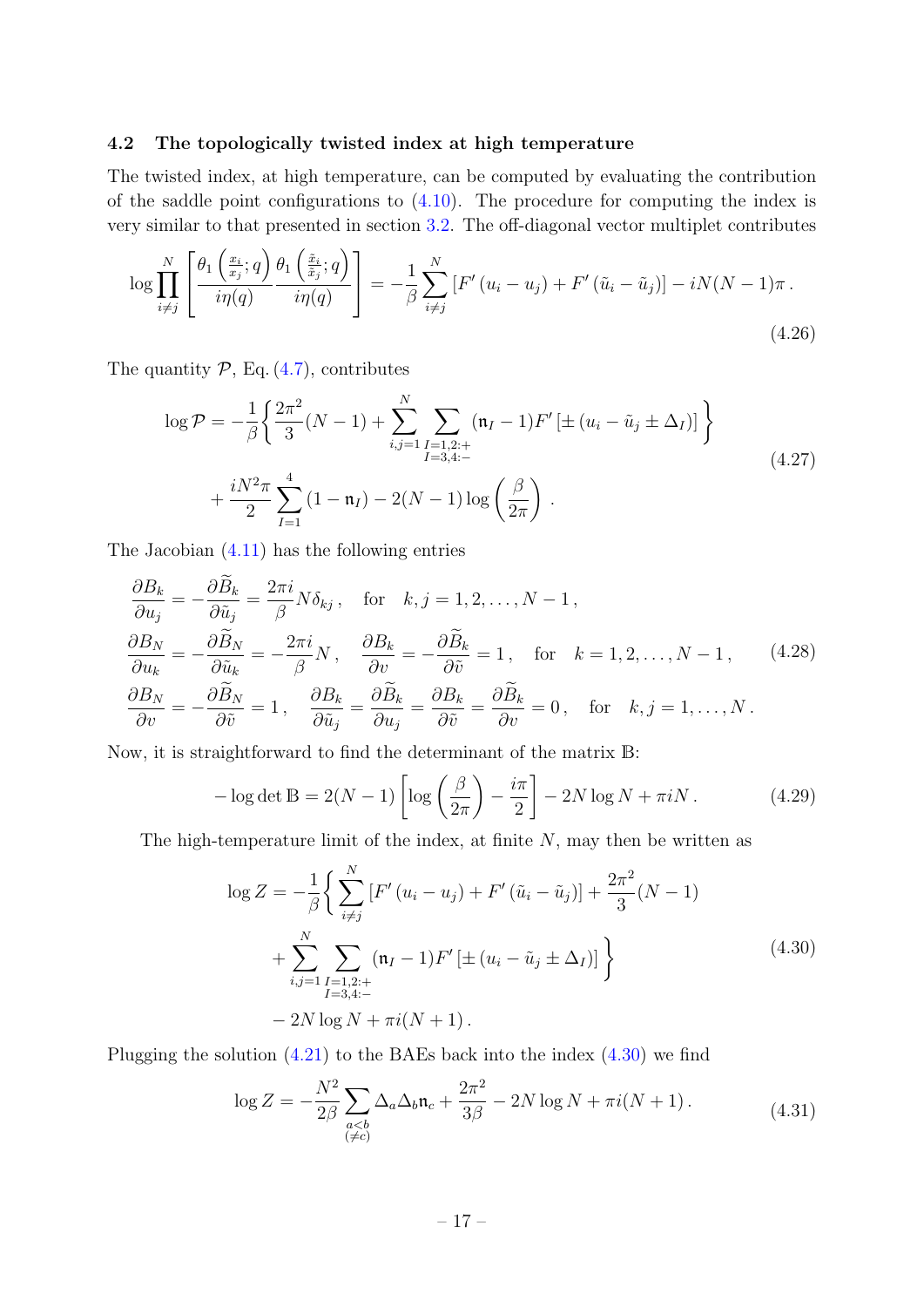As in the case of  $\mathcal{N} = 4$  SYM we can also write, to leading order in  $1/\beta$ ,

$$
\log Z = \frac{\pi^2}{6\beta} c_l \left(\Delta_I, \mathfrak{n}_I\right) = -\frac{16\pi^3}{27\beta} \sum_{I=1}^4 \mathfrak{n}_I \frac{\partial a(\Delta_I)}{\partial \Delta_I},\tag{4.32}
$$

where the second equality is written assuming that  $N$  is large. Here,  $c_l$  is the left-moving central charge of the 2d  $\mathcal{N} = (0, 2)$  SCFT obtained by the twisted compactification on  $S^2$ . This is related to the trial right-moving central charge  $c_r$  by the gravitational anomaly, *i.e.*  $c_l = c_r - k$ . The central charge  $c_r$  takes contribution from the 2d massless fermions, the gauginos and the zero-modes of the chiral fields (the difference between the number of modes of opposite chirality being  $\mathfrak{n}_I - 1$ ) [\[11–](#page-27-4)[13\]](#page-27-5),

<span id="page-18-1"></span>
$$
c_r \left( \Delta_I, \mathfrak{n}_I \right) = -3 \operatorname{Tr} \gamma_3 R^2 \left( \Delta_I \right) = -3 \left[ 2 \left( N^2 - 1 \right) + N^2 \sum_{I=1}^4 \left( \mathfrak{n}_I - 1 \right) \left( \frac{\Delta_I}{\pi} - 1 \right)^2 \right], \tag{4.33}
$$

while the gravitational anomaly k reads

$$
k = -\operatorname{Tr}\gamma_3 = -2\left(N^2 - 1\right) - N^2 \sum_{I=1}^4 \left(\mathfrak{n}_I - 1\right) = 2. \tag{4.34}
$$

The extremization of  $c_r(\Delta_I, \mathfrak{n}_I)$  with respect to the  $\Delta_I$  reproduces the exact central charge of the 2d CFT [\[11,](#page-27-4) [12\]](#page-27-13). Notice that all the non-anomalous symmetries, including the baryonic one, enter in the formula [\(4.33\)](#page-18-1), which depends on three independent fluxes and three independent fugacities. As pointed out in [\[13\]](#page-27-5), the inclusion of baryonic charges is crucial when performing c-extremization.

## <span id="page-18-0"></span>5 High-temperature limit of the index for a generic theory

We can easily generalize the previous discussion to the case of general four-dimensional  $\mathcal{N} = 1$  SCFTs. Our goal is to compute the partition function of  $\mathcal{N} = 1$  gauge theories on  $S^2 \times T^2$  with a partial topological A-twist along  $S^2$ . We identify, as before, the modulus of the torus with the *fictitious* inverse temperature  $\beta$ , and we are interested in the hightemperature limit  $(\beta \to 0)$  of the index. As we take  $\beta$  to zero, we can use the asymptotic expansions  $(A.6)$  and  $(A.8)$  for the elliptic functions appearing in the supersymmetric path integral [\(2.3\)](#page-5-2). We focus on quiver gauge theories with bi-fundamental and adjoint chiral multiplets and a number  $|G|$  of  $SU(N)^{(a)}$  gauge groups. Eigenvalues  $u_i^{(a)}$  $a_i^{(a)}$  and gauge magnetic fluxes  $\mathfrak{m}_i^{(a)}$  have to satisfy the tracelessness condition, *i.e.* 

$$
\sum_{i=1}^{N} u_i^{(a)} = 0, \qquad \sum_{i=1}^{N} \mathfrak{m}_i^{(a)} = 0.
$$
 (5.1)

The magnetic fluxes and the chemical potentials for the global symmetries of the theory fulfill the constraints [\(2.5\)](#page-6-4) and [\(2.6\)](#page-6-5). We also assume that  $0 < \Delta_I < 2\pi$ .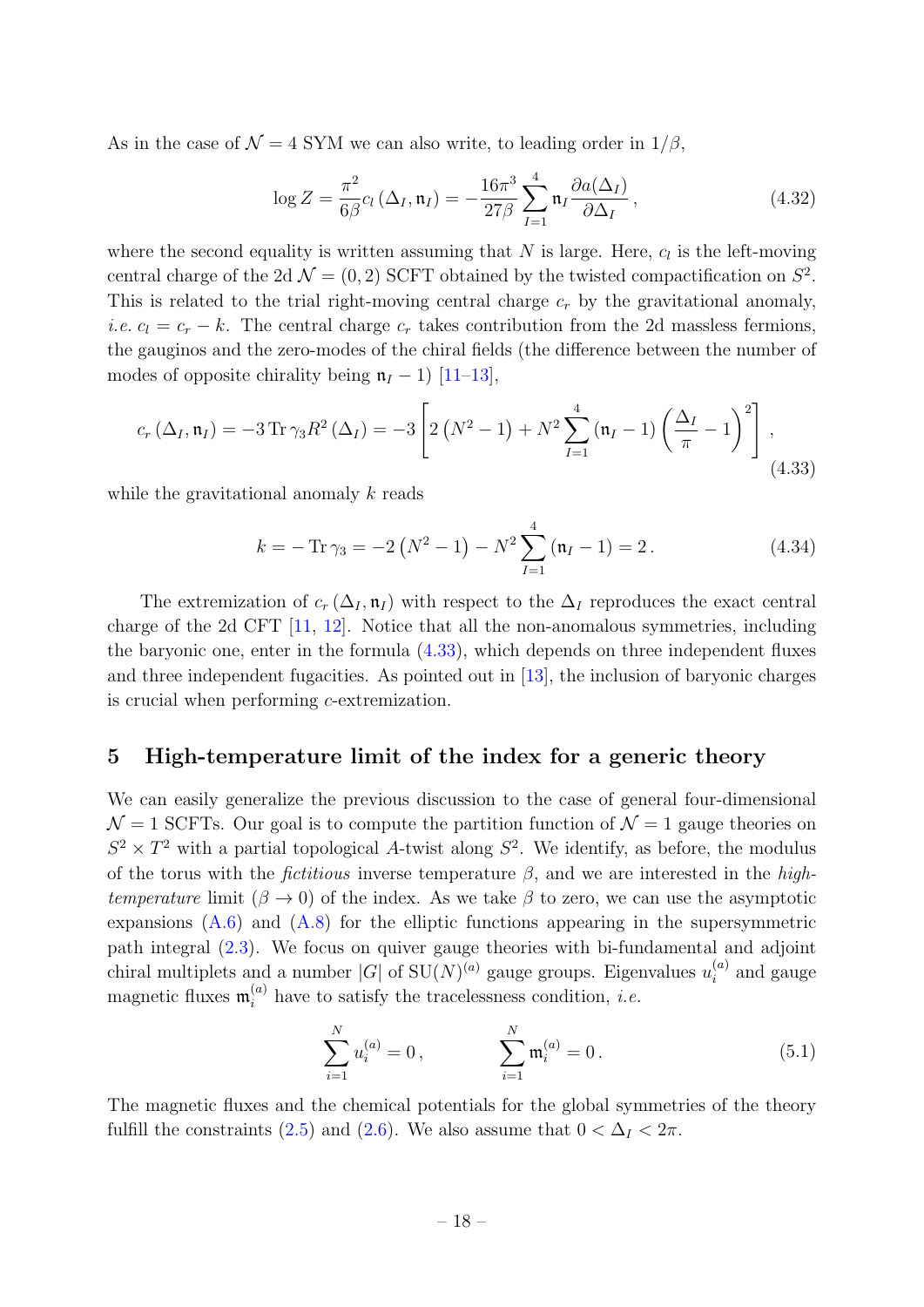As in the previous examples, the solution to the BAEs is given by

<span id="page-19-2"></span>
$$
u_i^{(a)} = \mathcal{O}\left(\beta\right) , \qquad \forall \quad i, a \,, \tag{5.2}
$$

and exists (up to discrete symmetries) only for  $\sum_{I \in W} \Delta_I = 2\pi$ , for each monomial term W in the superpotential, as we checked in many examples. Due to this constraint,  $\Delta_I/\pi$ behaves at all effects like a trial R-symmetry of the theory.

#### <span id="page-19-0"></span>5.1 Bethe potential at high temperature

In this section we give the general rules for constructing the *high-temperature* "on-shell" Bethe potential for  $\mathcal{N} = 1$  quiver gauge theories to leading order in  $1/\beta$ :

1. A bi-fundamental field with chemical potential  $\Delta_{(a,b)}$  transforming in the  $(N, N)$ representation of  $SU(N)_a \times SU(N)_b$ , contributes

<span id="page-19-3"></span>
$$
\frac{iN^2}{\beta}F\left(\Delta_{(a,b)}\right)\,,\tag{5.3}
$$

where the function  $F$  is defined in  $(3.15)$ .

2. An adjoint field with chemical potential  $\Delta_{(a,a)}$  contributes

<span id="page-19-4"></span>
$$
\frac{i(N^2-1)}{\beta}F(\Delta_{(a,a)})\ .
$$
 (5.4)

#### <span id="page-19-1"></span>5.2 The topologically twisted index at high temperature

Using the dominant solution  $(5.2)$  to the BAEs we can proceed to compute the topologically twisted index. Here are the rules for constructing the logarithm of the index at high temperature to leading order in  $1/\beta$ :

1. For each group a, the contribution of the off-diagonal vector multiplet is

<span id="page-19-7"></span>
$$
-\frac{(N^2-1)\pi^2}{\beta}.
$$
\n(5.5)

2. A bi-fundamental field with magnetic flux  $\mathfrak{n}_{(a,b)}$  and chemical potential  $\Delta_{(a,b)}$  transforming in the  $(N, N)$  representation of  $SU(N)_a \times SU(N)_b$ , contributes

<span id="page-19-5"></span>
$$
-\frac{N^2}{\beta}\left(\mathfrak{n}_{(a,b)}-1\right)F'\left(\Delta_{(a,b)}\right)\,. \tag{5.6}
$$

3. An adjoint field with magnetic flux  $\mathfrak{n}_{(a,a)}$  and chemical potential  $\Delta_{(a,a)}$ , contributes

<span id="page-19-6"></span>
$$
-\frac{N^2-1}{\beta}\left(\mathfrak{n}_{(a,a)}-1\right)F'\left(\Delta_{(a,a)}\right)\,. \tag{5.7}
$$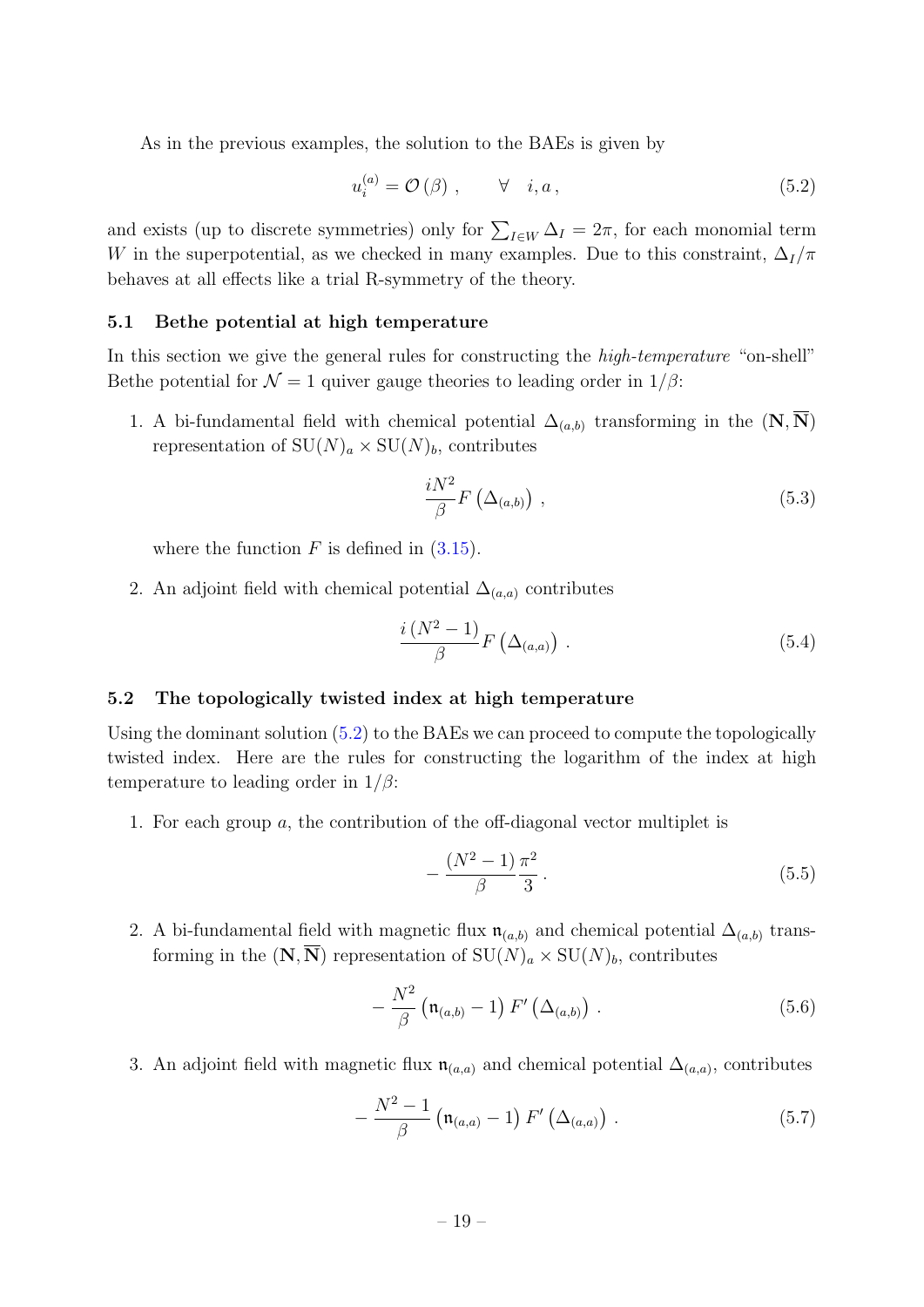#### <span id="page-20-0"></span>5.3 An index theorem for the twisted matrix model

The high-temperature behavior of the index, to leading order in  $1/\beta$  and N, can be captured by a simple universal formula involving the Bethe potential and its derivatives. Let us recall some of the essential ingredients that we need in the following.

The R-symmetry 't Hooft anomaly of UV four-dimensional  $\mathcal{N}=1$  SCFTs is given by

<span id="page-20-2"></span>
$$
\text{Tr}\, R^{\alpha}(\Delta_I) = |G| \dim \text{SU}(N) + \sum_{I} \dim \mathfrak{R}_I \left(\frac{\Delta_I}{\pi} - 1\right)^{\alpha},\tag{5.8}
$$

where the trace is taken over all the bi-fundamental fermions and gauginos and dim  $\mathcal{R}_I$  is the dimension of the respective matter representation with R-charge  $\Delta_I/\pi$ . On the other hand, the trial right-moving central charge of the IR two-dimensional  $\mathcal{N} = (0, 2)$  SCFT on  $T<sup>2</sup>$  can be computed from the spectrum of massless fermions  $[11-13]$  $[11-13]$ . These are gauginos with chirality  $\gamma_3 = 1$  for all the gauge groups and fermionic zero modes for each chiral field, with a difference between the number of fermions of opposite chiralities equal to  $n_I - 1$ . The central charge is related by the  $\mathcal{N} = 2$  superconformal algebra to the R-symmetry anomaly  $[11, 12]$  $[11, 12]$ , and is given by

<span id="page-20-1"></span>
$$
c_r \left(\Delta_I, \mathfrak{n}_I\right) = -3 \operatorname{Tr} \gamma_3 R^2 \left(\Delta_I\right)
$$
  
= -3 \left[|G| \dim \mathrm{SU}(N) + \sum\_I \dim \mathfrak{R}\_I \left(\mathfrak{n}\_I - 1\right) \left(\frac{\Delta\_I}{\pi} - 1\right)^2\right]. \tag{5.9}

By an explicit calculation we see that Eq.  $(5.9)$  can be rewritten as

<span id="page-20-4"></span>
$$
c_r\left(\Delta_I, \mathfrak{n}_I\right) = -3 \operatorname{Tr} R^3\left(\Delta_I\right) - \pi \sum_I \left[ \left(\mathfrak{n}_I - \frac{\Delta_I}{\pi}\right) \frac{\partial \operatorname{Tr} R^3\left(\Delta_I\right)}{\partial \Delta_I} \right],\tag{5.10}
$$

where we used the relation  $(5.8)^{4}$  $(5.8)^{4}$  $(5.8)^{4}$ . Moreover, the trial left-moving central charge of the 2d  $\mathcal{N} = (0, 2)$  theory reads

<span id="page-20-6"></span>
$$
c_l = c_r - k \,, \tag{5.11}
$$

where  $k$  is the gravitational anomaly and is given by

$$
k = -\operatorname{Tr}\gamma_3 = -|G| \dim \operatorname{SU}(N) - \sum_{I} \dim \mathfrak{R}_I(\mathfrak{n}_I - 1) . \tag{5.12}
$$

For theories of D3-branes with an AdS dual, to leading order in N, the linear Rsymmetry 't Hooft anomaly of the 4d theory vanishes, *i.e.* Tr  $R = \mathcal{O}(1)$  and  $a = c$  [\[21\]](#page-27-14). Using the parameterization of a trial R-symmetry in terms of  $\Delta_I/\pi$ , this is equivalent to

<span id="page-20-5"></span>
$$
\pi|G| + \sum_{I} (\Delta_I - \pi) = 0, \qquad (5.13)
$$

<span id="page-20-3"></span><sup>&</sup>lt;sup>4</sup>Notice that, in evaluating the right hand side of [\(5.10\)](#page-20-4), we can consider all the  $\Delta_I$  as independent variables and impose the constraints  $\sum_{I \in W} \Delta_I = 2\pi$  only after differentiation. This is due to the form of the differential operator in [\(5.10\)](#page-20-4) and the constraints  $\sum_{I \in W} \mathfrak{n}_I = 2$ .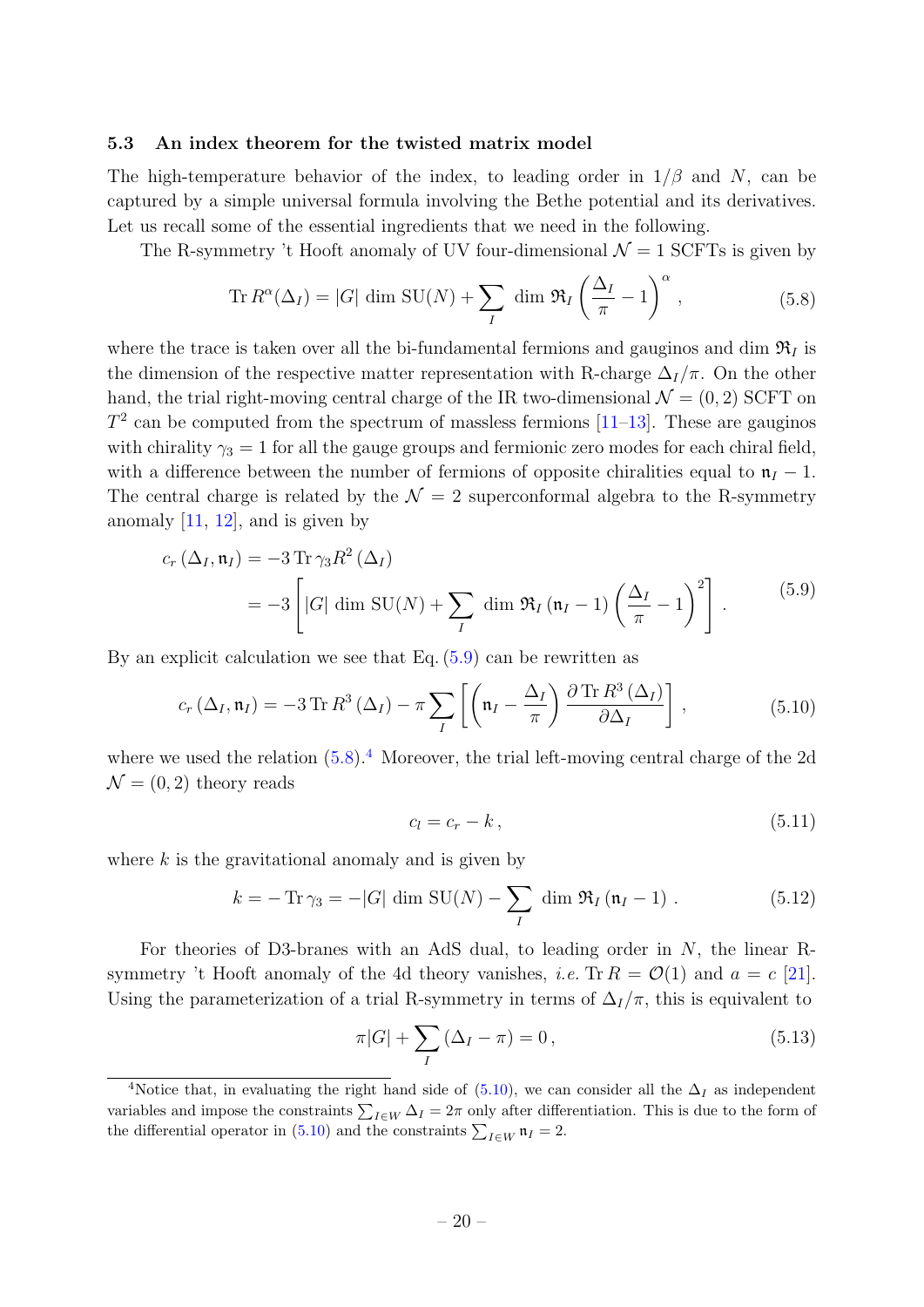where the sum is taken over all matter fields (bi-fundamental and adjoint) in the quiver. Similarly, we have

<span id="page-21-5"></span>
$$
|G| + \sum_{I} (\mathfrak{n}_I - 1) = 0.
$$
 (5.14)

This is simply  $k = -\text{Tr }\gamma_3 = \mathcal{O}(1)$ , to leading order in N.

The *index theorem* can be expressed as:

**Theorem 1.** The topologically twisted index of any  $\mathcal{N} = 1$  SU(N) quiver gauge theory placed on  $S^2 \times T^2$  to leading order in  $1/\beta$  is given by

<span id="page-21-4"></span>
$$
\log Z\left(\Delta_{I}, \mathfrak{n}_{I}\right) = \frac{\pi^{2}}{6\beta} c_{l}\left(\Delta_{I}, \mathfrak{n}_{I}\right),\tag{5.15}
$$

which is Cardy's universal formula for the asymptotic density of states in a CFT<sub>2</sub> [\[48\]](#page-29-3). We can write the extremal value of the Bethe potential  $\overline{\mathcal{V}}(\Delta_I)$  as

<span id="page-21-2"></span>
$$
\overline{\mathcal{V}}(\Delta_I) \equiv -i \mathcal{V}(\Delta_I) \Big|_{BAEs} = \frac{\pi^3}{6\beta} \left[ \text{Tr} \, R^3 \left( \Delta_I \right) - \text{Tr} \, R \left( \Delta_I \right) \right]
$$
\n
$$
= \frac{16\pi^3}{27\beta} \left[ 3c \left( \Delta_I \right) - 2a(\Delta_I) \right] \,. \tag{5.16}
$$

For theories of D3-branes at large N, the index can be recast as

<span id="page-21-0"></span>
$$
\log Z\left(\Delta_{I}, \mathfrak{n}_{I}\right) = -\frac{3}{\pi} \overline{\mathcal{V}}\left(\Delta_{I}\right) - \sum_{I} \left[ \left(\mathfrak{n}_{I} - \frac{\Delta_{I}}{\pi}\right) \frac{\partial \overline{\mathcal{V}}\left(\Delta_{I}\right)}{\partial \Delta_{I}} \right]
$$

$$
= \frac{\pi^{2}}{6\beta} c_{r} \left(\Delta_{I}, \mathfrak{n}_{I}\right), \qquad (5.17)
$$

where  $\overline{\mathcal{V}}(\Delta_I)$  reads

<span id="page-21-3"></span>
$$
\overline{\mathcal{V}}\left(\Delta_{I}\right) \equiv -i\mathcal{V}\left(\Delta_{I}\right)\big|_{BAEs} = \frac{16\pi^{3}}{27\beta}a(\Delta_{I}).
$$
\n(5.18)

*Proof.* Observe first that again we can consider all the  $\Delta_I$  in [\(5.17\)](#page-21-0) as independent variables and impose the constraints  $\sum_{I \in W} \Delta_I = 2\pi$  only after differentiation. This is due to the form of the differential operator in [\(5.17\)](#page-21-0) and  $\sum_{I \in W} \mathfrak{n}_I = 2$ . To prove the first equality in [\(5.17\)](#page-21-0), we promote the explicit factors of  $\pi$ , appearing in [\(5.3\)](#page-19-3) and [\(5.4\)](#page-19-4), to a formal variable  $\pi$ . Notice that the "on-shell" Bethe potential  $\overline{\mathcal{V}}$ , at large N, is a homogeneous function of  $\Delta_I$  and  $\pi$ , *i.e.* 

$$
\overline{\mathcal{V}}(\lambda \Delta_I, \lambda \pi) = \lambda^3 \overline{\mathcal{V}}(\Delta_I, \pi).
$$
\n(5.19)

Hence,

<span id="page-21-1"></span>
$$
\frac{\partial \overline{\mathcal{V}}(\Delta_I, \boldsymbol{\pi})}{\partial \boldsymbol{\pi}} = \frac{1}{\boldsymbol{\pi}} \left[ 3 \, \overline{\mathcal{V}}(\Delta_I) - \sum_I \Delta_I \frac{\partial \overline{\mathcal{V}}(\Delta_I)}{\partial \Delta_I} \right]. \tag{5.20}
$$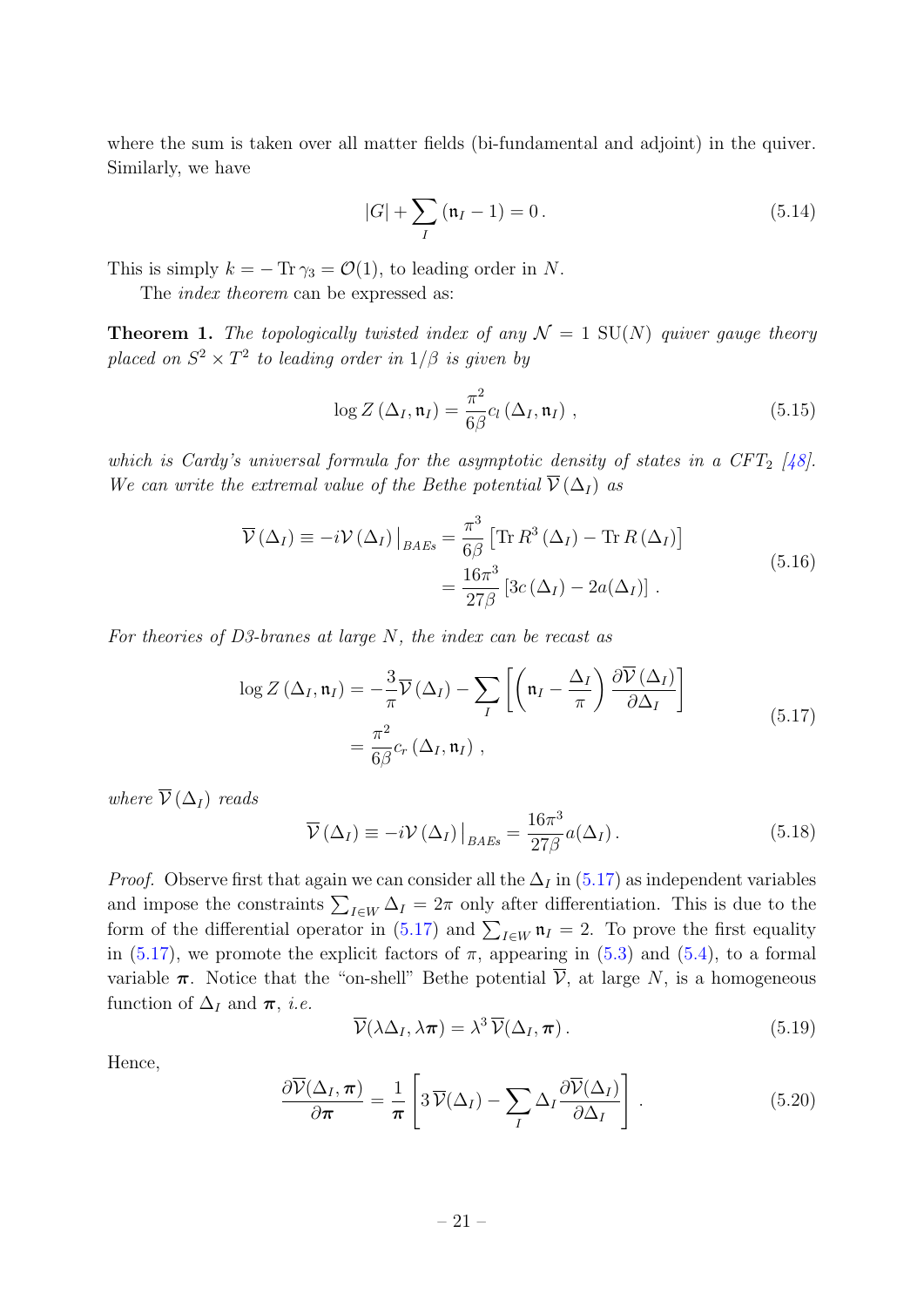Now, we consider a generic quiver gauge theory with matters in bi-fundamental and adjoint representations of the gauge group. They contribute to the Bethe potential  $\overline{\mathcal{V}}(\Delta_I, \pi)$  as written in [\(5.3\)](#page-19-3) and [\(5.4\)](#page-19-4), respectively. Let us calculate the derivative of  $\overline{\mathcal{V}}(\Delta_I, \pi)$  with respect to  $\Delta_I$ :

<span id="page-22-0"></span>
$$
-\sum_{I} \mathfrak{n}_{I} \frac{\partial \overline{\mathcal{V}}(\Delta_{I}, \boldsymbol{\pi})}{\partial \Delta_{I}} = -\frac{N^2}{\beta} \sum_{I} \mathfrak{n}_{I} F'(\Delta_{I}) . \qquad (5.21)
$$

Next, we take the derivative of the Bethe potential with respect to  $\pi$ :

$$
-\sum_{I} \frac{\partial \overline{\mathcal{V}}(\Delta_{I}, \boldsymbol{\pi})}{\partial \boldsymbol{\pi}} = \frac{N^2}{\beta} \sum_{I} F'(\Delta_{I}) - \frac{N^2}{\beta} \sum_{I} \left(\frac{\boldsymbol{\pi}^2}{3} - \frac{\boldsymbol{\pi}}{3} \Delta_{I}\right).
$$
 (5.22)

Using  $(5.20)$  and combining  $(5.21)$  with the first term of  $(5.22)$  as in the right hand side of Eq.  $(5.17)$ , we obtain the contribution of matter fields  $(5.6)$  and  $(5.7)$  to the index. The contribution of the second term in  $(5.22)$  to Eq.  $(5.17)$  can be written as

<span id="page-22-1"></span>
$$
-\frac{N^2 \pi}{\beta \ 3} \sum_{I} (\pi - \Delta_I) = -\frac{N^2 \pi^2}{\beta \ 3} |G| \,, \tag{5.23}
$$

where we used the constraint  $(5.13)$ . This is precisely the contribution of the off-diagonal vector multiplets  $(5.5)$  to the index at large N.

Parameterizing the trial R-symmetry of an  $\mathcal{N} = 1$  theory in terms of  $\Delta_I/\pi$ , we can prove [\(5.16\)](#page-21-2):

$$
\overline{\mathcal{V}}(\Delta_I) = \frac{1}{\beta} \sum_{I} \dim \mathfrak{R}_I F(\Delta_I) = \frac{1}{6\beta} \sum_{I} \dim \mathfrak{R}_I \left[ (\Delta_I - \pi)^3 - \pi^2 (\Delta_I - \pi) \right]
$$
  
=  $\frac{\pi^3}{6\beta} \left[ \sum_{I} \dim \mathfrak{R}_I \left( \frac{\Delta_I}{\pi} - 1 \right)^3 - \sum_{I} \dim \mathfrak{R}_I \left( \frac{\Delta_I}{\pi} - 1 \right) \right]$  (5.24)  
=  $\frac{\pi^3}{6\beta} \left[ \text{Tr} R^3 (\Delta_I) - \text{Tr} R (\Delta_I) \right],$ 

which at large  $N$ , due to  $(5.13)$ , is equal to  $(5.18)$ .

Finally, we need to show that the high-temperature limit of the index is given by the Cardy formula [\(5.15\)](#page-21-4). Bi-fundamental and adjoint fields contribute to the index according to  $(5.6)$  and  $(5.7)$ , respectively. We thus have

$$
\log Z\left(\Delta_{I}, \mathfrak{n}_{I}\right) = -\frac{1}{\beta} \left[ \frac{\pi^{2}}{3} |G| \dim \mathrm{SU}(N) + \sum_{I} \dim \mathfrak{R}_{I} \left( \mathfrak{n}_{I} - 1 \right) F'\left(\Delta_{I} \right) \right]
$$
  

$$
= -\frac{\pi^{2}}{6\beta} \left\{ 2|G| \dim \mathrm{SU}(N) + \sum_{I} \dim \mathfrak{R}_{I} \left( \mathfrak{n}_{I} - 1 \right) \left[ 3\left( \frac{\Delta_{I}}{\pi} - 1 \right)^{2} - 1 \right] \right\}
$$
  

$$
= \frac{\pi^{2}}{6\beta} \left[ c_{r} \left( \Delta_{I}, \mathfrak{n}_{I} \right) + \text{Tr} \gamma_{3} \right] = \frac{\pi^{2}}{6\beta} c_{l} \left( \Delta_{I}, \mathfrak{n}_{I} \right) , \tag{5.25}
$$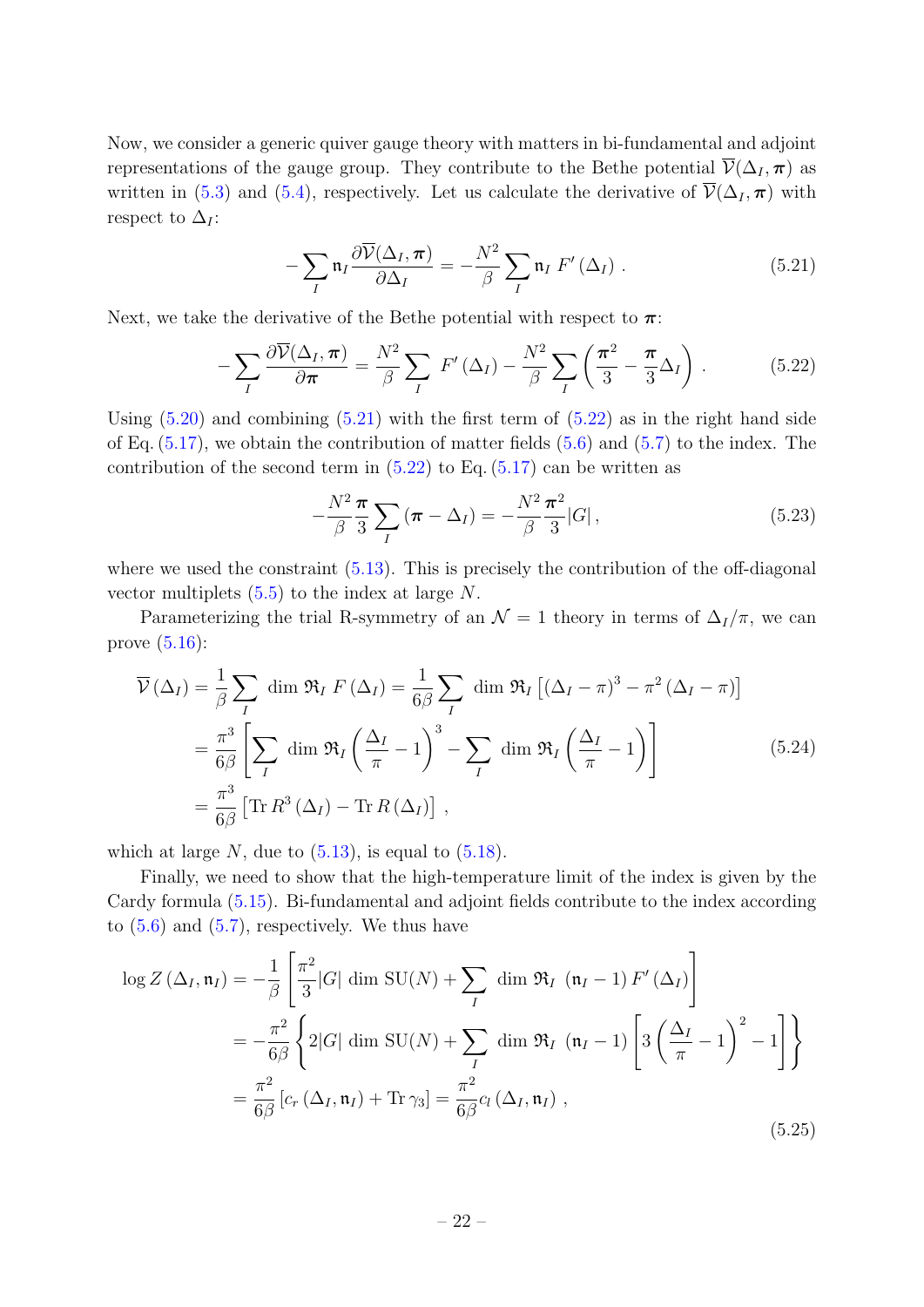where we used  $(5.9)$  and  $(5.11)$  in the third and the fourth equality, respectively. For quiver gauge theories fulfilling the constraint  $(5.14)$  the above formula reduces to the second equality in  $(5.17)$  at large N. This completes the proof.  $\Box$ 

It is worth stressing that, when using formula [\(5.17\)](#page-21-0), the linear relations among the  $\Delta_I$ can be imposed after differentiation. It is always possible, ignoring some linear relations, to parameterize  $\overline{\mathcal{V}}(\Delta_I)$  such that it becomes a homogeneous function of degree 3 in the chemical potentials  $\Delta_I$  [\[49\]](#page-29-4). With this parameterization the index theorem becomes

$$
\log Z\left(\Delta_{I}, \mathfrak{n}_{I}\right) = -\sum_{I} \mathfrak{n}_{I} \frac{\partial \overline{V}\left(\Delta_{I}\right)}{\partial \Delta_{I}}.
$$
\n(5.26)

As we have seen, this is indeed the case for  $\mathcal{N} = 4$  SYM and the Klebanov-Witten theory. We note that our result is very similar to that obtained for the large  $N$  limit of the topologically twisted index of three-dimensional  $\mathcal{N} \geq 2$  Yang-Mills-Chern-Simons-matter theories placed on  $S^2 \times S^1$  [\[9,](#page-27-2) [10\]](#page-27-3).

# <span id="page-23-0"></span>6 Future directions

There are various directions to explore. Let us mention some of them.

- 1. We can refine the index by turning on angular momentum along the two-dimensional compact manifold  $S^2$  [\[1\]](#page-26-0). It would be quite interesting to understand the results for the refined index in the context of rotating black string solutions in five-dimensional gauged supergravity which are still to be found.
- 2. The critical points of the Bethe potential  $\mathcal{V}(\{u_i^{(a)}\})$  $\binom{a}{i}$ ) coincide with the Bethe equations for the vacua of a quantum integrable system  $[18, 50-54]$  $[18, 50-54]$ <sup>[5](#page-23-1)</sup> It would be very interesting to understand if the quantum integrability picture can shed new light on the microscopic origin of black holes/strings entropy.
- 3. Regular asymptotically  $AdS_5 \times S^5$  rotating black holes, characterized by three electric charges and two angular momenta, have been found in five-dimensional  $U(1)^3$  gauged supergravity [\[57–](#page-30-0)[60\]](#page-30-1). Our general results for 4d/5d static black holes/strings may suggest new approaches for understanding the statistical meaning of the Bekenstein-Hawking entropy for this class of black holes in terms of states in the dual  $\mathcal{N}=4$ SYM theory.

We hope to come back to these questions soon.

<span id="page-23-1"></span> $5$ See [\[55,](#page-29-7) [56\]](#page-30-2) for a discussion about the Bethe equations in the context of factorization and holomorphic blocks.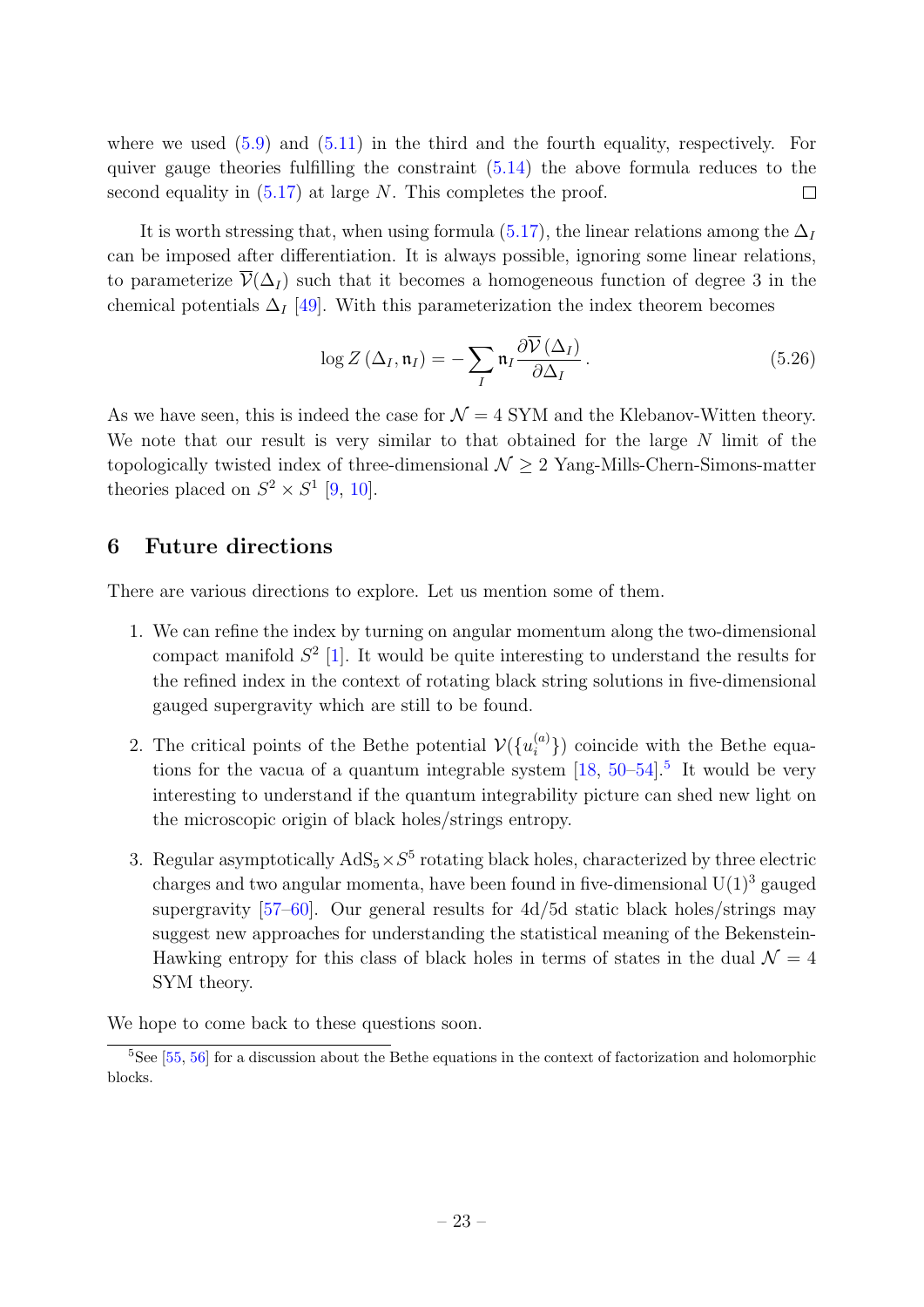# Acknowledgments

We would like to thank Francesco Benini, Nikolay Bobev, Luca Cassia, Kiril Hristov and Sara Pasquetti for useful discussions. We are also grateful to Nikolay Bobev for commenting on a draft of this paper. AN and AZ are supported by the INFN and the MIUR-FIRB grant RBFR10QS5J "String Theory and Fundamental Interactions". SMH is supported in part by INFN. AZ thank the Galileo Galilei Institute for Theoretical Physics for the hospitality and the INFN for partial support during the completion of this work.

# <span id="page-24-0"></span>A Elliptic functions and their asymptotics

The Dedekind eta function is defined by

$$
\eta(q) = \eta(\tau) = q^{\frac{1}{24}} \prod_{n=1}^{\infty} (1 - q^n) , \qquad \mathbb{I} \mathbf{m} \tau > 0 , \qquad (A.1)
$$

where  $q = e^{2\pi i \tau}$ . It has the following modular properties

<span id="page-24-1"></span>
$$
\eta(\tau+1) = e^{\frac{i\pi}{12}} \eta(\tau), \qquad \eta\left(-\frac{1}{\tau}\right) = \sqrt{-i\tau} \eta(\tau). \tag{A.2}
$$

The Jacobi theta function reads

$$
\theta_1(x;q) = \theta_1(u;\tau) = -iq^{\frac{1}{8}}x^{\frac{1}{2}} \prod_{k=1}^{\infty} (1 - q^k) (1 - xq^k) (1 - x^{-1}q^{k-1})
$$
  
= 
$$
-i \sum_{n \in \mathbb{Z}} (-1)^n e^{iu(n + \frac{1}{2})} e^{\pi i \tau (n + \frac{1}{2})^2}, \qquad (A.3)
$$

where  $x = e^{iu}$  and q is as before. The function  $\theta_1(u; \tau)$  has simple zeros in u at  $u =$  $2\pi\mathbb{Z} + 2\pi\tau\mathbb{Z}$  and no poles. Its modular properties are,

$$
\theta_1(u;\tau+1) = e^{\frac{i\pi}{4}} \theta_1(u;\tau) , \qquad \theta_1\left(\frac{u}{\tau};-\frac{1}{\tau}\right) = -i\sqrt{-i\tau} e^{\frac{iu^2}{4\pi\tau}} \theta_1(u;\tau) . \quad (A.4)
$$

We also note the following useful formula,

<span id="page-24-2"></span>
$$
\theta_1(q^m x; q) = (-1)^{-m} x^{-m} q^{-\frac{m^2}{2}} \theta_1(x; q), \qquad m \in \mathbb{Z}. \tag{A.5}
$$

The asymptotic behavior of the  $\eta(q)$  and  $\theta_1(x; q)$  as  $q \to 1$  can be derived by using their modular properties. To this purpose, we first need to perform an S-transformation, i.e.  $\tau \to -1/\tau$ , and then expand the resulting functions in series of q, which is now a small parameter in the  $\tau \to i0$  limit.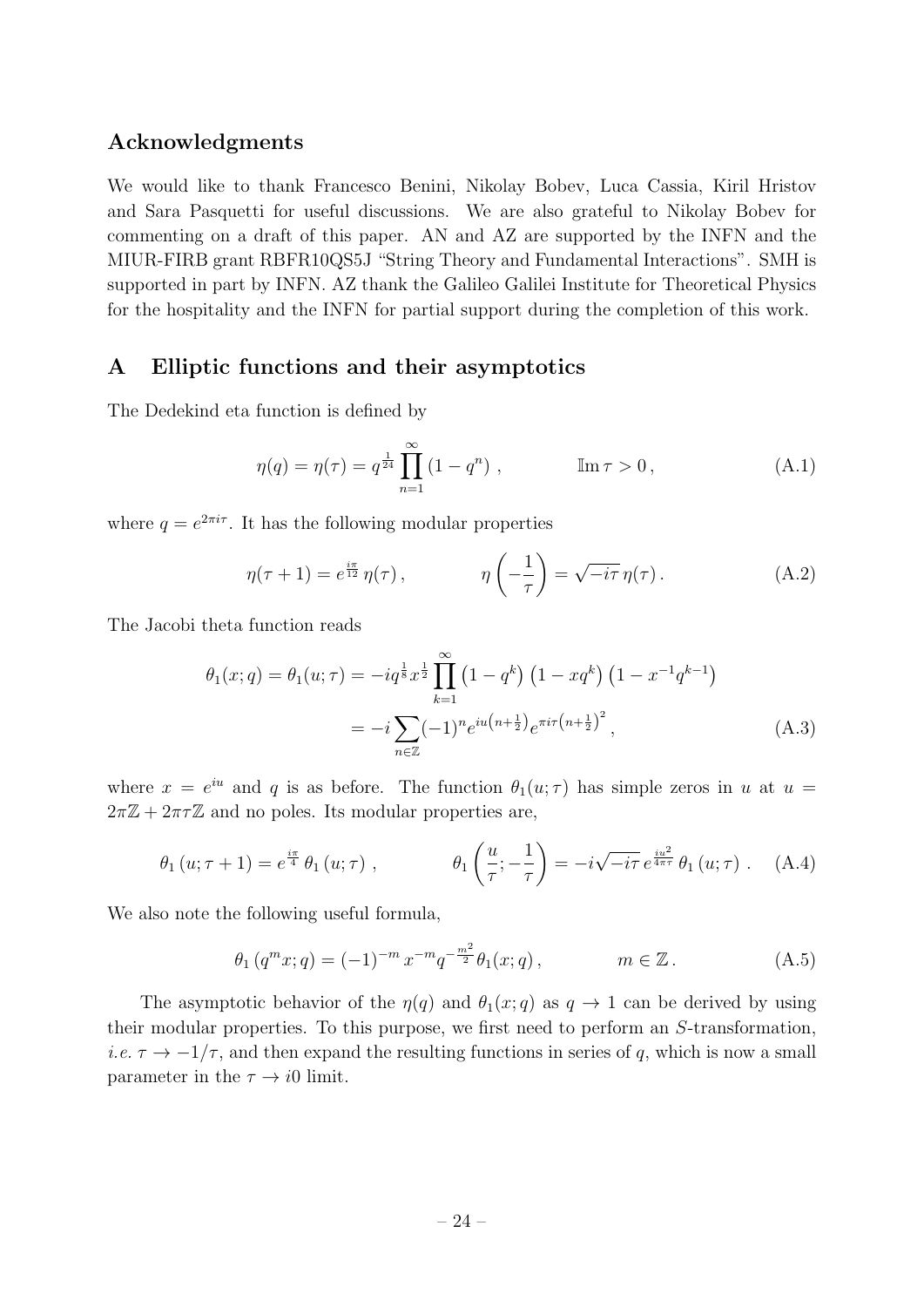Let us start with the Dedekind  $\eta$ -function. The action of modular transformation is written in  $(A.2)$ . We will identify the "inverse temperature"  $\beta$  with the modular parameter τ of the torus: τ = iβ/2π. Then, expanding the S-transformed η-function we get

<span id="page-25-1"></span>
$$
\log\left[\eta(\tau)\right] = -\frac{1}{2}\log\left(-i\tau\right) + \log\left[\eta\left(-\frac{1}{\tau}\right)\right]
$$

$$
= -\frac{1}{2}\log\left(\frac{\beta}{2\pi}\right) - \frac{\pi^2}{6\beta} + \mathcal{O}\left(e^{-1/\beta}\right). \tag{A.6}
$$

Similarly, we can consider the asymptotic expansion of the Jacobi  $\theta$ -function:

$$
\log [\theta_1(u;\tau)] = \frac{i\pi}{2} - \frac{1}{2}\log(-i\tau) - \frac{iu^2}{4\pi\tau} + \log\left[\theta_1\left(\frac{u}{\tau}; -\frac{1}{\tau}\right)\right]
$$
  
= 
$$
-\frac{\pi^2}{2\beta} - \frac{u^2}{2\beta} - \frac{1}{2}\log\left(\frac{\beta}{2\pi}\right) + \log\left[2\sinh\left(\frac{\pi u}{\beta}\right)\right] + \mathcal{O}\left(e^{-1/\beta}\right),
$$

Writing  $2\sinh\left(\frac{\pi u}{\beta}\right)$  $\left(\frac{\pi u}{\beta}\right) = e^{\pi u/\beta} \left(1 - e^{-2\pi u/\beta}\right)$ , we have the following expansion

$$
\log\left[2\sinh\left(\frac{\pi u}{\beta}\right)\right] = \frac{\pi}{\beta}u\operatorname{sign}\left[\mathbb{Re}(u)\right] - \sum_{k=1}^{\infty}\frac{1}{k}e^{-\frac{2k\pi}{\beta}u\operatorname{sign}\left[\mathbb{Re}(u)\right]}\,. \tag{A.7}
$$

Putting all pieces together, we find

<span id="page-25-2"></span>
$$
\log\left[\theta_1(u;\tau)\right] = -\frac{\pi^2}{2\beta} - \frac{u^2}{2\beta} - \frac{1}{2}\log\left(\frac{\beta}{2\pi}\right) + \frac{\pi}{\beta}u\operatorname{sign}\left[\mathbb{Re}(u)\right] + \mathcal{O}\left(e^{-1/\beta}\right) \,. \tag{A.8}
$$

## <span id="page-25-0"></span>B Anomaly cancellation

Here we obtain the conditions for which the integrand in  $(2.3)$  is a well-defined meromorphic function on the torus. To this aim the one-loop contributions must be invariant under the transformation  $x^{\rho} \to q^{\rho(\gamma)} x^{\rho}$  where  $\gamma$  live in the co-root lattice  $\Gamma_{\mathfrak{h}}$  of the gauge group.

The off-diagonal vector multiplets contribute to the index as

$$
Z_{1-\text{loop}}^{\text{gauge, off}} = (-1)^{\sum_{\alpha>0} \alpha(\mathfrak{m})} \prod_{\alpha \in G} \left[ \frac{\theta_1(x^{\alpha}; q)}{i \eta(q)} \right]. \tag{B.1}
$$

Applying  $x^{\rho} \to q^{\rho(\gamma)} x^{\rho}$  and using Eq. [\(A.5\)](#page-24-2) we find

$$
Z_{1-\text{loop}}^{\text{gauge, off}} \to Z_{1-\text{loop}}^{\text{gauge, off}} \prod_{\alpha \in G} (-1)^{-\alpha(\gamma)} e^{-i\pi \tau \alpha(\gamma)^2} e^{-i\alpha(u)\alpha(\gamma)}.
$$
 (B.2)

The one-loop contribution of a chiral multiplet is given by

$$
Z_{1-\text{loop}}^{\text{chiral}} = \prod_{\rho_I \in \mathfrak{R}_I} \left[ \frac{i\eta(q)}{\theta_1(x^{\rho_I}y^{\nu_I};q)} \right]^B, \qquad B = \rho_I(\mathfrak{m}) - \mathfrak{n}_I + 1, \qquad (B.3)
$$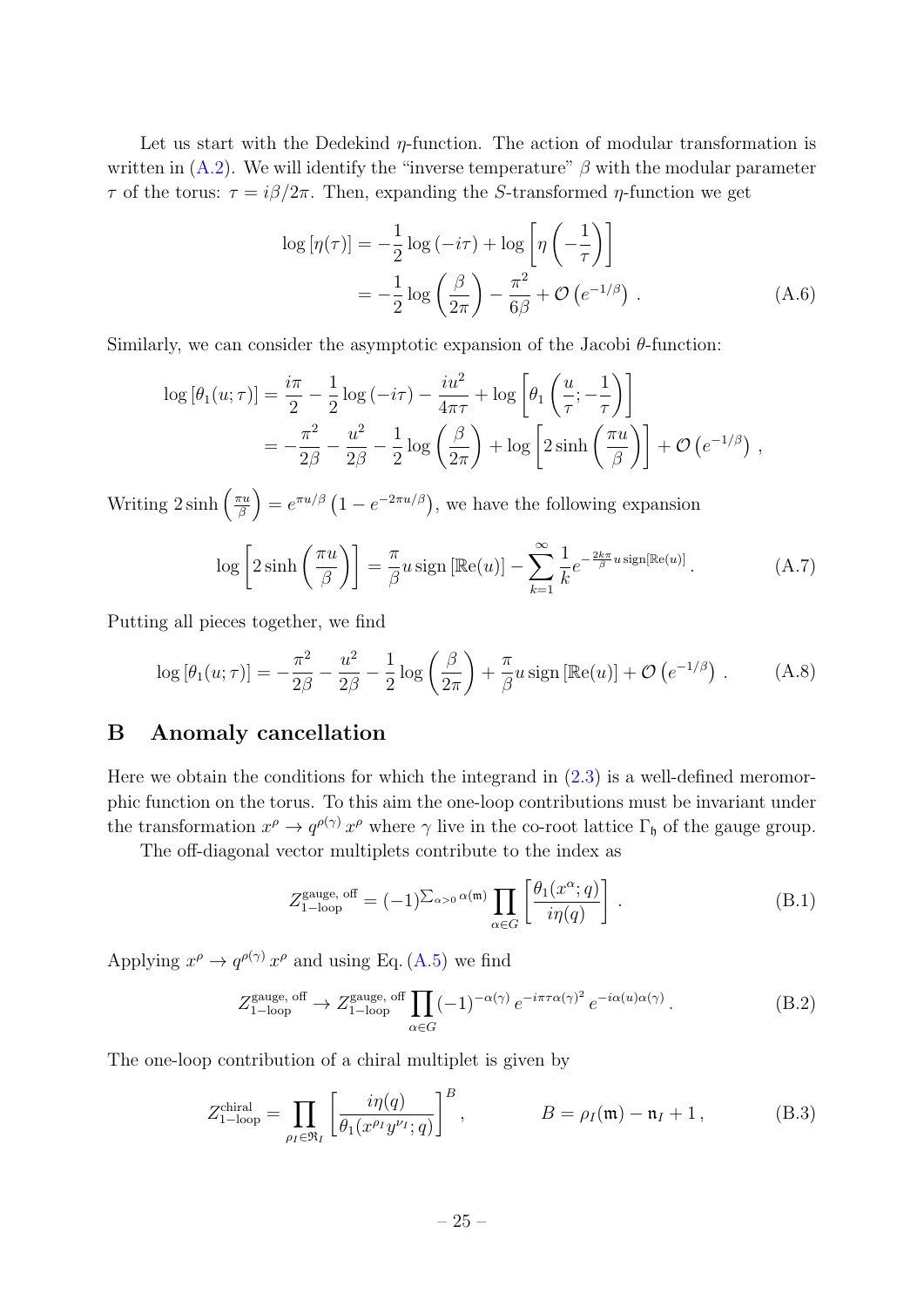where  $\nu_I$  is the weight of the multiplet under the flavor symmetry group. It transforms as

$$
Z_{1-\text{loop}}^{\text{chiral}} \to Z_{1-\text{loop}}^{\text{chiral}} \prod_{\rho_I \in \mathfrak{R}_I} (-1)^{\rho_I(\gamma)B} e^{i\pi \tau \rho_I(\gamma)^2 B} e^{i\rho_I(u)\rho_I(\gamma)B} e^{i\rho_I(\gamma)\nu_I(\Delta)B}.
$$
 (B.4)

Putting everything together, the total prefactor in the integrand vanishes if we demand the following anomaly cancellation conditions:

$$
\sum_{\alpha \in G} \alpha(\gamma)^2 + \sum_{I} \sum_{\rho_I \in \mathfrak{R}_I} (\mathfrak{n}_I - 1) \rho_I(\gamma)^2 = 0, \qquad \text{U}(1)_R\text{-gauge-gauge anomaly},
$$
\n(B.5)

$$
\sum_{\alpha \in G} \alpha(\gamma) \alpha(u) + \sum_{I} \sum_{\rho_I \in \mathfrak{R}_I} (\mathfrak{n}_I - 1) \rho_I(\gamma) \rho(u) = 0, \quad U(1)_R\text{-gauge-gauge anomaly},
$$

$$
\sum_{I} \sum_{\rho_I \in \mathfrak{R}_I} \rho_I(\gamma)^2 \rho_I(\mathfrak{m}) = 0, \qquad \text{gauge}^3 \text{ anomaly}, \qquad (B.7)
$$

$$
\sum_{I} \sum_{\rho_I \in \mathfrak{R}_I} \rho_I(\gamma) \rho(u) \rho_I(\mathfrak{m}) = 0, \qquad \text{gauge}^3 \text{ anomaly}, \qquad (B.8)
$$
  

$$
\sum_{I} \sum_{I} \rho_I(\gamma) \rho_I(\mathfrak{m}) \nu_I(\Delta) = 0, \qquad \text{gauge-gauge-flavor anomaly},
$$

$$
I \quad \rho_I \in \mathfrak{R}_I
$$

$$
(B.9)
$$

(B.6)

(B.10)

$$
\sum_{I} \sum_{\rho_I \in \mathfrak{R}_I} (\mathfrak{n}_I - 1) \rho_I(\gamma) \nu_I(\Delta) = 0, \qquad U(1)_R\text{-gauge-flavor anomaly}.
$$

The signs cancel out automatically for all D3-brane quivers since the number of arrows entering a node equals the number of arrows leaving it.

# References

- <span id="page-26-0"></span>[1] F. Benini and A. Zaffaroni, "A topologically twisted index for three-dimensional supersymmetric theories," JHEP 07 [\(2015\) 127,](http://dx.doi.org/10.1007/JHEP07(2015)127) [arXiv:1504.03698 \[hep-th\]](http://arxiv.org/abs/1504.03698).
- [2] C. Closset and I. Shamir, "The  $\mathcal{N}=1$  Chiral Multiplet on  $T^2 \times S^2$  and Supersymmetric Localization," JHEP 03 [\(2014\) 040,](http://dx.doi.org/10.1007/JHEP03(2014)040) [arXiv:1311.2430 \[hep-th\]](http://arxiv.org/abs/1311.2430).
- [3] M. Honda and Y. Yoshida, "Supersymmetric index on  $T^2xS^2$  and elliptic genus," [arXiv:1504.04355 \[hep-th\]](http://arxiv.org/abs/1504.04355).
- [4] C. Closset, S. Cremonesi, and D. S. Park, "The equivariant A-twist and gauged linear sigma models on the two-sphere,"  $JHEP$  06 [\(2015\) 076,](http://dx.doi.org/10.1007/JHEP06(2015)076)  $arXiv:1504.06308$  [hep-th].
- <span id="page-26-2"></span>[5] F. Benini and A. Zaffaroni, "Supersymmetric partition functions on Riemann surfaces," [arXiv:1605.06120 \[hep-th\]](http://arxiv.org/abs/1605.06120).
- <span id="page-26-1"></span>[6] C. Closset and H. Kim, "Comments on twisted indices in 3d supersymmetric gauge theories," JHEP 08 [\(2016\) 059,](http://dx.doi.org/10.1007/JHEP08(2016)059) [arXiv:1605.06531 \[hep-th\]](http://arxiv.org/abs/1605.06531).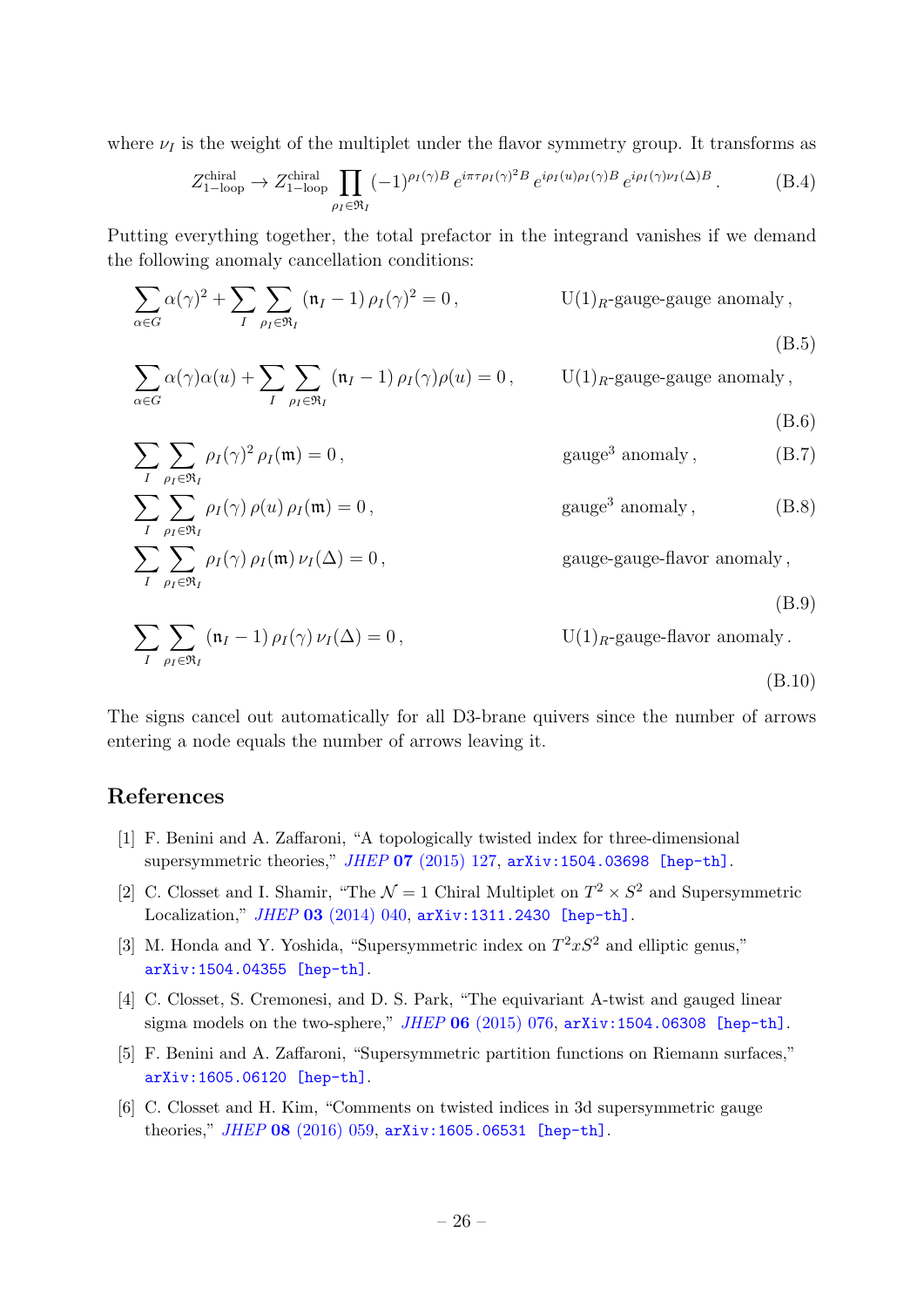- <span id="page-27-0"></span>[7] F. Benini, K. Hristov, and A. Zaffaroni, "Black hole microstates in  $AdS_4$  from supersymmetric localization,"  $arXiv:1511.04085$  [hep-th].
- <span id="page-27-1"></span>[8] F. Benini, K. Hristov, and A. Zaffaroni, "Exact microstate counting for dyonic black holes in AdS4," [arXiv:1608.07294 \[hep-th\]](http://arxiv.org/abs/1608.07294).
- <span id="page-27-2"></span>[9] S. M. Hosseini and A. Zaffaroni, "Large N matrix models for 3d  $\mathcal{N}=2$  theories: twisted index, free energy and black holes," JHEP 08 [\(2016\) 064,](http://dx.doi.org/10.1007/JHEP08(2016)064) [arXiv:1604.03122 \[hep-th\]](http://arxiv.org/abs/1604.03122).
- <span id="page-27-3"></span>[10] S. M. Hosseini and N. Mekareeya, "Large N topologically twisted index: necklace quivers, dualities, and Sasaki-Einstein spaces," JHEP 08 [\(2016\) 089,](http://dx.doi.org/10.1007/JHEP08(2016)089) [arXiv:1604.03397](http://arxiv.org/abs/1604.03397) [\[hep-th\]](http://arxiv.org/abs/1604.03397).
- <span id="page-27-4"></span>[11] F. Benini and N. Bobev, "Exact two-dimensional superconformal R-symmetry and c-extremization," Phys. Rev. Lett. 110 [no. 6, \(2013\) 061601,](http://dx.doi.org/10.1103/PhysRevLett.110.061601) [arXiv:1211.4030 \[hep-th\]](http://arxiv.org/abs/1211.4030).
- <span id="page-27-13"></span>[12] F. Benini and N. Bobev, "Two-dimensional SCFTs from wrapped branes and c-extremization," JHEP 06 [\(2013\) 005,](http://dx.doi.org/10.1007/JHEP06(2013)005) [arXiv:1302.4451 \[hep-th\]](http://arxiv.org/abs/1302.4451).
- <span id="page-27-5"></span>[13] F. Benini, N. Bobev, and P. M. Crichigno, "Two-dimensional SCFTs from D3-branes," JHEP 07 [\(2016\) 020,](http://dx.doi.org/10.1007/JHEP07(2016)020) [arXiv:1511.09462 \[hep-th\]](http://arxiv.org/abs/1511.09462).
- <span id="page-27-6"></span>[14] N. Bobev, K. Pilch, and O. Vasilakis, "(0, 2) SCFTs from the Leigh-Strassler fixed point," JHEP 06 [\(2014\) 094,](http://dx.doi.org/10.1007/JHEP06(2014)094) [arXiv:1403.7131 \[hep-th\]](http://arxiv.org/abs/1403.7131).
- <span id="page-27-7"></span>[15] F. Benini, R. Eager, K. Hori, and Y. Tachikawa, "Elliptic Genera of 2d  $\mathcal{N}=2$  Gauge Theories," Commun. Math. Phys. 333 [no. 3, \(2015\) 1241–1286,](http://dx.doi.org/10.1007/s00220-014-2210-y) [arXiv:1308.4896](http://arxiv.org/abs/1308.4896) [\[hep-th\]](http://arxiv.org/abs/1308.4896).
- <span id="page-27-8"></span>[16] F. Benini, R. Eager, K. Hori, and Y. Tachikawa, "Elliptic genera of two-dimensional  $N=2$ gauge theories with rank-one gauge groups," [Lett. Math. Phys.](http://dx.doi.org/10.1007/s11005-013-0673-y)  $104$  (2014) 465–493, [arXiv:1305.0533 \[hep-th\]](http://arxiv.org/abs/1305.0533).
- <span id="page-27-9"></span>[17] A. Gadde, S. S. Razamat, and B. Willett, "On the reduction of 4d  $\mathcal{N}=1$  theories on  $\mathbb{S}^2$ ," JHEP 11 [\(2015\) 163,](http://dx.doi.org/10.1007/JHEP11(2015)163) [arXiv:1506.08795 \[hep-th\]](http://arxiv.org/abs/1506.08795).
- <span id="page-27-10"></span>[18] N. A. Nekrasov and S. L. Shatashvili, "Bethe/Gauge correspondence on curved spaces," JHEP 01 [\(2015\) 100,](http://dx.doi.org/10.1007/JHEP01(2015)100) [arXiv:1405.6046 \[hep-th\]](http://arxiv.org/abs/1405.6046).
- <span id="page-27-11"></span>[19] C. N. Yang and C. P. Yang, "Thermodynamics of a one-dimensional system of bosons with repulsive delta-function interaction," Journal of Mathematical Physics 10 no. 7, (1969) .
- <span id="page-27-12"></span>[20] D. Anselmi, D. Z. Freedman, M. T. Grisaru, and A. A. Johansen, "Nonperturbative formulas for central functions of supersymmetric gauge theories," [Nucl. Phys.](http://dx.doi.org/10.1016/S0550-3213(98)00278-8) B526 [\(1998\) 543–571,](http://dx.doi.org/10.1016/S0550-3213(98)00278-8) [arXiv:hep-th/9708042 \[hep-th\]](http://arxiv.org/abs/hep-th/9708042).
- <span id="page-27-14"></span>[21] M. Henningson and K. Skenderis, "The Holographic Weyl anomaly," *JHEP* 07 [\(1998\) 023,](http://dx.doi.org/10.1088/1126-6708/1998/07/023) [arXiv:hep-th/9806087 \[hep-th\]](http://arxiv.org/abs/hep-th/9806087).
- <span id="page-27-15"></span>[22] K. A. Intriligator and B. Wecht, "The Exact superconformal R symmetry maximizes a," Nucl. Phys. B667 [\(2003\) 183–200,](http://dx.doi.org/10.1016/S0550-3213(03)00459-0) [arXiv:hep-th/0304128 \[hep-th\]](http://arxiv.org/abs/hep-th/0304128).
- <span id="page-27-16"></span>[23] D. L. Jafferis, I. R. Klebanov, S. S. Pufu, and B. R. Safdi, "Towards the F-Theorem: N=2 Field Theories on the Three-Sphere," JHEP 06 [\(2011\) 102,](http://dx.doi.org/10.1007/JHEP06(2011)102) [arXiv:1103.1181 \[hep-th\]](http://arxiv.org/abs/1103.1181).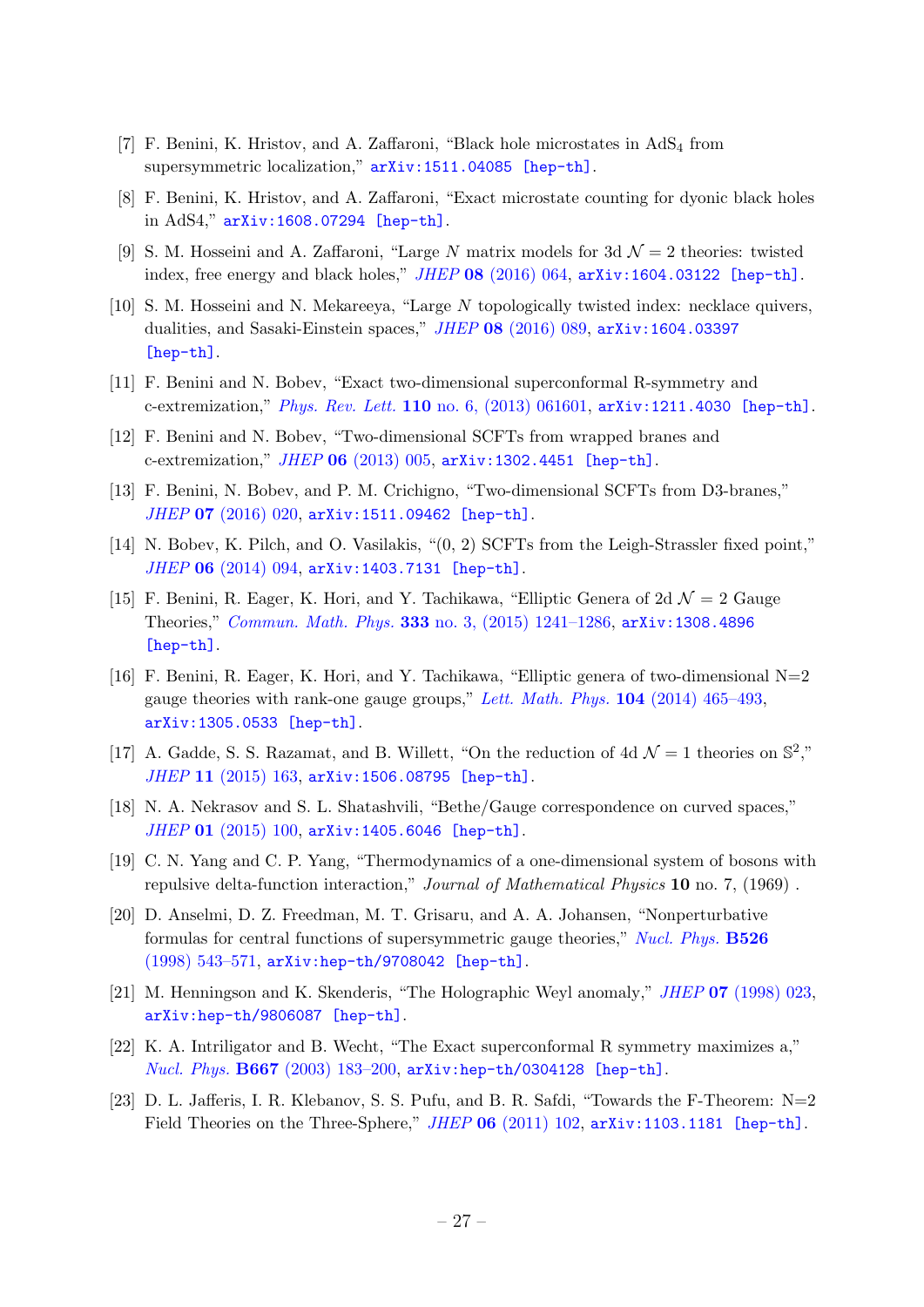- [24] S. S. Gubser, "Einstein manifolds and conformal field theories," *[Phys. Rev.](http://dx.doi.org/10.1103/PhysRevD.59.025006)* **D59** (1999) [025006,](http://dx.doi.org/10.1103/PhysRevD.59.025006) [arXiv:hep-th/9807164 \[hep-th\]](http://arxiv.org/abs/hep-th/9807164).
- [25] A. Butti and A. Zaffaroni, "R-charges from toric diagrams and the equivalence of a-maximization and Z-minimization,"  $JHEP$  11 [\(2005\) 019,](http://dx.doi.org/10.1088/1126-6708/2005/11/019)  $arXiv:hep-th/0506232$ [\[hep-th\]](http://arxiv.org/abs/hep-th/0506232).
- [26] D. Martelli, J. Sparks, and S.-T. Yau, "The Geometric dual of a-maximisation for Toric Sasaki-Einstein manifolds," [Commun. Math. Phys.](http://dx.doi.org/10.1007/s00220-006-0087-0) 268 (2006) 39–65, [arXiv:hep-th/0503183 \[hep-th\]](http://arxiv.org/abs/hep-th/0503183).
- <span id="page-28-0"></span>[27] D. Martelli, J. Sparks, and S.-T. Yau, "Sasaki-Einstein manifolds and volume minimisation," [Commun. Math. Phys.](http://dx.doi.org/10.1007/s00220-008-0479-4) 280 (2008) 611–673,  $arXiv:hep-th/0603021$ [\[hep-th\]](http://arxiv.org/abs/hep-th/0603021).
- <span id="page-28-1"></span>[28] S. Ferrara and R. Kallosh, "Supersymmetry and attractors," [Phys. Rev.](http://dx.doi.org/10.1103/PhysRevD.54.1514) D54 (1996) [1514–1524,](http://dx.doi.org/10.1103/PhysRevD.54.1514) [arXiv:hep-th/9602136 \[hep-th\]](http://arxiv.org/abs/hep-th/9602136).
- [29] G. Dall'Agata and A. Gnecchi, "Flow equations and attractors for black holes in  $\mathcal{N}=2$  $U(1)$  gauged supergravity," JHEP 03 [\(2011\) 037,](http://dx.doi.org/10.1007/JHEP03(2011)037)  $arXiv:1012.3756$  [hep-th].
- [30] P. Karndumri and E. O Colgain, "Supergravity dual of c-extremization," [Phys. Rev.](http://dx.doi.org/10.1103/PhysRevD.87.101902) D87 [no. 10, \(2013\) 101902,](http://dx.doi.org/10.1103/PhysRevD.87.101902) [arXiv:1302.6532 \[hep-th\]](http://arxiv.org/abs/1302.6532).
- [31] K. Hristov, "Dimensional reduction of BPS attractors in AdS gauged supergravities," JHEP 12 [\(2014\) 066,](http://dx.doi.org/10.1007/JHEP12(2014)066) [arXiv:1409.8504 \[hep-th\]](http://arxiv.org/abs/1409.8504).
- [32] A. Amariti and C. Toldo, "Betti multiplets, flows across dimensions and c-extremization," [arXiv:1610.08858 \[hep-th\]](http://arxiv.org/abs/1610.08858).
- <span id="page-28-2"></span>[33] D. Klemm, N. Petri, and M. Rabbiosi, "Black string first order flow in N=2, d=5 abelian gauged supergravity," [arXiv:1610.07367 \[hep-th\]](http://arxiv.org/abs/1610.07367).
- <span id="page-28-3"></span>[34] T. Kawai, Y. Yamada, and S.-K. Yang, "Elliptic genera and N=2 superconformal field theory," Nucl. Phys. B414 [\(1994\) 191–212,](http://dx.doi.org/10.1016/0550-3213(94)90428-6) [arXiv:hep-th/9306096 \[hep-th\]](http://arxiv.org/abs/hep-th/9306096).
- <span id="page-28-4"></span>[35] N. Benjamin, M. C. N. Cheng, S. Kachru, G. W. Moore, and N. M. Paquette, "Elliptic Genera and 3d Gravity," Annales Henri Poincare 17 [no. 10, \(2016\) 2623–2662,](http://dx.doi.org/10.1007/s00023-016-0469-6) [arXiv:1503.04800 \[hep-th\]](http://arxiv.org/abs/1503.04800).
- <span id="page-28-5"></span>[36] L. Di Pietro and Z. Komargodski, "Cardy formulae for SUSY theories in  $d = 4$  and  $d =$ 6," JHEP 12 [\(2014\) 031,](http://dx.doi.org/10.1007/JHEP12(2014)031) [arXiv:1407.6061 \[hep-th\]](http://arxiv.org/abs/1407.6061).
- [37] A. Arabi Ardehali, J. T. Liu, and P. Szepietowski, "High-Temperature Expansion of Supersymmetric Partition Functions," JHEP 07 [\(2015\) 113,](http://dx.doi.org/10.1007/JHEP07(2015)113) [arXiv:1502.07737](http://arxiv.org/abs/1502.07737) [\[hep-th\]](http://arxiv.org/abs/1502.07737).
- [38] A. Arabi Ardehali, "High-temperature asymptotics of supersymmetric partition functions," JHEP 07 [\(2016\) 025,](http://dx.doi.org/10.1007/JHEP07(2016)025) [arXiv:1512.03376 \[hep-th\]](http://arxiv.org/abs/1512.03376).
- [39] J. Lorenzen and D. Martelli, "Comments on the Casimir energy in supersymmetric field theories," JHEP 07 [\(2015\) 001,](http://dx.doi.org/10.1007/JHEP07(2015)001) [arXiv:1412.7463 \[hep-th\]](http://arxiv.org/abs/1412.7463).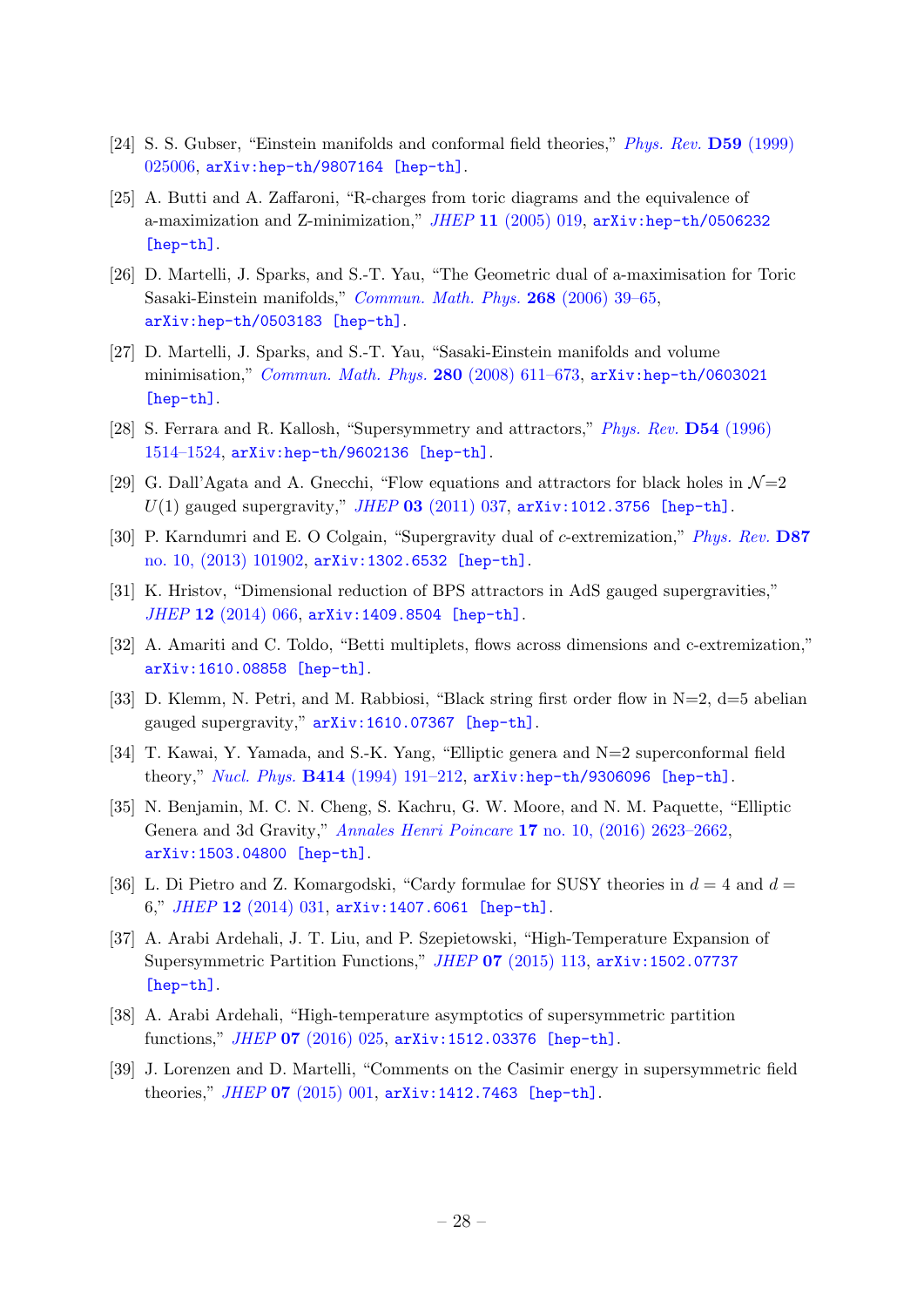- [40] B. Assel, D. Cassani, L. Di Pietro, Z. Komargodski, J. Lorenzen, and D. Martelli, "The Casimir Energy in Curved Space and its Supersymmetric Counterpart," JHEP 07 [\(2015\)](http://dx.doi.org/10.1007/JHEP07(2015)043) [043,](http://dx.doi.org/10.1007/JHEP07(2015)043) [arXiv:1503.05537 \[hep-th\]](http://arxiv.org/abs/1503.05537).
- <span id="page-29-1"></span>[41] N. Bobev, M. Bullimore, and H.-C. Kim, "Supersymmetric Casimir Energy and the Anomaly Polynomial," JHEP 09 [\(2015\) 142,](http://dx.doi.org/10.1007/JHEP09(2015)142) [arXiv:1507.08553 \[hep-th\]](http://arxiv.org/abs/1507.08553).
- [42] P. B. Genolini, D. Cassani, D. Martelli, and J. Sparks, "The holographic supersymmetric Casimir energy," [arXiv:1606.02724 \[hep-th\]](http://arxiv.org/abs/1606.02724).
- [43] L. Di Pietro and M. Honda, "Cardy Formula for 4d SUSY Theories and Localization," [arXiv:1611.00380 \[hep-th\]](http://arxiv.org/abs/1611.00380).
- [44] F. Brünner, D. Regalado, and V. P. Spiridonov, "Supersymmetric Casimir Energy and  $SL(3, \mathbb{Z})$  Transformations,"  $arXiv:1611.03831$  [hep-th].
- [45] E. Shaghoulian, "Modular forms and a generalized Cardy formula in higher dimensions," Phys. Rev. D93 [no. 12, \(2016\) 126005,](http://dx.doi.org/10.1103/PhysRevD.93.126005) [arXiv:1508.02728 \[hep-th\]](http://arxiv.org/abs/1508.02728).
- <span id="page-29-0"></span>[46] E. Shaghoulian, "Black hole microstates in AdS," Phys. Rev. D94 [no. 10, \(2016\) 104044,](http://dx.doi.org/10.1103/PhysRevD.94.104044) [arXiv:1512.06855 \[hep-th\]](http://arxiv.org/abs/1512.06855).
- <span id="page-29-2"></span>[47] I. R. Klebanov and E. Witten, "Superconformal field theory on three-branes at a Calabi-Yau singularity," Nucl. Phys. B536 [\(1998\) 199–218,](http://dx.doi.org/10.1016/S0550-3213(98)00654-3) [arXiv:hep-th/9807080](http://arxiv.org/abs/hep-th/9807080) [\[hep-th\]](http://arxiv.org/abs/hep-th/9807080).
- <span id="page-29-3"></span>[48] J. L. Cardy, "Operator Content of Two-Dimensional Conformally Invariant Theories," Nucl. Phys. B270 [\(1986\) 186–204.](http://dx.doi.org/10.1016/0550-3213(86)90552-3)
- <span id="page-29-4"></span>[49] S. Benvenuti, L. A. Pando Zayas, and Y. Tachikawa, "Triangle anomalies from Einstein manifolds," [Adv. Theor. Math. Phys.](http://dx.doi.org/10.4310/ATMP.2006.v10.n3.a4) 10 no. 3,  $(2006)$  395–432, [arXiv:hep-th/0601054](http://arxiv.org/abs/hep-th/0601054) [\[hep-th\]](http://arxiv.org/abs/hep-th/0601054).
- <span id="page-29-5"></span>[50] G. W. Moore, N. Nekrasov, and S. Shatashvili, "Integrating over Higgs branches," [Commun. Math. Phys.](http://dx.doi.org/10.1007/PL00005525) 209 (2000) 97–121, [arXiv:hep-th/9712241 \[hep-th\]](http://arxiv.org/abs/hep-th/9712241).
- [51] A. A. Gerasimov and S. L. Shatashvili, "Higgs Bundles, Gauge Theories and Quantum Groups," [Commun. Math. Phys.](http://dx.doi.org/10.1007/s00220-007-0369-1) 277 (2008) 323–367, [arXiv:hep-th/0609024 \[hep-th\]](http://arxiv.org/abs/hep-th/0609024).
- [52] A. A. Gerasimov and S. L. Shatashvili, "Two-dimensional gauge theories and quantum integrable systems," in Proceedings of Symposia in Pure Mathematics, May 25-29 2007, University of Augsburg, Germany. 2007. [arXiv:0711.1472 \[hep-th\]](http://arxiv.org/abs/0711.1472).
- [53] N. A. Nekrasov and S. L. Shatashvili, "Quantum integrability and supersymmetric vacua," [Prog. Theor. Phys. Suppl.](http://dx.doi.org/10.1143/PTPS.177.105) 177 (2009) 105–119, [arXiv:0901.4748 \[hep-th\]](http://arxiv.org/abs/0901.4748).
- <span id="page-29-6"></span>[54] N. A. Nekrasov and S. L. Shatashvili, "Quantization of Integrable Systems and Four Dimensional Gauge Theories," in Proceedings, 16th International Congress on Mathematical Physics (ICMP09): Prague, Czech Republic, August 3-8, 2009, pp. 265–289. 2009. [arXiv:0908.4052 \[hep-th\]](http://arxiv.org/abs/0908.4052).
- <span id="page-29-7"></span>[55] C. Beem, T. Dimofte, and S. Pasquetti, "Holomorphic Blocks in Three Dimensions," JHEP 12 [\(2014\) 177,](http://dx.doi.org/10.1007/JHEP12(2014)177) [arXiv:1211.1986 \[hep-th\]](http://arxiv.org/abs/1211.1986).